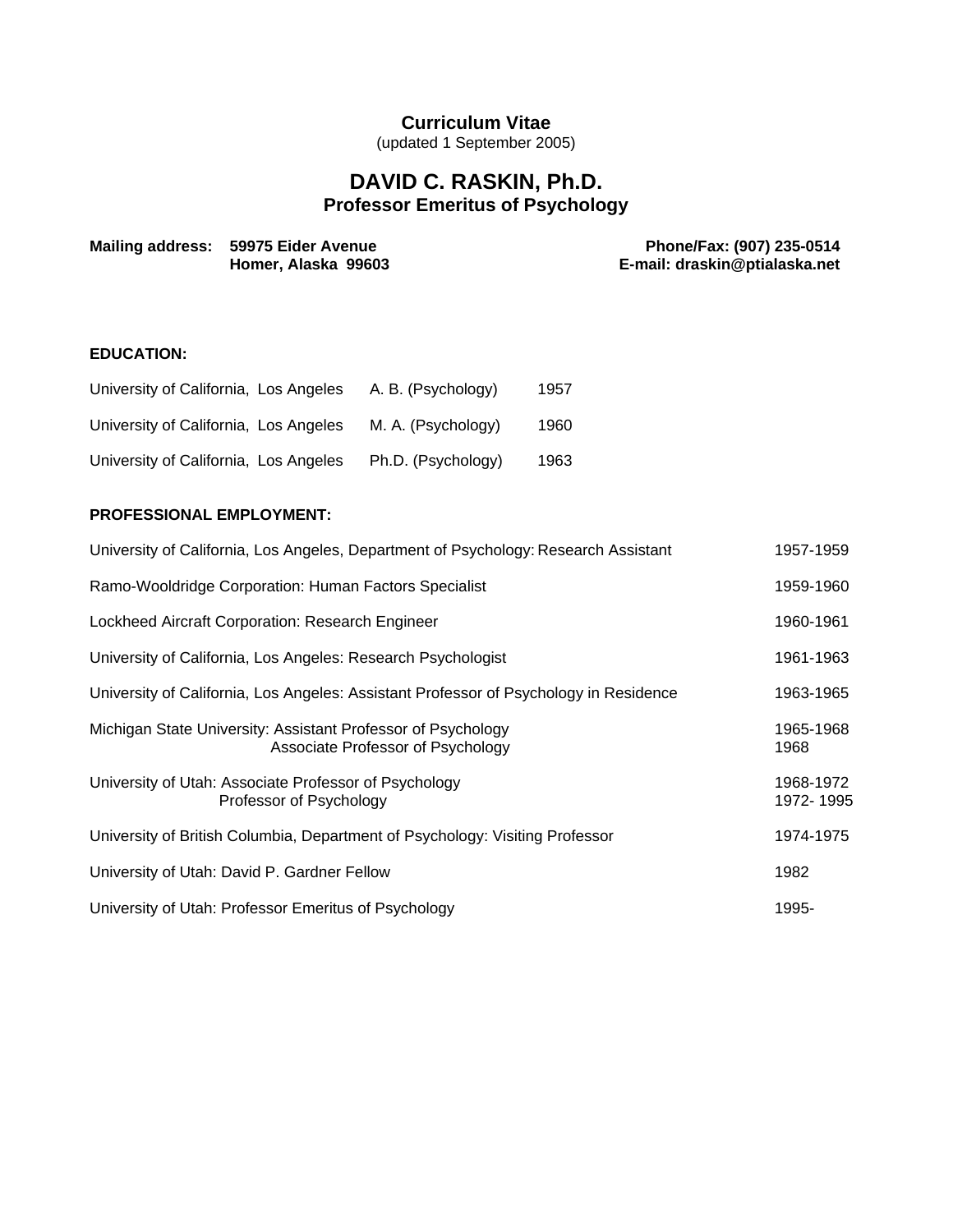# **ACADEMIC HONORS:**

| Phi Eta Sigma<br>A. B. Cum Laude<br>Psi Chi<br>Sigma Xi (Distinguished Lecturer 1981)<br>David P. Gardner Fellow<br>Phi Kappa Phi<br>Superior Research Award Finalist, University of Utah<br>Superior Teaching Award Finalist, University of Utah<br>Honored by Society for Psychophysiological Research Symposium<br><b>SPECIALIZED TRAINING:</b>                                                                                                                                                                                                                                                                                                                                                                                                                                                                                                                                                               | 1954<br>1957<br>1960<br>1963<br>1982<br>1990<br>1994, 1995<br>1995<br>1995                                                   |
|------------------------------------------------------------------------------------------------------------------------------------------------------------------------------------------------------------------------------------------------------------------------------------------------------------------------------------------------------------------------------------------------------------------------------------------------------------------------------------------------------------------------------------------------------------------------------------------------------------------------------------------------------------------------------------------------------------------------------------------------------------------------------------------------------------------------------------------------------------------------------------------------------------------|------------------------------------------------------------------------------------------------------------------------------|
| The Backster School of Lie Detection (Polygraph Examiner's Course)                                                                                                                                                                                                                                                                                                                                                                                                                                                                                                                                                                                                                                                                                                                                                                                                                                               | 1973                                                                                                                         |
| <b>PROFESSIONAL AND HONORARY ORGANIZATIONS:</b>                                                                                                                                                                                                                                                                                                                                                                                                                                                                                                                                                                                                                                                                                                                                                                                                                                                                  |                                                                                                                              |
| American Association for the Advancement of Science<br>American Psychological Association (Elected Fellow)<br>American Psychological Society (Charter Member and Elected Fellow)<br>American Psychology Law-Society<br>American Association of Applied and Preventive Psychology (Charter Fellow)<br>American College of Forensic Examiners (Diplomate and Board Certified)<br><b>Federation of American Scientists</b><br>Rocky Mountain Psychological Association (President 1986-87, Executive Committee 1985-88)<br>Society for Psychophysiological Research (Presidential Nominee 1987, 1988, 1989)<br>National Polygraph Association (Honorary Member)<br>Utah Polygraph Association<br>Honorary Member of Arizona, Florida, Pennsylvania, and Hawaii Polygraph Associations                                                                                                                               | 1964-1988<br>1963-1992<br>1988-1996<br>1973-1999<br>1992-1995<br>1994-1998<br>1977-1988<br>1983-<br>1965-<br>2005<br>1973-87 |
| <b>PROFESSIONAL ACTIVITIES:</b>                                                                                                                                                                                                                                                                                                                                                                                                                                                                                                                                                                                                                                                                                                                                                                                                                                                                                  |                                                                                                                              |
| Society for Psychophysiological Research, Bylaws Committee<br>Society for Psychophysiological Research, Detection of Deception Committee<br>Society for Psychophysiological Research, Board of Directors<br>American Psychological Association, Division on Psychology and Law<br>Co-Chair of Task Force on Roles of Psychologists in Sexual Abuse Investigation<br><b>Committee on Professional Responsibility</b><br>Committee on Licensing of Expert Witnesses<br><b>Program Committee</b>                                                                                                                                                                                                                                                                                                                                                                                                                    | 1971-1973<br>1973-1976<br>1974-1977<br>1984-1987<br>1984<br>1984<br>1988                                                     |
| American Psychological Society, Membership Liaison, University of Utah<br>1st World Congress on Criminal Identification and Anti-Terrorism, Advisory Board<br>Consulting Editor, Journal of Experimental Psychology<br>Associate Editor, Psychophysiology<br>Consulting Editor (occasional):<br>Behavioral Assessment, Behavioral Neuroscience, Behavioral Research Methods<br>And Instrumentation, Biological Psychology, Canadian Journal of Behavioural<br>Science, Canadian Journal of Psychology, International Journal of Psychophysiology,<br>Journal of Abnormal Psychology, Journal of Applied Psychology, Journal of<br>Personality and Social Psychology, Journal of Research in Personality, Law and<br>Human Behavior, Learning and Motivation, Physiological Psychology, Psychological<br>Bulletin, Psychonomic Science, Psychophysiology, Science<br>American Bar Foundation, External Consultant | 1991-1995<br>1983-1985<br>1974<br>1977-1980<br>1984                                                                          |
| National Institute of Justice, External Consultant<br>National Institute of Mental Health, External Consultant                                                                                                                                                                                                                                                                                                                                                                                                                                                                                                                                                                                                                                                                                                                                                                                                   | 1974-1977<br>1970-1975                                                                                                       |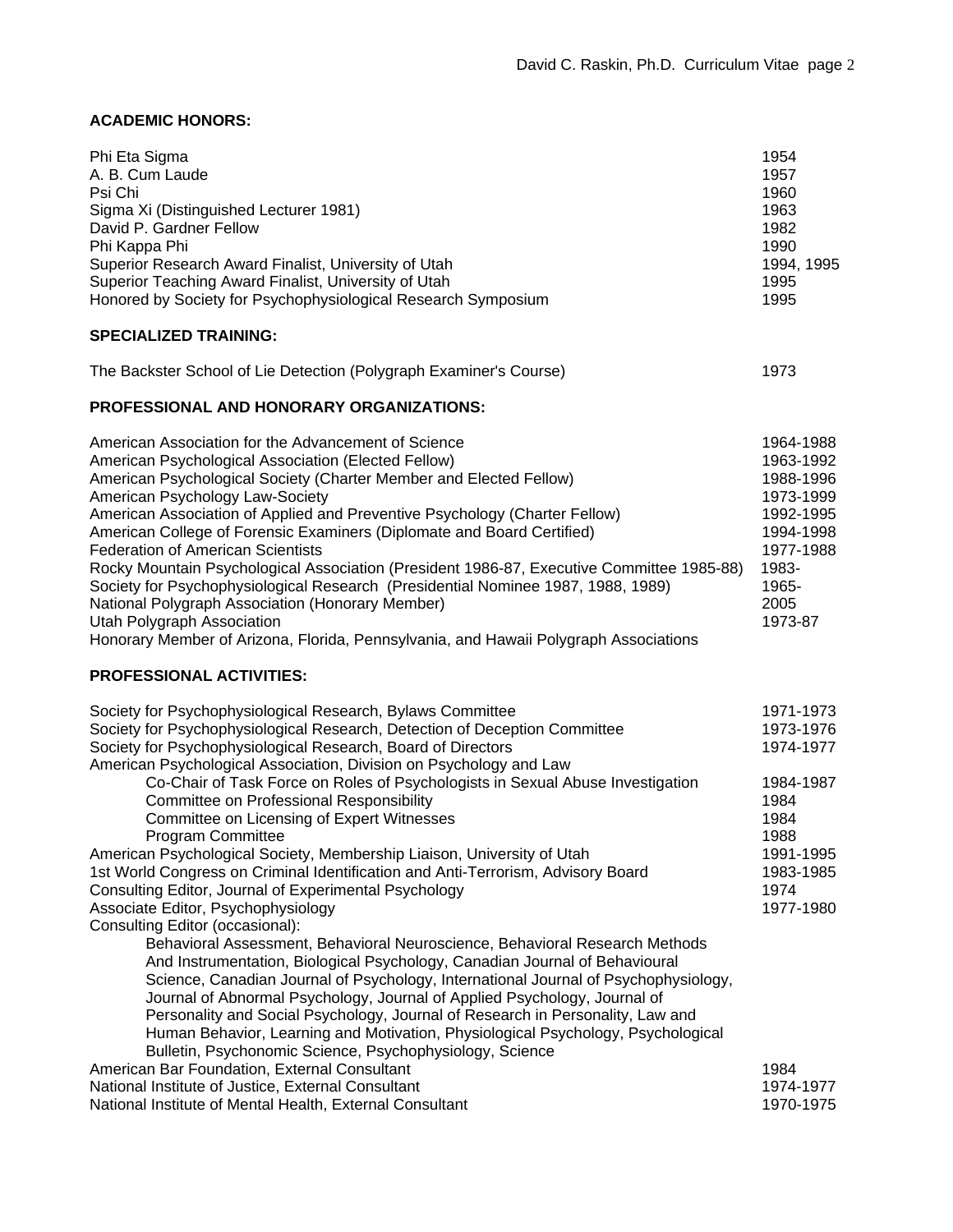| National Science Foundation, External Consultant                                   | 1969-1990 |
|------------------------------------------------------------------------------------|-----------|
| Office of Technology Assessment, U.S. Congress (Polygraph Validity Advisory Panel) | 1983-1986 |
| Veteran's Administration Hospital, Salt Lake City, Utah Training Consultant        | 1969-1995 |
| National Forensic Center, National Panel of Advisors                               | 1980-1988 |
| Utah Polygraph Association, Ethics Committee                                       | 1980      |
| Licensed Polygraph Examiner, State of New Mexico                                   | 1978-1999 |
| Licensed Detection of Deception Examiner, State of Utah                            | 1975-     |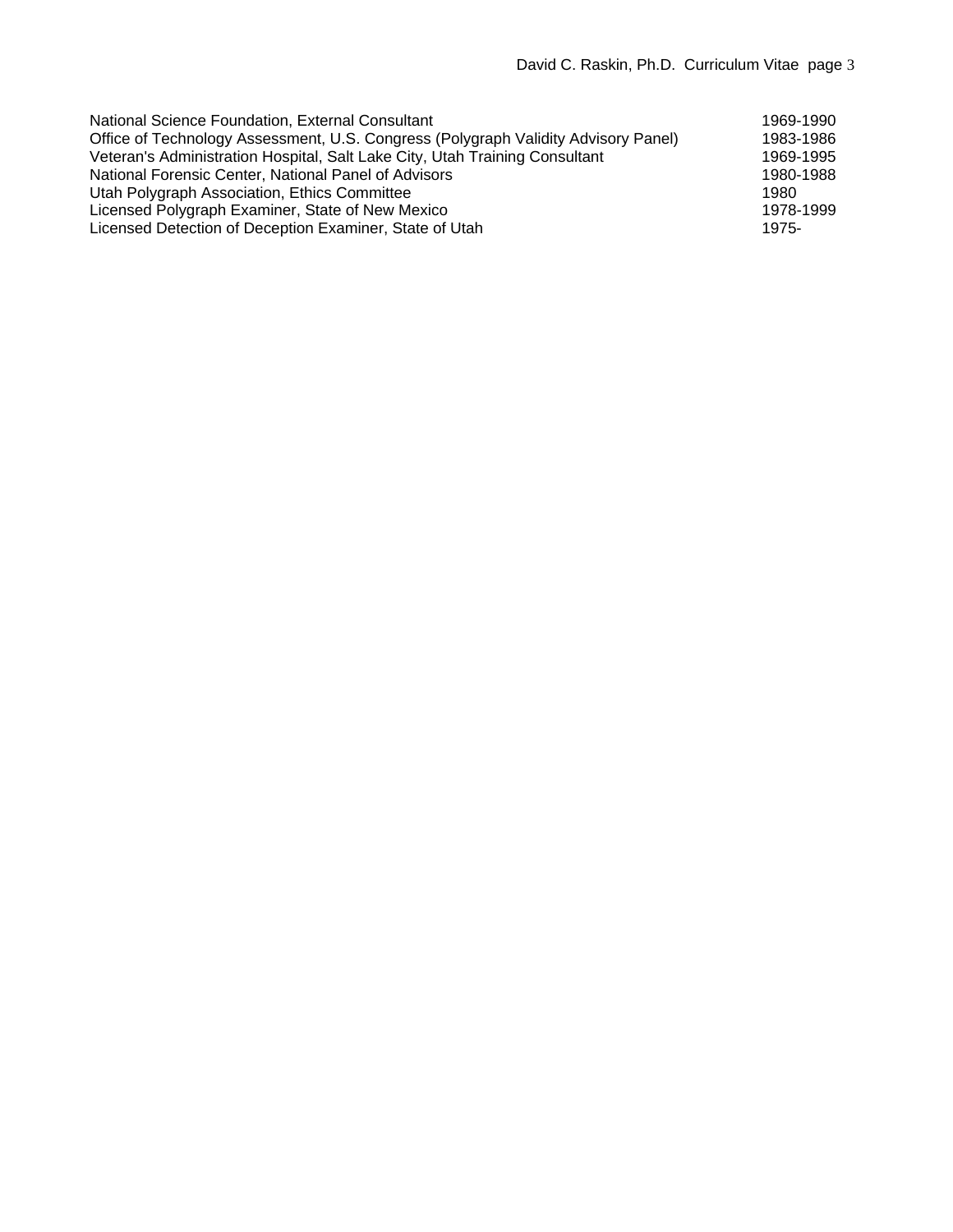## **PROFESSIONAL JOURNAL PUBLICATIONS:**

Maltzman, I., Simon, S., Raskin, D. C., Licht, L. (1960). Experimental studies in the training of originality. *Psychological Monograph*, 60 (No. 6, whole No. 493). Reprinted in J. P. DeCecco (Ed.), *Human Learning in the school: Readings in educational psychology*. New York: Holt, Rinehart & Winston.

Seward, J. P., Uyeda, A., Shea, R. A., & Raskin, D. C. (1960). Shock strength, shock reduction, and running speed. *Journal of Experimental Psychology*, 60, 250-254.

Seward. J. P., & Raskin, D. C. (1960). The role of fear in aversive behavior. *Journal of Comparative and Physiological Psychology*, 53, 328-335. Reprinted in E. E. Boe & R. M. Church (Eds.), *Punishment: Issues and experiments*. New York: Appleton-Century-Crofts, 1968.

Maltzman, I., & Raskin, D. C. (1965). Effects of individual differences in the orienting reflex on conditioning and complex processes. *Journal of Experimental Research in Personality,* 1, 1-16. Reprinted in P. Bakan (Ed.), *Attention*. Princeton: D. Van Nostrand Co., 1966.

Maltzman, I., Raskin, D. C., Johnson, O., & Gould, J. (1965). Reaction time and the conditioned orienting reflex under different CS-UCS intervals. *Proceedings of the American Psychological Association*, 1, 5-6.

Raskin, D. C., Hattle, M., & Rubel, E. W. (1967). Effects of electric shock isolation in serial learning. *Psychonomic Science,* 8, 413-414.

Eberlein, E., & Raskin, D. C. (1968). Intrapair and interpair associations in verbal discrimination learning. *Psychonomic Science*, 11, 145-146.

Raskin, D. C., Boice, C., Rubel, E. W., & Clark, D. (1968). Transfer tests of the frequency theory of verbal discrimination learning. *Journal of Experimental Psychology*, 76, 521-529.

Raskin, D. C., Hattle, M., Harris, L. A., & DeYoung, G. (1968). The effects of stimulus intensity, duration, and interstimulus interval on evocation and habituation of orienting and defensive reflexes. *Psychophysiology*, 4, 504-505. (Abstract)

Raskin, D. C., & Rubel, E. W. (1968). Serial isolation by shock: Reply. *Psychonomic Science*, 10, 136.

Raskin, D. C. (1969). Semantic conditioning and generalization of autonomic responses. *Journal of Experimental Psychology*, 79, 69-76.

Raskin, D. C., Kotses, H., & Bever, J. (1969). Autonomic indicators of orienting and defensive reflexes. *Journal of Experimental Psychology*, 80, 423-433.

Porges, S. W., & Raskin, D. C. (1969). Respiratory and heart rate components of attention. *Journal of Experimental Psychology*, 81, 497-503.

Raskin, D. C., Kotses, H., & Bever, J. (1969). Cephalic vasomotor and heart rate measures of orienting and defensive reflexes. *Psychophysiology*, 6, 149-159.

Raskin, D. C. (1970). Review of R. S. Beecroft, *Classical conditioning*. *American Journal of Psychology*, 83, 293-294.

Porges, S. W., & Raskin, D. C. (1970). Respiratory and heart rate components of attentive observation to external and internal stimuli. *Psychophysiology*, 6, 625. (Abstract)

Raskin, D. C., Bever, J., & Harris, L. A. (1970). Effects of auditory stimulation on autonomic activity of schizophrenics. *Psychophysiology*, 6, 634. (Abstract)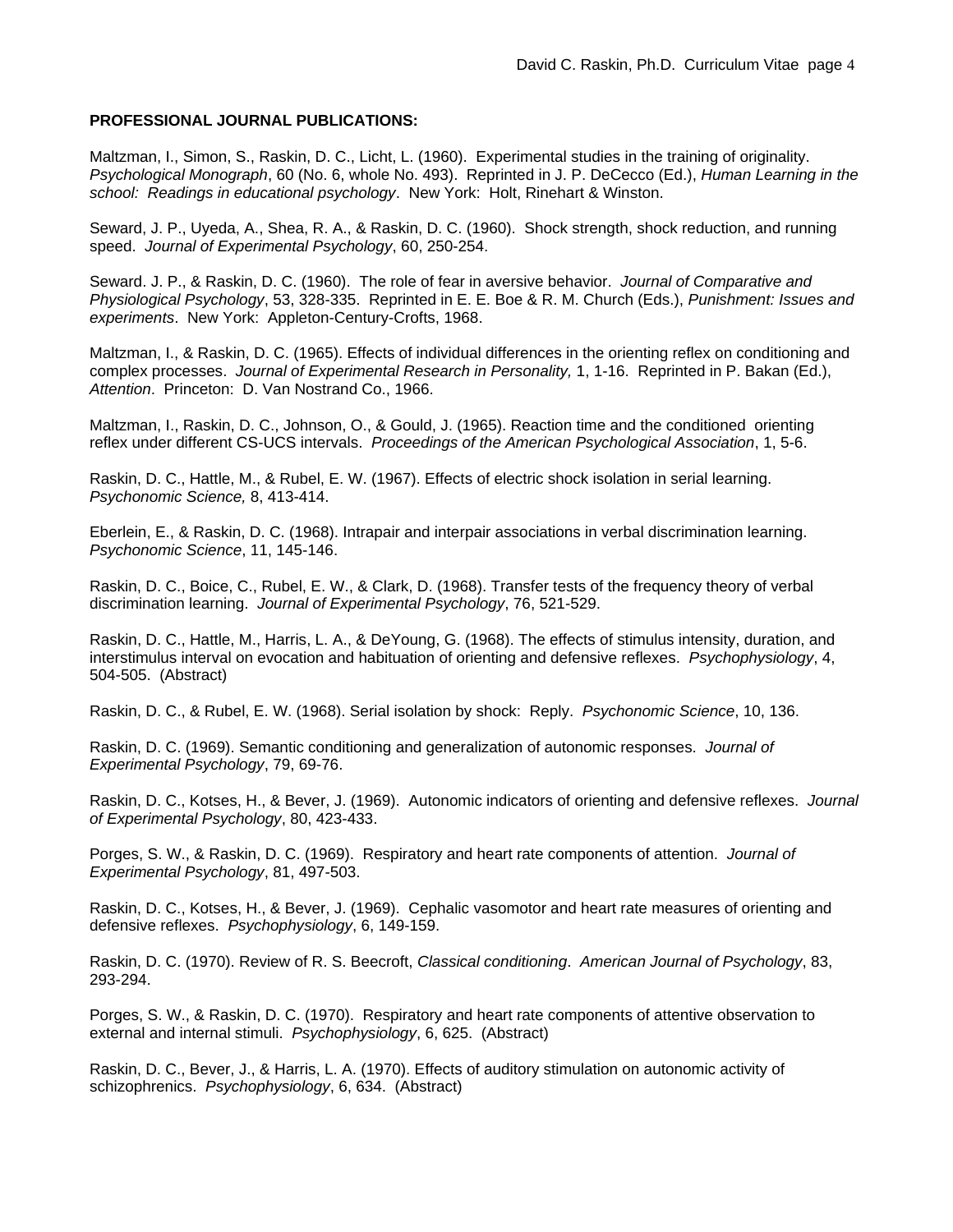Krupski, A., Raskin, D. C., & Bakan, P. (1971). Physiological and personality correlates of commission errors in an auditory vigilance task. *Psychophysiology*, 8, 304-311. Reprinted in H. J. Eysenck (Ed.), *The measurement of personality*. Baltimore: University Park Press, 1976.

Barland, G. H., & Raskin, D. C. (1972). An experimental study of field techniques in "lie detection." *Polygraph,* 1, 22-26. Reprinted in C. H. Zimmerman (Ed.), *The polygraph in court*. Auburndale, Mass.: BHF Printing, 1972.

Barland, G. H., & Raskin, D. C. (1972). An experimental study of field techniques in "lie detection." *Psychophysiology*, 9, 275. (Abstract)

Harrison, R. S., & Raskin, D. C. (1973). Learned control of HR variability during feedback and no-feedback conditions. *Psychophysiology*, 10, 207. (Abstract)

Raskin, D. C. (1974). The ecological crisis: A psychological perspective. *Counseling and Values*, 18, 234-237.

Podlesny, J. A., & Raskin, D. C. (1974). Biofeedback: A failure to enhance alpha EEG. *Psychophysiology*, 11, 227-228. (Abstract)

Barland, G. H., & Raskin, D. C. (1975). Psychopathy and detection of deception in criminal suspects. *Psychophysiology*, 12, 224. (Abstract)

Barland, G. H., & Raskin, D. C. (1975). An evaluation of field techniques in detection of deception. *Psychophysiology*, 12, 321-330.

Harrison, R. S., & Raskin, D. C. (1976). The role of feedback in control of heart-rate variability. *Psychophysiology*, 13, 135-139.

Raskin, D. C. (1976). Psychopathy and detection of deception in prisoners. *Psychophysiology*, 13, 162. (Abstract)

Podlesny, J. A., & Raskin, D. C. (1977). Physiological measures and the detection of deception. *Psychological Bulletin*, 84, 782-799.

Raskin, D. C., Barland, G. H., & Podlesny, J. A. (1977). Validity and reliability of detection of deception. *Polygraph*, 6, 1-39.

Maltzman, I., Gould, J., Barnett, O. J., Raskin, D. C., & Wolff, C. (1977). Classical conditioning components of the orienting reflex to words using innocuous and noxious unconditioned stimuli under different conditioned stimulus-unconditioned stimulus intervals. *Journal of Experimental Psychology: General*, 106, 185-212.

Raskin, D. C., & Hare, R. D. (1978). Psychopathy and detection of deception in a prison population. *Psychophysiology*, 15, 126-136.

Raskin, D. C. (1978). Scientific assessment of the accuracy of detection of deception: A reply to Lykken. *Psychophysiology*, 15, 143-147.

Podlesny, J. A., & Raskin, D. C. (1978). Effectiveness of techniques and physiological measures in the detection of deception. *Psychophysiology*, 15, 344-358.

Raskin, D. C., & Podlesny, J. A. (1979). Truth and deception: A reply to Lykken. *Psychological Bulletin*, 86, 54- 59.

Rovner, L. I., Raskin, D. C., & Kircher, J. C. (1979). Effects of information and practice on detection of deception. *Psychophysiology*, 16, 197-198. (Abstract)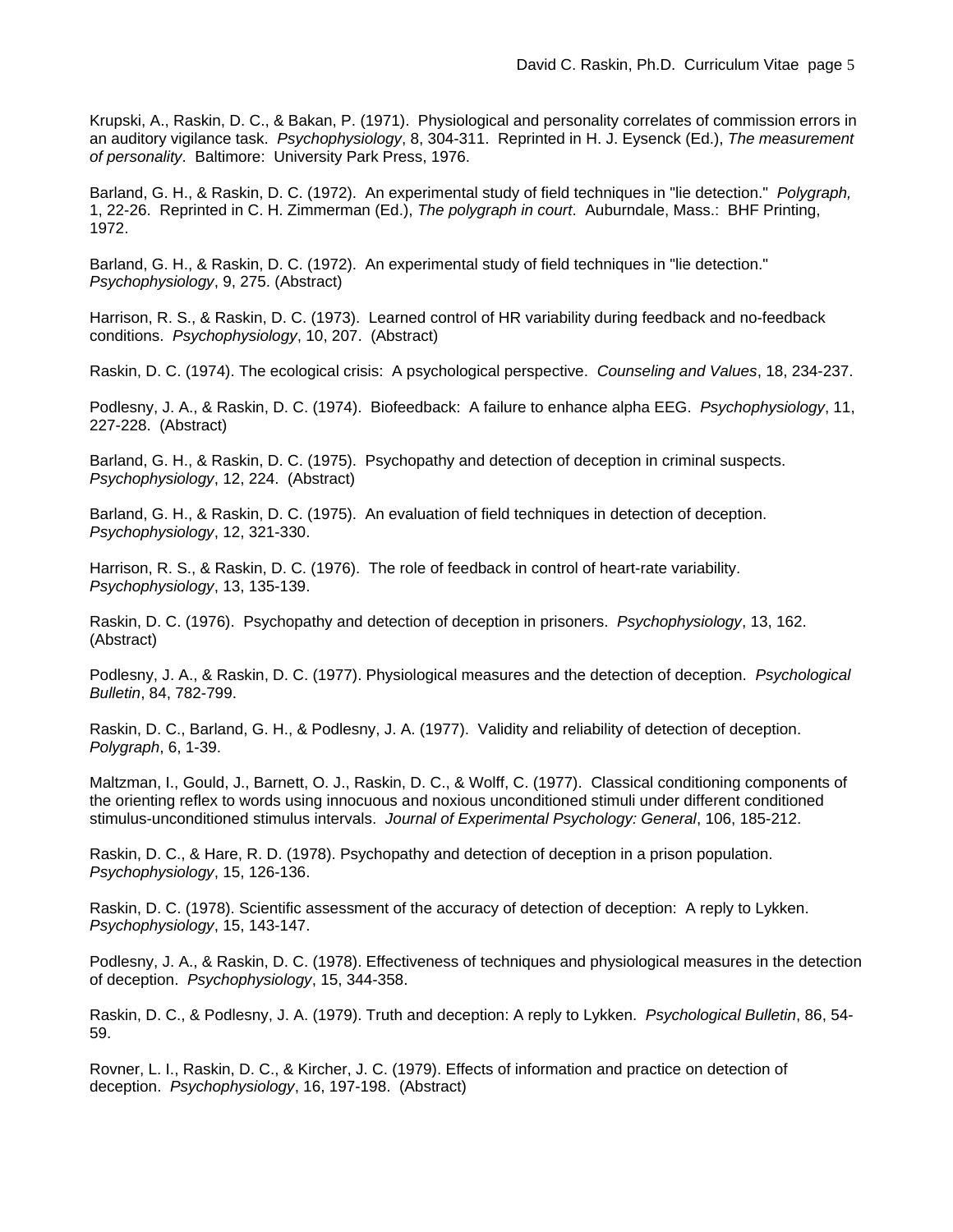Raskin, D. C. (1979). Tuning in on the biofeedback scene. Review of Stern, R. M., & Ray, W. J. *Biofeedback*. *Contemporary Psychology*, 24, 260-261.

Raskin, D. C. (1979). Nevada Supreme Court rules stipulated polygraph evidence is admissible. *Polygraph Law Reporter*, 2, 1-4.

Maltzman, I., Raskin, D. C., & Wolff, C. (1979). Latent inhibition of the GSR conditioned to words. *Physiological Psychology*, 7, 193-203.

Maltzman, I., & Raskin, D. C. (1979). Selective orienting and habituation of the GSR as a consequence of overt and covert activity. *Physiological Psychology*, 7, 204-208.

Maltzman, I., & Raskin, D. C. (1979). Conditioning the GSR and digital vasomotor response to words under a short and a long CS-UCS interval. *Physiological Psychology*, 7, 209-212.

Maltzman, I., Gould, J., Barnett, O. J., Raskin, D. C., & Wolff, C. (1979). Habituation of the GSR and digital vasomotor components of the orienting reflex as a consequence of task instructions and sex differences. *Physiological Psychology*, 7, 213-220.

Raskin, D. C. (1979). What makes Sammy steal: Nature or nurture? Review of Mednick, S., & Christiansen, K. O. (Eds.), *Biosocial bases of criminal behavior*. *Contemporary Psychology*, 24, 787-788.

Raskin, D. C. (1980). Comparison of polygraph examinations in criminal justice and personnel selection. *Polygraph*, 9, 3-16.

Kircher, J. C., & Raskin, D. C. (1981). Computerized decision-making in the detection of deception. *Psychophysiology*, 18, 204-205. (Abstract)

Raskin, D. C. (1982). New trends of quantification and analysis in psychophysiological research. *Psychophysiology*, 19, 296-297. (Abstract)

Kircher, J. C. & Raskin, D. C. (1982). Cross validation of a computerized diagnostic procedure for detection of deception. *Psychophysiology*, 19, 568-569. (Abstract)

Kircher, J. C. & Raskin, D. C. (1982). Is there a "specific lie pattern" of autonomic responses. *Psychophysiology*, 19, 569. (Abstract)

Honts, C. R., Raskin, D. C., & Kircher, J. C. (1983). Detection of deception: Effectiveness of physical countermeasures under high motivation conditions. *Psychophysiology*, 20, 446-447. (Abstract)

Kircher, J. C., & Raskin, D. C. (1983). Clinical versus statistical lie detection revisited: Through a lens sharply. *Psychophysiology*, 20, 452. (Abstract)

Raskin, D. C. (1984). Estimates of validity and role of base rates in the interpretation of polygraph results, *Psychophysiology*, 21, 567. (Abstract)

Honts, C. R., Raskin, D. C., Kircher, J. C., & Hodes, R .L. (1984). Effects of spontaneous countermeasures on the detection of deception. *Psychophysiology*, 21, 583. (Abstract)

Kircher, J. C., Raskin, D. C., & Honts, C. R. (1984). Electrodermal habituation in the detection of deception. *Psychophysiology*, 21, 585. (Abstract)

Honts, C. R., Hodes, R. L., & Raskin, D. C. (1985). Effects of physical countermeasures on the physiological detection of deception. *Journal of Applied Psychology*, 70, 177-187.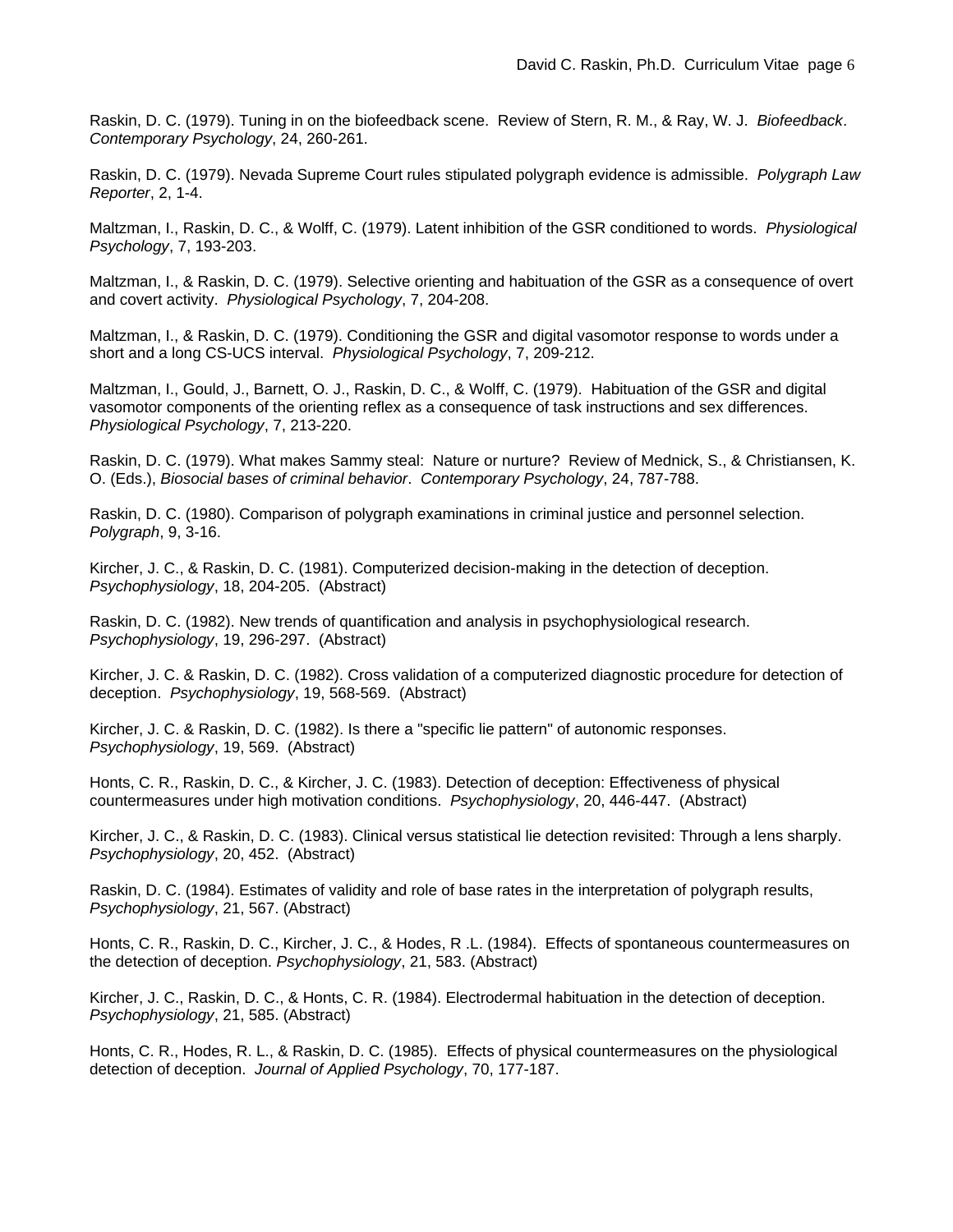Honts, C. R., Raskin, D. C. & Kircher, J. C. (1985). Effects of socialization on the physiological detection of deception. *Journal of Research in Personality*, 19, 373-385.

Raskin, D. C. (1986). The polygraph in 1986: Scientific, professional, and legal issues surrounding applications and acceptance of polygraph evidence*. Utah Law Review,* 1986, 29-74.

Honts, C. R., Raskin, D. C., & Kircher, J. C. (1986). Individual differences and the physiological detection of deception. *Psychophysiology*, 23, 442. (Abstract)

Horowitz, S. W., Kircher, J. C., & Raskin, D. C. (1986). Does stimulation test accuracy predict accuracy of polygraph tests? *Psychophysiology*, 23, 442. (Abstract)

Kircher, J. C., & Raskin, D. C. (1986). Visceral perception in the detection of deception. *Psychophysiology*, 23, 446-447. (Abstract)

Raskin, D. C., & Kircher, J. C. (1987). The validity of Lykken's criticisms: Fact or Fancy? *Jurimetrics*, 27, 271- 277.

Raskin, D. C. (1987). Presidential Address: Scientific and public policy issues concerning the uses of polygraphs. *Rocky Mountain Psychologist Fall Newsletter,* 8-15.

Kircher, J. C., & Raskin, D. C. (1987). Baserates and the statistical precision of polygraph tests in various applications*. Statistical Science*, 2, 226-228.

Raskin, D. C. (1987). Methodological issues in estimating polygraph accuracy in field applications. *Canadian Journal of Behavioral Sciences*, 19, 390-404.

Honts, C. R., Raskin, D. C., & Kircher, J. C. (1987). Effects of physical countermeasures and their electromyographic detection during polygraph tests for deception. *Journal of Psychophysiology*, 1, 241-247.

Gelfand, D. M., & Raskin, D. C. (1988). Guilty until proven innocent: The child protectors. Review of Garbarino, J., Guttman, E., & Seeley, J. W., *The psychologically battered child* and K. MacFarlane, J. Watterman (Eds.), *Sexual abuse of young children*. *Contemporary Psychology,* 33, 28-29.

Kircher, J. C., Horowitz, S. W., & Raskin, D. C. (1988). Meta-analysis of mock crime studies of the control question polygraph technique. *Law and Human Behavior*, 12, 79-90. Reprinted in *Polygraph*, 18, 1989, 1-14.

Kircher, J. C., & Raskin, D. C. (1988). Human versus computerized evaluations of polygraph data in a laboratory setting. *Journal of Applied Psychology*, 73, 291-302.

Honts, C. R., & Raskin, D. C. (1988). A field study of the validity of the directed lie control question. *Police Science and Administration*, 16, 56-61.

Honts, C. R., Raskin, D. C., Kircher, J. C., & Hodes, R. L. (1988). Effects of spontaneous countermeasures on the physiological detection of deception. *Police Science and Administration*, 16, 91-94.

Honts, C. R., Kircher, J. C., & Raskin, D. C. (1988). Patterns of activation and deception. *Psychophysiology*, 25, 455. (Abstract)

Horowitz, S. W., Raskin, D. C., Honts, C. R., & Kircher, J. C. (1988). Control questions in physiological detection of deception. *Psychophysiology*, 25, 455. (Abstract)

Kircher, J. C., Raskin, D. C., Honts, C. R., & Horowitz, S. W. (1988). Generalizability of mock crime laboratory studies of the control question polygraph technique. *Psychophysiology*, 25, 462-463. (Abstract)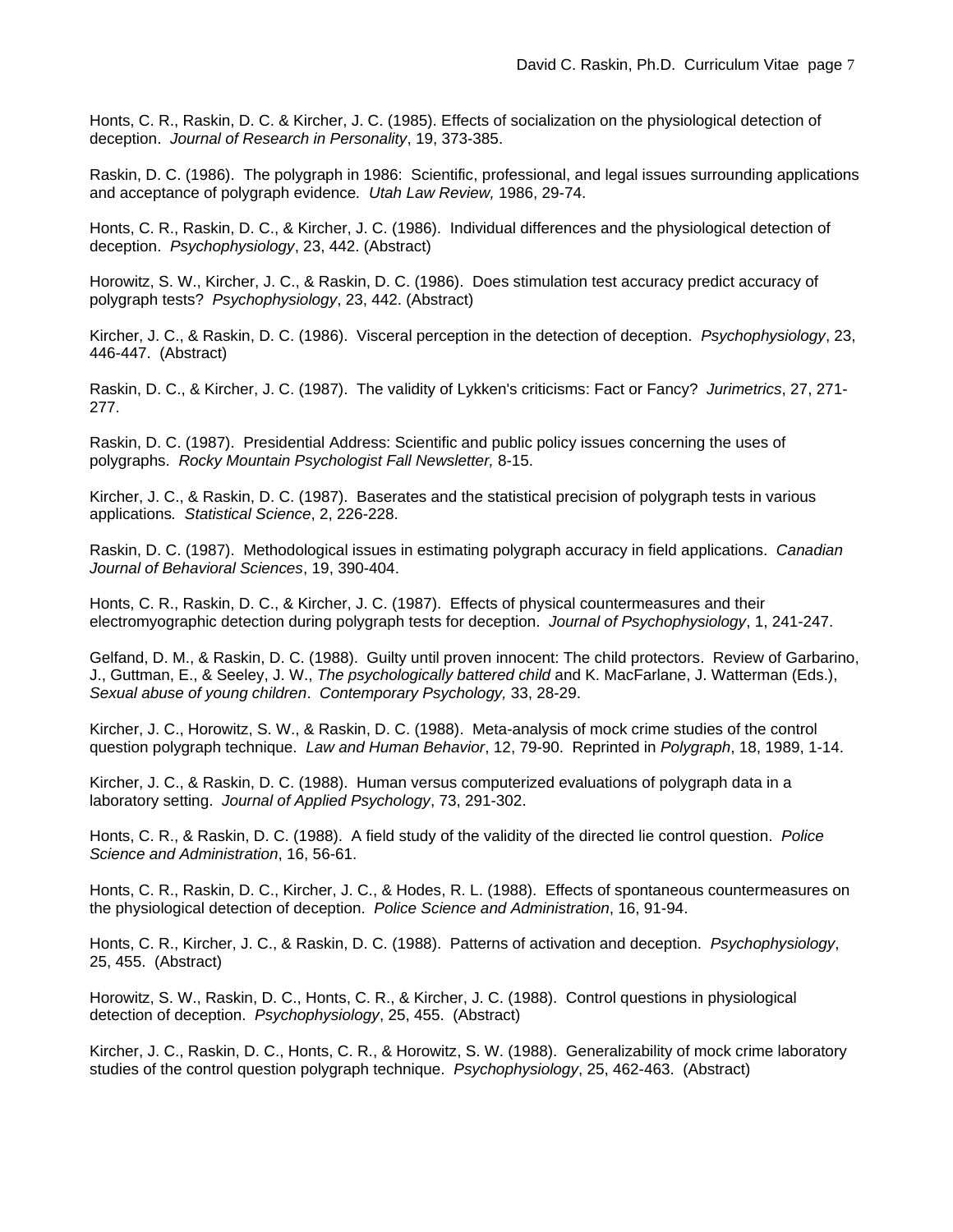Raskin, D. C., Kircher, J. C., Honts, C. R., & Horowitz, S. W. (1988). Validity of control question polygraph tests in criminal investigation. *Psychophysiology*, 25, 476. (Abstract)

Raskin, D. C. (1990). Hofmann, hypnosis, and the polygraph. *Utah Bar Journal*, 3(9), 7-10.

Honts, C. R., & Raskin, D. C. , & Kircher, J. C. (1992). Effectiveness of control questions answered "Yes": Dispelling a polygraph myth. *Forensic Reports*, 5, 265-272.

Raskin, D. C., & Esplin, P. W. (1991). Statement validity assessment: Interview procedures and content analysis of children's statements of sexual abuse. *Behavioral Assessment*, 13, 265-291.

Honts, C. R., Raskin, D. C., & Kircher, J. C. (1994). Mental and physical countermeasures reduce the accuracy of polygraph tests. *Journal of Applied Psychology*, 79, 252-259.

Kircher, J. C., Raskin, D. C., & Honts, C. R. (1994). Generalizability of statistical classifiers for the detection of deception. *Psychophysiology*, 31(Supp. 1). (Abstract)

Namaguchi, G., Kircher, J. C., Craig, R. A., Raskin, D. C., Woltz, D. J., & Packard, R. E. (1994). The Erlanger method for measuring cardiovascular activity: Correlations with blood volume and arterial pressure. *Psychophysiology*, 31(Supp. 1). (Abstract)

Kircher, J. C., Raskin, D. C., Honts, C. R., & Horowitz, S. W. (1995). Lens model analysis of decision-making by field polygraph examiners. *Psychophysiology*, 32(Supp. 1), S45. (Abstract)

Honts, C. R., Kircher, J. C., & Raskin, D. C., (1995). Polygrapher's dilemma or Psychologist's chimera: A reply to Furedy's logico-ethical considerations for psychophysiological practitioners and researchers. *International Journal of Psychophysiology*, 20, 199-207.

Horowitz, S. W., Kircher, J. C., Honts, C. R., & Raskin, D. C. (1997). The role of comparison questions in physiological detection of deception. *Psychophysiology*, 34, 108-115.

Craig, R. A., Schiebe, R., Raskin, D. C., Kircher, J. C., & Dodd, D. H. (1999). Interviewer questions and content analysis of children's statements of sexual abuse. *Applied Developmental Science*, *3*, 77-85.

Bell, B. G., Raskin, D. C., Honts, C. R., & Kircher, J. C. (1999). The Utah numerical scoring system. *Polygraph, 28*, 1-9.

Honts, C. R., Raskin, D. C., Amato, S. L., Gordon, A., & Devitt, M. (2000). The hybrid directed-lie test, the overemphasized comparison question, chimeras and other inventions: A rejoinder to Abrams (1999). *Polygraph*, *29*, 156-168.

Kircher, J. C., & Raskin, D. C. (2000). CPS comments on Dollins et al's computer algorithm comparison. *Polygraph*, *29*, 250-252.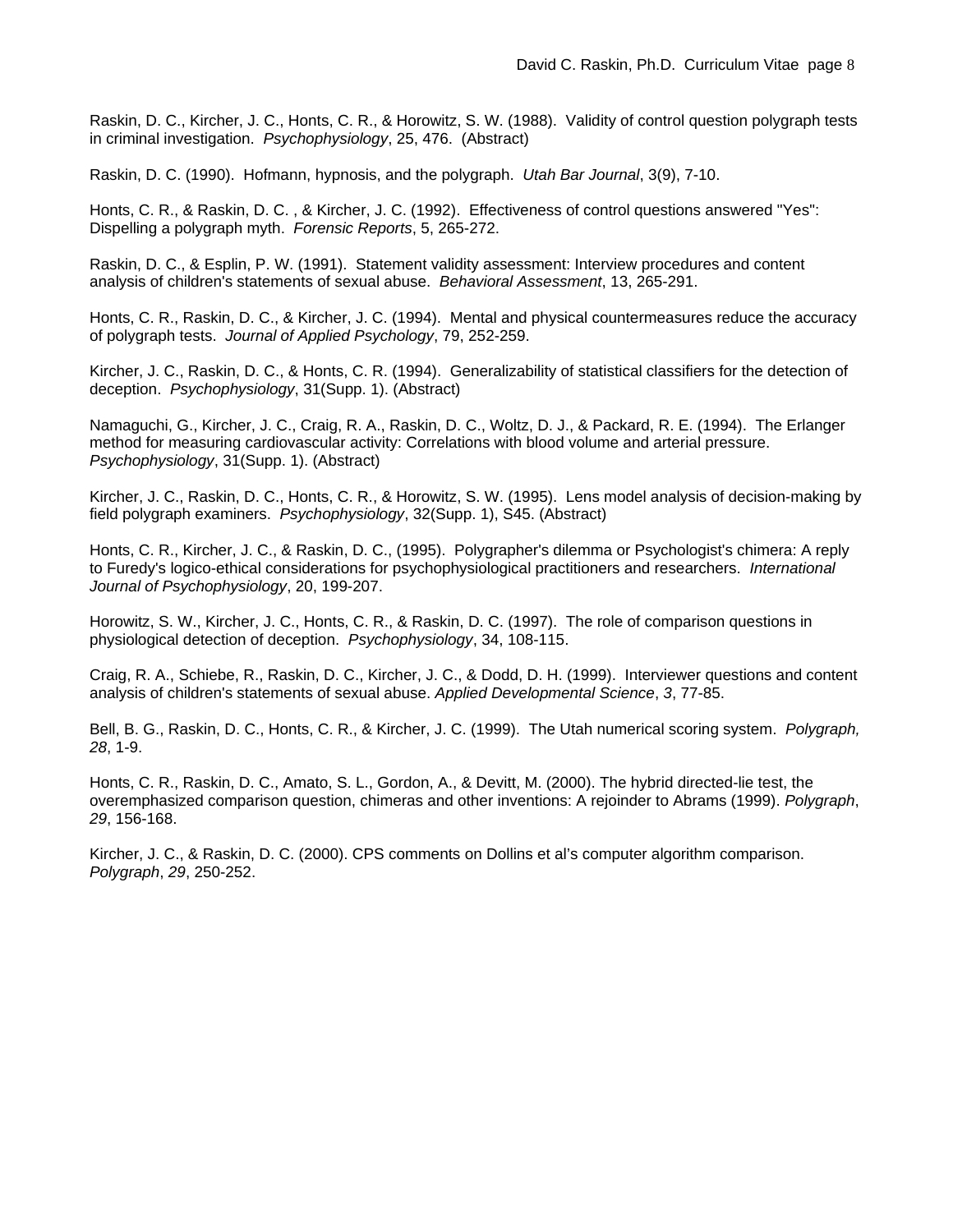## **BOOKS AND PROFESSIONAL MONOGRAPHS:**

Raskin, D. C. (1972). Orienting and defensive reflexes and conditioning. In A. H. Black & W. F. Prokasy (Eds.), *Classical conditioning II: Current research and theory* (pp. 269-289). New York: Appleton-Century-Crofts.

Prokasy, W. F., & Raskin, D. C. (Eds.) (1973). *Electrodermal activity in psychological research*. New York: Academic Press.

Raskin, D. C. (1973). Attention and arousal. In W. F. Prokasy & D. C. Raskin (Eds.), *Electrodermal activity in psychological research* (pp. 125-155). New York: Academic Press.

Barland, G. H., & Raskin, D. C. (1973). Detection of deception. In W. F. Prokasy & D. C. Raskin (Eds.), *Electrodermal activity in psychological research* (pp. 417-477). New York: Academic Press.

Raskin, D. C., Barland, G. H., & Podlesny, J. A. (1978). *Validity and reliability of detection of deception*. Washington, D.C.: U.S. Government Printing Office.

Raskin, D. C. (1980). Orienting and defensive reflexes in the detection of deception. In H. D. Kimmel, I. H. Van Olst, & J. F. Orlebeke (Eds.), *The orienting reflex in humans* (pp. 587-605). Hillsdale, N.J.: Erlbaum.

Raskin, D. C. (1982) The scientific basis of polygraph techniques and their uses in judicial process. In A. Trankell (Ed.), *Reconstructing the past: The role of psychologists in criminal trials* (pp. 317-371). Stockholm: Norstedt and Soners, 1982.

Raskin, D. C. (1983). Polygraph evidence: Scientific and professional issues. In H. O. Rosenheim (Ed.), *Proceedings of the Forensic Psychology Conference* (pp. 132-143). Aurora, Colorado: U.S. Army.

Raskin, D. C., Kircher, J. C., & Honts, C. R. (1985). Computerized polygraph interpretations and detection of physical countermeasures. In *Anti-terrorism; forensic science; psychology in police investigations* (pp. 179- 189). Jerusalem: Heiliger.

Raskin, D. C. (1988). Does science support polygraph testing? In A. Gale (Ed.), *The polygraph test: Lies, truth, and science* (pp. 96-110). London: Sage.

Raskin, D. C., & Yuille, J. C. (1989). Problems in evaluating interviews of children in sexual abuse cases. In S. J. Ceci, D. F. Ross, & M. P. Toglia (Eds*.), Perspectives on children's testimony* (pp. 184-207). New York: Springer-Verlag.

Raskin, D. C., & Steller, M. (1989). Assessing credibility of allegations of child sexual abuse: Polygraph examinations and statement analysis. In H. Wegener, F. Losel, & J. Haisch (Eds.), *Criminal behavior and the justice system: Psychological perspectives* (pp. 290-302). Heidelberg: Springer-Verlag.

Raskin, D. C. (Ed.) (1989*). Psychological methods in criminal investigation and evidence.* New York: Springer.

Raskin, D. C. (1989). Polygraph techniques for the detection of deception. In D. C. Raskin (Ed.), *Psychological methods in criminal investigation and evidence* (pp. 247-296). New York: Springer.

Raskin, D. C., Kircher, J, C., Horowitz, S. W., & Honts, C. R. (1989). Recent laboratory and field research on polygraph techniques. In J. C. Yuille (Ed.), *Credibility assessment* (pp. 1-24). Deventer, The Netherlands: Kluwer.

Raskin, D. C., & Kircher, J. C. (1991). Comments on Furedy and Heslegrave: Misconceptions, misdescriptions, and misdirections. In J. R. Jennings, P. K. Ackles, & M. G. H. Coles (Eds.), *Advances in psychophysiology* (Vol. 4) (pp. 215-223). Greenwich, Connecticut: JAI Press.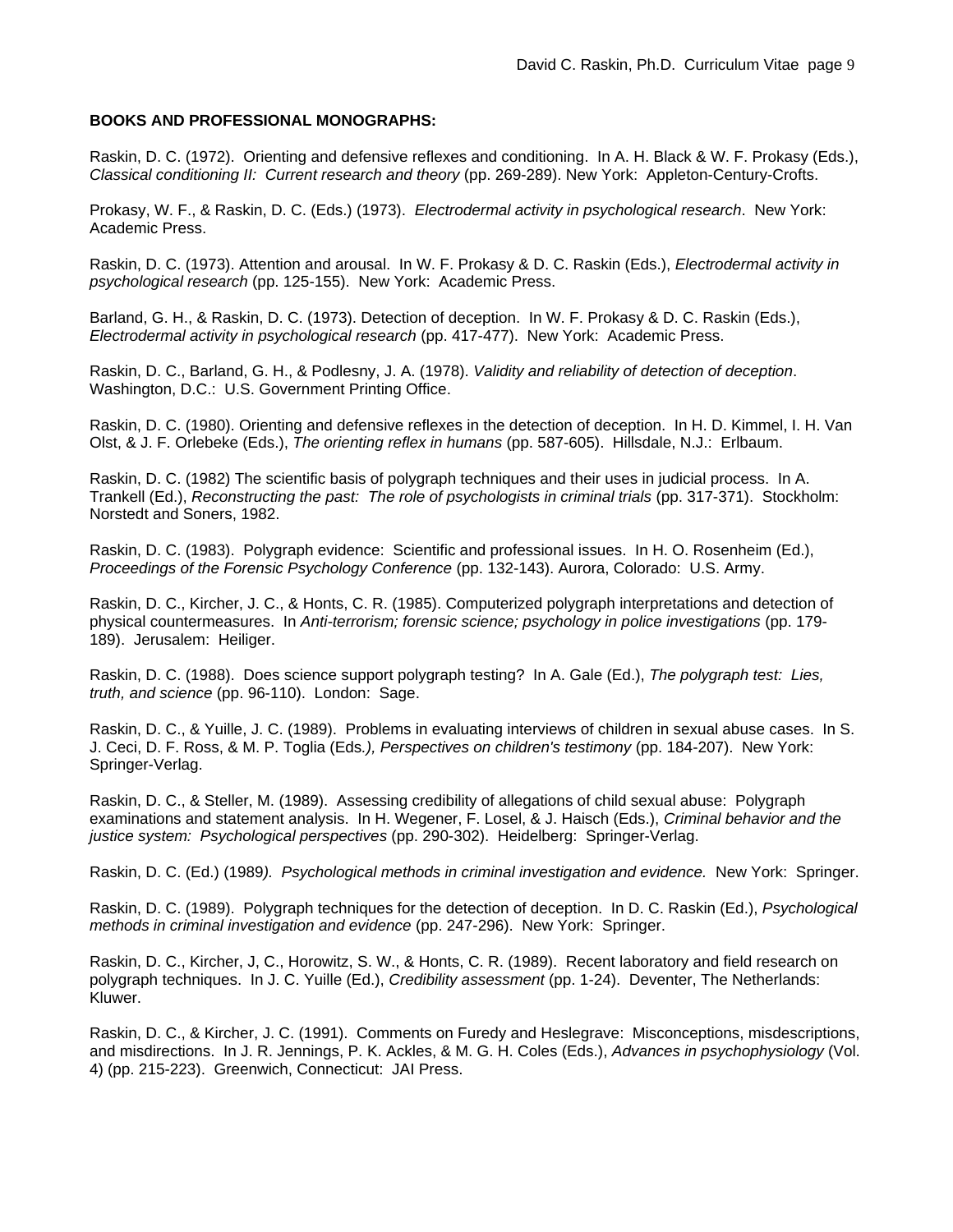Raskin, D. C., & Esplin, P. W. (1991). Assessment of children's statements of sexual abuse. In J. Doris (Ed.), *The suggestibility of children's memory: Implications for eyewitness testimony* (pp. 153-164). Washington, D.C.: American Psychological Association.

Raskin, D. C., & Esplin, P. W. (1991). Commentary: Response to Wells, Loftus, and McGough. In J. Doris (Ed.), *The suggestibility of children's memory: Implications for eyewitness testimony* (pp. 173-176). Washington, D.C.: American Psychological Association.

Kircher, J. C., & Raskin, D. C. (1992). Polygraph techniques: History, controversies, and future prospects. In P. Suedfeld & P. Tetlock (Eds.), *Psychology and social policy* (pp. 295-308). Washington, D.C.: Hemisphere.

Raskin, D. C., Honts, C. R., Kircher, J. C. (1997). The scientific status of research on polygraph techniques: The case for polygraph tests. In D. L. Faigman, D. Kaye, M. J. Saks, & J. Saunders (Eds.), *Modern scientific evidence: The law and science of expert testimony* (pp. 565-582). St. Paul, MN: West Publishing.

Raskin, D. C., Honts, C. R., Kircher, J. C. (1997). A response to Professors Iacono and Lykken. In D. L. Faigman, D. Kaye, M. J. Saks, & J. Saunders (Eds.), *Modern scientific evidence: The law and science of expert testimony* (pp. 619-627). St. Paul, MN: West Publishing.

Raskin, D. C., Honts, C. R., Kircher, J. C. (1997). A rejoinder to Professors Iacono and Lykken. In D. L. Faigman, D. Kaye, M. J. Saks, & J. Saunders (Eds.), *Modern scientific evidence: The law and science of expert testimony* (pp. 629-631). St. Paul, MN: West Publishing.

Raskin, D. C., Honts, C. R., Amato, S. L., & Kircher, J. C. (1999). The case for the admissibility of the results of polygraph examinations (pp. 160-174). In D. L. Faigman, D. Kaye, M. J. Saks, & J. Saunders (Eds.), *Modern scientific evidence: The law and science of expert testimony (1999 Pocket Part).* St. Paul, MN: West Group.

Raskin, D. C., & Honts, C. R. (2002). The comparison question test (pp. 1-48). In Kleiner, M. (Ed.), *Handbook of Polygraph Testing*. San Diego, CA: Academic Press.

Kircher, J. C., & Raskin, D. C. (2002). Computer methods for the psychophysiological detection of deception (pp. 287-326). In Kleiner, M. (Ed.), *Handbook of Polygraph Testing*. San Diego, CA: Academic Press.

Honts, C. R., Raskin, D. C., & Kircher, J. C. (2002). The scientific status of research on polygraph techniques: The case for polygraph tests. In D. L. Faigman, D. Kaye, M. J. Saks, & J. Saunders (Eds.), *Modern scientific*  evidence: The law and science of expert testimony (2<sup>nd</sup> Edition, pp. 446-483). St. Paul, MN: West Publishing.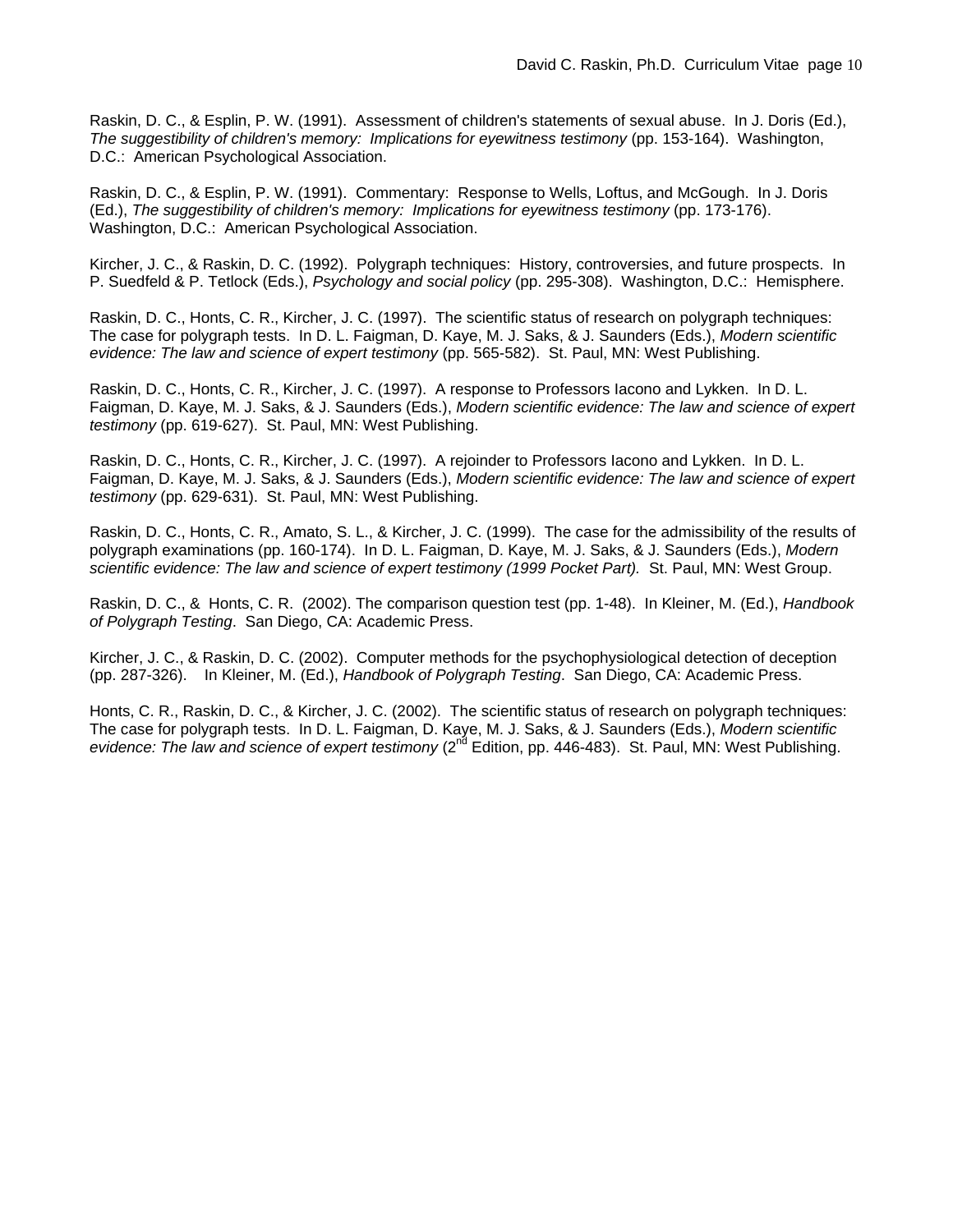## **GENERAL ARTICLES AND REPORTS:**

Raskin, D. C. (1975). *Psychopathy and detection of deception in a prison population*. Report to the National Institute of Law Enforcement and Criminal Justice (Contract 75-NI-99-0001). Salt Lake City: University of Utah, Department of Psychology.

Raskin, D. C. (1976). *Reliability of chart interpretation and sources of errors in polygraph examinations*. Report to the National Institute of Law Enforcement and Criminal Justice (Contract 75-NI-99-001). Salt Lake City: University of Utah, Department of Psychology.

Barland, G. H, & Raskin, D. C. (1976). *Validity and reliability of polygraph examinations of criminal suspects*. Report to the National Institute of Law Enforcement and Criminal Justice (Contract 75-NI-99-0001). Salt Lake City: University of Utah, Department of Psychology.

Raskin, D. C., & Barland, G. H. (1976). *An evaluation of polygraph techniques currently practiced by law enforcement and private polygraph examiners*. Report to the National Institute of Law Enforcement and Criminal Justice (Contract 75-NI-99-0001). Salt Lake City: University of Utah, Department of Psychology.

Podlesny, J. A., Raskin, D. C, & Barland, G. H. (1976). *Effectiveness of techniques and physiological measures in the detection of deception*. Report to the National Institute of Law Enforcement and Criminal Justice (Contract 75-NI-99-0001). Salt Lake City: University of Utah, Department of Psychology.

Raskin, D. C., Barland, G. H., & Podlesny, J. A. (1978). *Validity and reliability of detection of deception*. Final Report to the National Institute of Law Enforcement and Criminal Justice (Contract 75-NI-99-0001). Washington, D.C.: U.S. Government Printing Office.

Raskin, D. C. (1978). *Statement on Polygraph Control and Civil Liberties Protection Act (S. 1845).* Hearing before United States Senate Committee on the Judiciary (pp. 428-449). Washington, DC: U.S. Government Printing Office.

Rovner, L. I., Raskin, D. C., & Kircher, J. C. (1979). *Effects of information and practice on the accuracy of physiological detection of deception*. Final report to the National Institute of Law Enforcement and Criminal Justice (Grant No. 78-NI-AX-0030). Salt Lake City: University of Utah, Department of Psychology.

Raskin, D. C. (1980). The truth about lie detectors. *The Wharton Magazine*, 5, 28-33.

Raskin, D. C. (1981). Science, competence and polygraph techniques. *Criminal Defense*, 8, 11-18.

Kircher, J. C. & Raskin, D. C. (1983). *Computerized decision-making and patterns of activation in the detection of deception*. Final report to the National Institute of Justice (Grant No. 81-IJ-CX-0051). Salt Lake City: University of Utah, Department of Psychology.

Raskin, D. C. (1984). *An evaluation of the polygraph policies and programs of the U.S. Department of the Treasury*. Report to the U.S. Department of the Treasury. Salt Lake City, UT: Author.

Raskin, D. C. (1984). *Statement on polygraphs for counterintelligence purposes in the Department of Defense. Hearing before United States Senate Committee on Armed Services* (pp. 66-81). Washington, DC: U.S. Government Printing Office.

Raskin, D. C. (1986). *Statement on Polygraph Protection Act of 1985* (S. 1815). Hearing before United States Senate Committee on Labor and Human Resources (pp. 56-87). Washington, DC: U.S. Government Printing Office.

Raskin, D. C., Kircher, J. C., Honts, C. R., & Horowitz, S. W. (1988). *A study of the validity of polygraph examinations in criminal investigation*. Final report to the National Institute of Justice (Grant No. 85-IJ-CX-0040). Salt Lake City: University of Utah, Department of Psychology.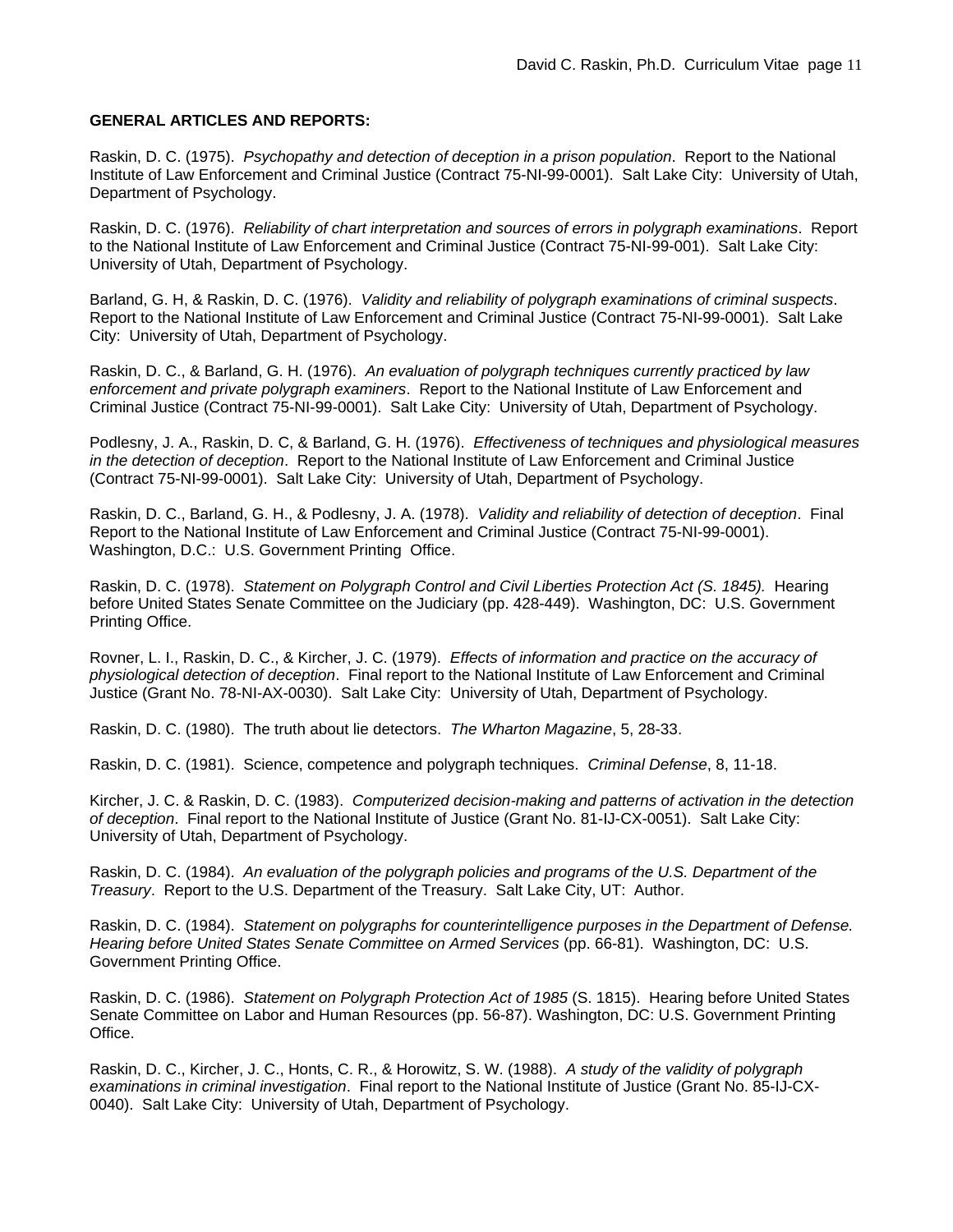Raskin, D. C., Horowitz, S. W., & Kircher, J. C. (1989). *Computerized analysis of polygraph outcomes in criminal investigation*. Report to the U.S. Secret Service (Contract TSS 86-18). Salt Lake City: University of Utah, Department of Psychology.

Raskin, D. C. & Kircher, J. C. (1990). *Development of a computerized polygraph system and physiological measures for detection of deception and countermeasures: A pilot study* (Contract 88-L55300-000). Salt Lake City: Scientific Assessment Technologies.

Kircher, J. C. & Raskin, D. C. (1991). *Manual for the Computerized Polygraph System (CPS).* Scientific Assessment Technologies, Salt Lake City, UT, 84106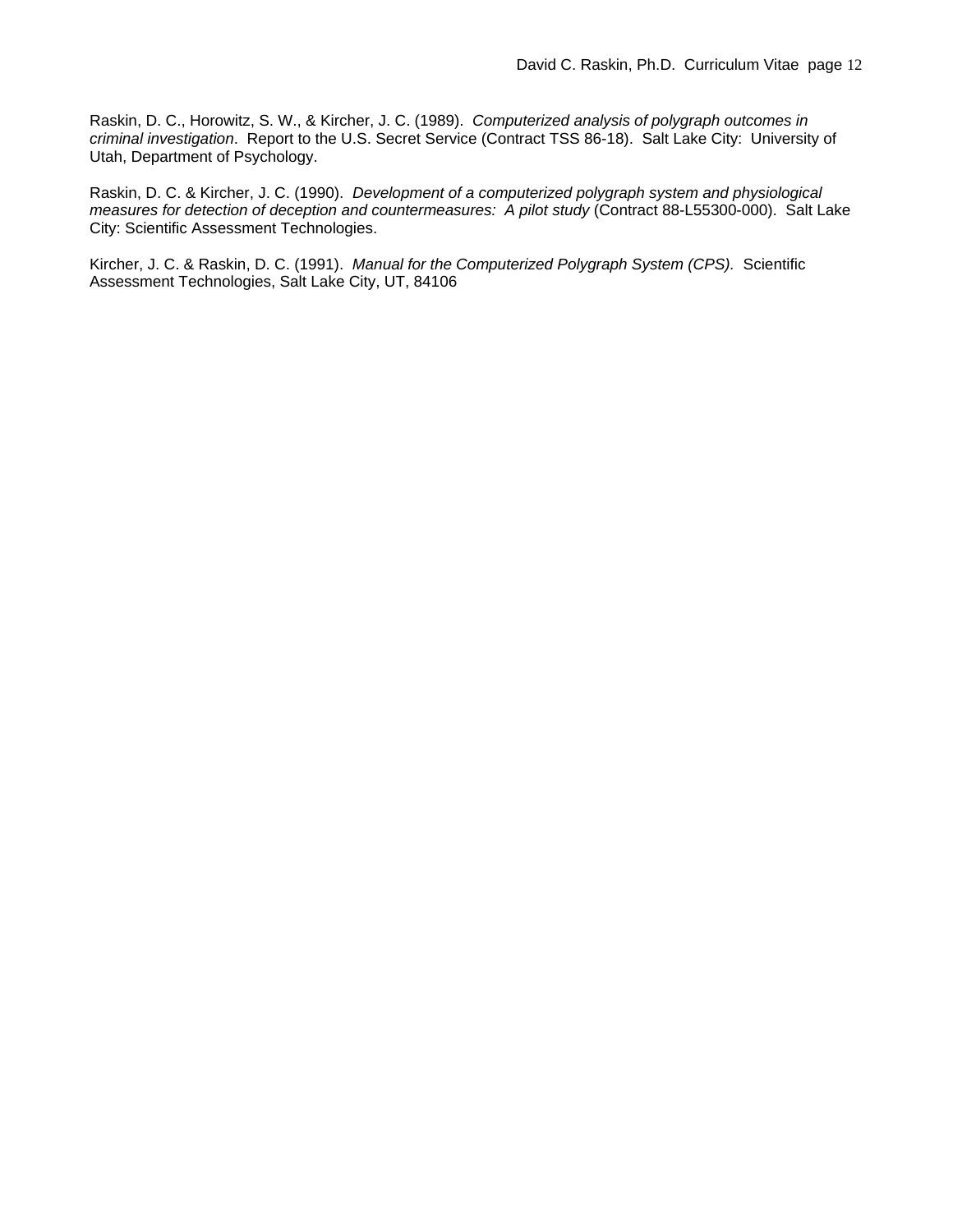## **PAPERS PRESENTED AT SCIENTIFIC MEETINGS:**

Raskin, D. C. Some factors influencing semantic conditioning and generalization. Western Psychological Association, Santa Monica, California, 1963.

Raskin, D. C. Semantic conditioning and generalization of GSR and vasomotor responses under different CS-UCS intervals. American Psychological Association, Los Angeles, 1964.

Raskin, D. C., Gould, J., Johnson, O., Smith, M. P., Wolff, C., & Maltzman, I. Semantic conditioning and generalization of the orienting reflex using a movement-induced unconditioned response. Western Psychological Association, Honolulu, 1965.

Maltzman, I., Raskin, D. C., Gould, J., Johnson, O. Individual differences in the orienting reflex and semantic conditioning and generalization under different unconditioned-stimulus intensities. Western Psychological Association, Honolulu, 1965.

Smith, M. P., Raskin, D. C., Gould, J., Johnson, O., Padilla, G., Wolff, D., & Maltzman, I. The orienting reflex and semantic conditioning and generalization under different conditioned stimulus-unconditioned stimulus intervals. Western Psychological Association, Honolulu, 1965.

Raskin, D. C. Habituation and the orienting reflex. Symposium on Habituation: Research and Theory. Midwestern Psychological Association, Chicago, 1966.

Gould, J., Lodwig, A., Raskin, D. C., Watts, W., & Maltzman, I. The orienting reflex and semantic conditioning and generalization of the galvanic skin response and alpha blocking. Western Psychological Association, Long Beach, California, 1966.

Raskin, D. C., Boice, C., Rubel, E. W., & Clark, D. Experimental tests of the frequency theory of verbal discrimination learning. Psychonomic Society, St. Louis, 1966.

Raskin, D. C., Hattle, M., Harris, L. A., & DeYoung, G. Effects of stimulus intensity, duration, and interstimulus interval on the evocation and habituation of orienting and defensive reflexes. Society for Psychophysiological Research, San Diego, 1967.

Raskin, D. C., Kotses, H., & Cadotte, E. Autonomic indicators of orienting and defensive reflexes. Psychonomic Society, Chicago, 1967.

Raskin, D. C. Orienting and defensive reflexes and conditioning. Conference on Classical Conditioning, McMaster University, Hamilton, Ontario, 1969.

Raskin, D. C., Bever, J., & Harris, L. A. Autonomic responses of schizophrenics to auditory stimulation. Society for Psychophysiological Research, Monterey, California, 1969.

Porges, S. W., & Raskin, D. C. Respiratory and heart rate components of attentive observation to internal and external stimuli. Society for Psychophysiological Research, Monterey, California, 1969.

Raskin, D. C. Chairman, Paper Session: Autonomic and CNS Functions. Rocky Mountain Psychological Association, Salt Lake City, 1970.

Dodd, D. H., Johnston, W. A., Malloy, T. E., Prokasy, W. F., & Raskin, D. C. Informal Research Discussion: Research in Human Learning and Thinking. Rocky Mountain Psychological Association, Salt Lake City, 1970.

Krupski, A., Raskin, D. C., & Bakan, P. Physiological and personality correlates of commission errors in an auditory vigilance task. Society for Psychophysiological Research, New Orleans, November 1970.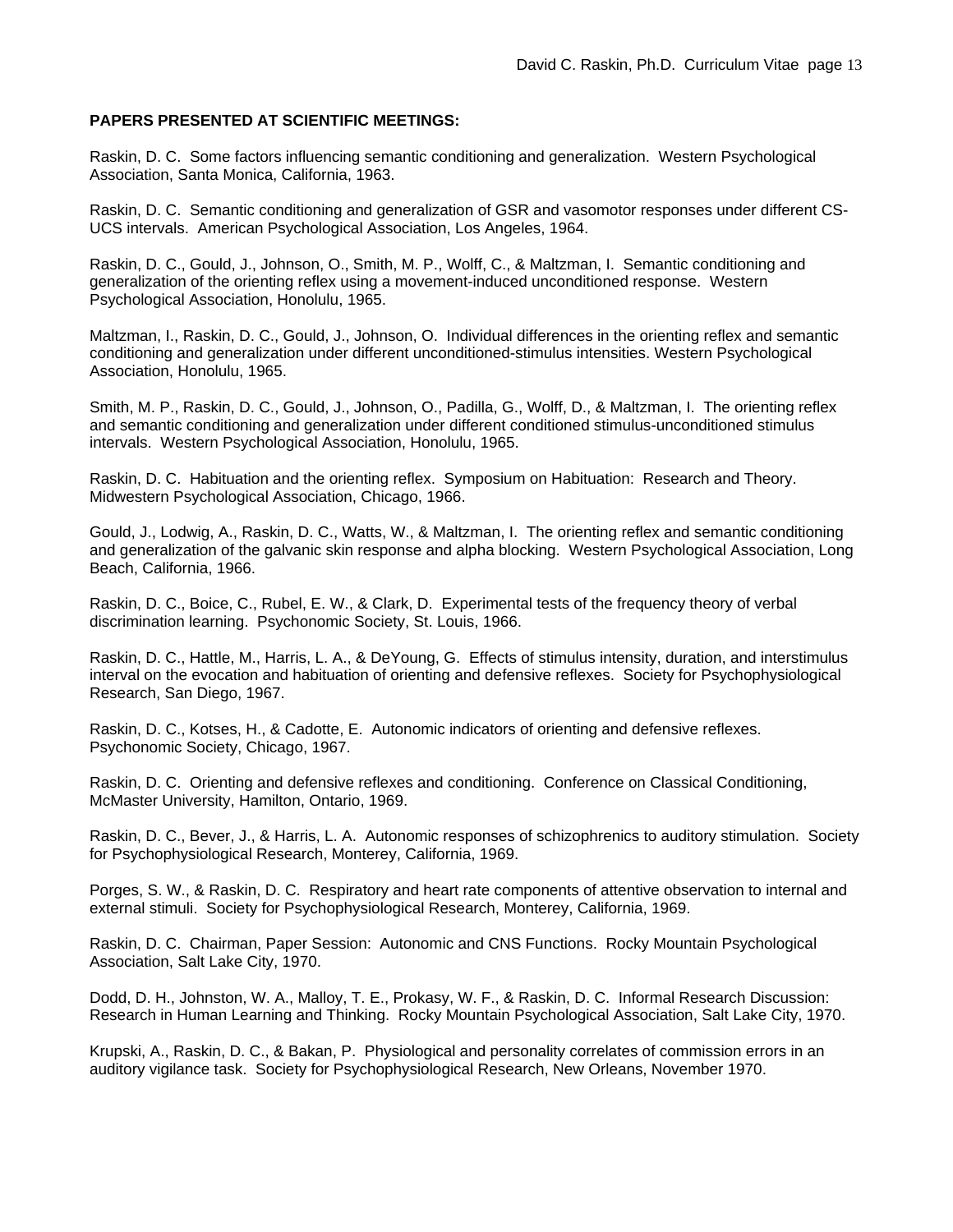Barland, G. H., & Raskin, D. C. An experimental study of field techniques in "lie detection." Society for Psychophysiological Research, St. Louis, Missouri, October 23, 1971.

Raskin, D. C. Chairman, Paper Session: Society for Psychophysiological Research, St. Louis, Missouri, October 22, 1971.

Podlesny, J. A., & Raskin, D. C. Biofeedback: A failure to enhance alpha EEG. Society for Psychophysiological Research, Galveston, Texas, October 1973.

Raskin, D. C. Chairperson and organizer of symposium on "Detection of Deception: Current issues in theory, research and application." Society for Psychophysiological Research, Galveston, Texas, October 1973.

Harrison, R. S., & Raskin, D. C. Learned control of HR variability during feedback and no-feedback conditions. Society for Psychophysiological Research, Boston, Massachusetts, November 1972.

Barland, G. H. & Raskin, D. C. Psychopathy and detection of deception in criminal suspects. Society for Psychophysiological Research, Salt Lake City, Utah, October 25, 1974.

Raskin, D. C. Psychopathy and the detection of deception in prisoners. Society for Psychophysiological Research, Toronto, October 1975.

Podlesny, J. A., & Raskin, D. C. Techniques and physiological measures in the detection of deception. Society for Psychophysiological Research, San Diego, California, October 22, 1976.

Raskin, D. C. Orienting and defensive reflexes in the detection of deception. Invited paper presented at NATO Conference on the Orienting Reflex in Humans. Noordwijkerhout, The Netherlands, June 4-9, 1978.

Rovner, L. I., Raskin, D. C., & Kircher, J. C. Effects of information and practice on detection of deception. Society for Psychophysiological Research, Madison, Wisconsin, September 17, 1978.

Raskin, D. C. Comparison of polygraph examinations in criminal justice and personnel selection. Symposium presented at American Psychological Association, New York City, September 5, 1979.

Kircher, J. C., & Raskin, D. C. Computerized decision-making in the detection of deception. Society for Psychophysiological Research, Vancouver, British Columbia, October 12, 1980.

Raskin, D. C. Computer methods for decision-making in detection of deception. Academy of Criminal Justice Sciences, Philadelphia, Pennsylvania, March 13, 1981.

Raskin, D. C. The scientific basis of polygraph techniques and their uses in the judicial process. Invited paper presented at the Stockholm Symposium on Witness Psychology, University of Stockholm, September 19, 1981.

Raskin, D. C. New Trends of quantification and analysis in psychophysiological research. Presented in symposium organized and chaired by D. C. Raskin at the Society for Psychophysiological Research, Washington, D.C., October 31, 1981.

Kircher, J. C., & Raskin, D. C. Cross validation of a computerized diagnostic procedure for detection of deception. Society for Psychophysiological Research, Minneapolis, Minnesota, October 22, 1982.

Kircher, J. C., & Raskin, D. C. Is there a "specific lie pattern" of autonomic responses. Society for Psychophysiological Research, Minneapolis, Minnesota, October 22, 1982.

Raskin, D. C. Diagnosing truth and deception using the electrodermal response. Invited participant in workshop on The Electrodermal Response as a Tool in Psychophysiological Research. Society for Psychophysiological Research, Minneapolis, Minnesota, October 21, 1982.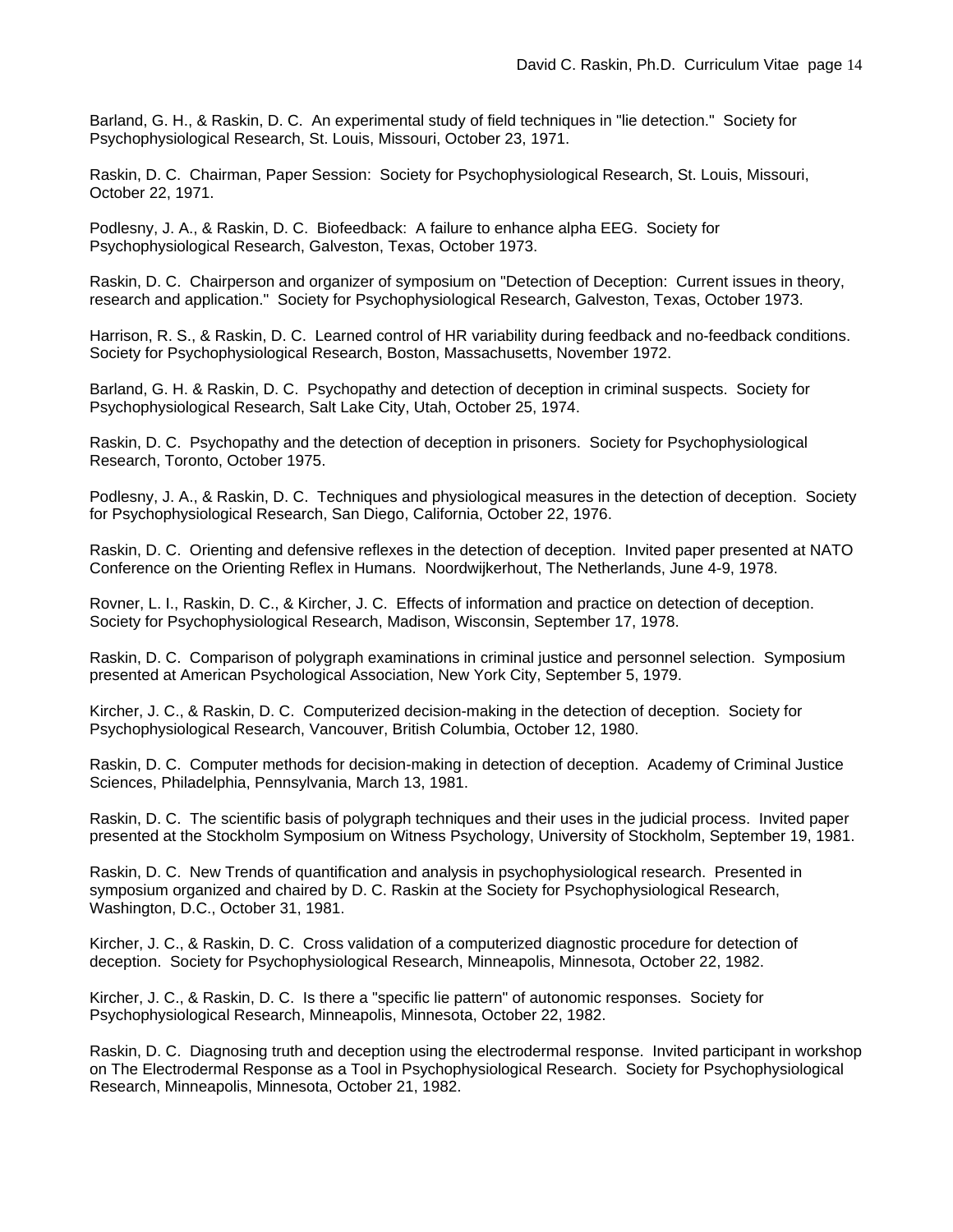Raskin, D. C. Scientific issues surrounding the use of polygraph evidence in court. Invited address, Rocky Mountain Psychological Association, Snowbird, Utah, April 28, 1983.

Raskin, D. C. Polygraph evidence: The roles of psychologists as scientists and experts. Presented in workshop on Psychology and Law. Rocky Mountain Psychological Association, Snowbird, Utah, April 29, 1983.

Honts, C. R., Raskin, D. C., & Kircher, J. C. Detection of deception: Effectiveness of physical countermeasures under high motivation conditions. Society for Psychophysiological Research, Asilomar, California, September 25, 1983.

Kircher, J. C., & Raskin, D. C. Clinical versus statistical lie detection revisited: Through a lens sharply. Society for Psychophysiological Research, Asilomar, California, September 25, 1983.

Raskin, D. C. Scientific issues and the use of polygraph evidence in court. Presented in symposium organized and chaired by D. C. Raskin at the American Psychology - Law Society, Chicago, Illinois, October 6, 1983.

Raskin, D. C. Scientific issues surrounding the use of polygraphs as evidence in court. Presented in an invited symposium on polygraph techniques organized and chaired by D. C. Raskin at the Western Psychological Association, Los Angeles, California, April 6, 1984.

Raskin, D. C. Research on eyewitness identification chaired paper session at American Psychological Association Toronto, Canada, August 24, 1984.

Raskin, D. C. Uses and pitfalls of polygraph tests on witnesses. Invited paper, presented at the Association of Trial Behavior Consultants, Denver, Colorado, October 5, 1984.

Honts, C. R., Raskin, D. C., Kircher, J. C., and Hodes, R. L. Effects of spontaneous countermeasures on the detection of deception. Society for Psychophysiological Research, Milwaukee, Wisconsin, October 18, 1984.

Kircher, J. C., Raskin, D. C., and Honts, C. R. Electrodermal habituation in the detection of deception. Society for Psychophysiological Research, Milwaukee, Wisconsin, October 18, 1984.

Raskin, D. C. Estimates of validity and the role of base rates in the interpretation of polygraph results. Presented in symposium organized and chaired by D. C. Raskin at the Society for Psychophysiological Research, Milwaukee, Wisconsin, October 21, 1984.

Raskin, D. C. Psychological assessments of truthfulness. Invited address, Utah Psychological Association, Salt Lake City, Utah, November 10, 1984.

Raskin, D. C., Kircher, J. C., & Honts, C. R. Computerized polygraph interpretations and detection of physical countermeasures. Invited paper, IDENTA '85 International Congress on Techniques for Criminal Identification, Jerusalem, February 27, 1985.

Raskin, D. C. Scientific, Competency, and ethical issues in polygraph expert testimony. Presented in symposium "Psychology and Law in the John DeLorean Trial" (organized by D. C. Raskin) at the American Psychological Association, Los Angeles, California, August 24, 1985.

Raskin, D. C. Methodological issues in estimating polygraph accuracy in field applications. Presented in symposium "Methodological and Theoretical Issues in Polygraph Research and Applications" (organized by D. C. Raskin) at the American Psychological Association, Los Angeles, California, August 26, 1985.

Honts, C. R., Raskin, D. C. & Kircher, J. C. Socialization and the detection of deception. American Psychology-Law Society, Tucson, Arizona, March 14, 1986.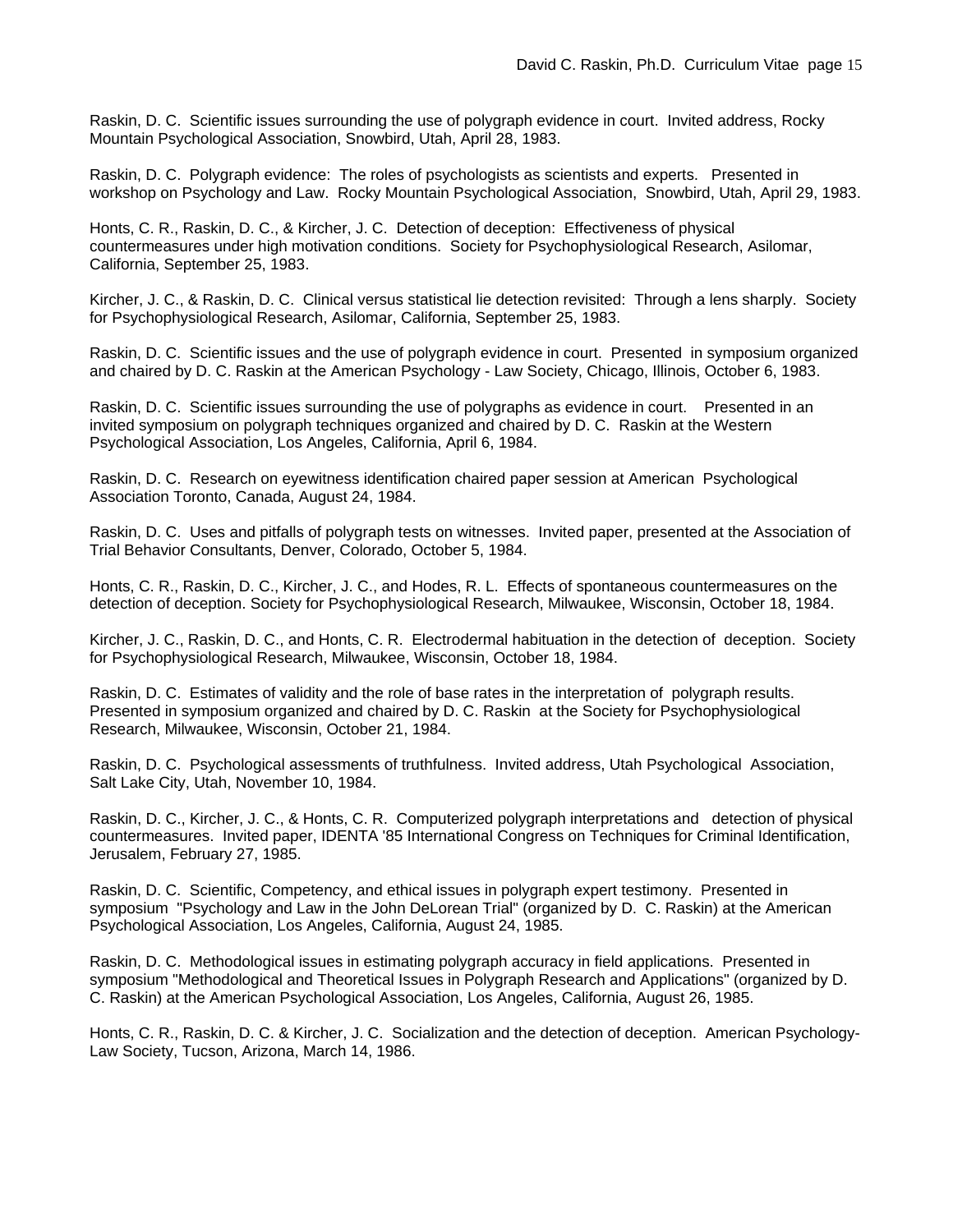Raskin, D. C. Methods and problems of assessing credibility of children's allegations. Presented in symposium "Assessing credibility of children's testimony in sexual abuse cases" organized and chaired by D. C. Raskin at the American Psychology-Law Society, Tucson, Arizona, March 15, 1986.

Honts, C. R., Raskin, D. C., & Kircher, J. C. Countermeasures and the detection of deception. American Psychological Association, Washington, DC, August 24, 1986.

Horowitz, S. W., Kircher, J. C., & Raskin, D. C. Does stimulation test accuracy predict accuracy of polygraph tests? Society for Psychophysiological Research, Montreal, Canada, October 16, 1986.

Kircher, J. C., & Raskin, D. C. Visceral perception in the detection of deception. Society for Psychophysiological Research, Montreal, Canada, October 16, 1986.

Honts, C. R., Raskin, D. C., & Kircher, J. C. Individual differences and the physiological detection of deception. Society for Psychophysiological Research, Montreal, Canada, October 17, 1986.

Raskin, D. C. Techniques for assessing the credibility of allegations of sexual abuse. Presented in symposium "Children as witnesses: Research and policy implications," Society for Research in Child Development, Baltimore, Maryland, April 25, 1987.

Raskin, D. C. Methods and problems in assessing the credibility of witnesses. Presented in symposium "Assessing eyewitness credibility," Rocky Mountain Psychological Association, Albuquerque, New Mexico, April 30, 1987.

Raskin, D. C. Scientific and public policy issues concerning the use of polygraphs. Presidential address presented at the Rocky Mountain Psychological Association, Albuquerque, May 1, 1987.

Honts, C. R., & Raskin, D. C. A field validity study of the directed lie and standard control questions. Rocky Mountain Psychological Association, Albuquerque, New Mexico, May 1, 1987.

Raskin, D. C. Scientific and public policy issues concerning the uses of polygraph tests. Presented in symposium "Lie detectors: The scientific, ethical, and legal issues." American Association for the Advancement of Science, San Diego, California, June 16, 1987.

Honts, C. R., Raskin, D. C., & Kircher, J. C. Is polygraph test accuracy related to perceptions of test accuracy? American Psychological Association, New York City, August 28, 1987.

Yuille, J. C., & Raskin, D. C. Evaluating interviews of children in sexual abuse cases: Issues and problems. Presented in symposium "Child witnesses today: Research and international perspectives," American Psychology-Law Society, Miami, Florida, March 11, 1988.

Honts, C. R., Raskin, D. C., Kircher, J. C., & Horowitz, S. W. A field validity study of the control question polygraph test. American Psychology-Law Society, Miami, Florida, March 11, 1988.

Honts, C. R., Horowitz, S. W., & Raskin, D. C. Can the Short Eysenck Questionnaire be substituted for the Eysenck Personality Inventory? Rocky Mountain Psychological Association, Snowbird, Utah, April 21, 1988.

Honts, C. R., Raskin, D. C., & Kircher, J. C. Visceral perception and the detection of deception. Rocky Mountain Psychological Association, Snowbird, Utah, April 22, 1988.

Raskin, D. C. Recent laboratory and field research on polygraph techniques. Invited paper presented at NATO Advanced Study Institute on Credibility Assessment. Aquafredda di Maratea, Italy, June 14-22, 1988.

Honts, C. R., Kircher, J. C., & Raskin, D. C. Patterns of activation and deception. Society for Psychophysiological Research, San Francisco, California, October 19, 1988.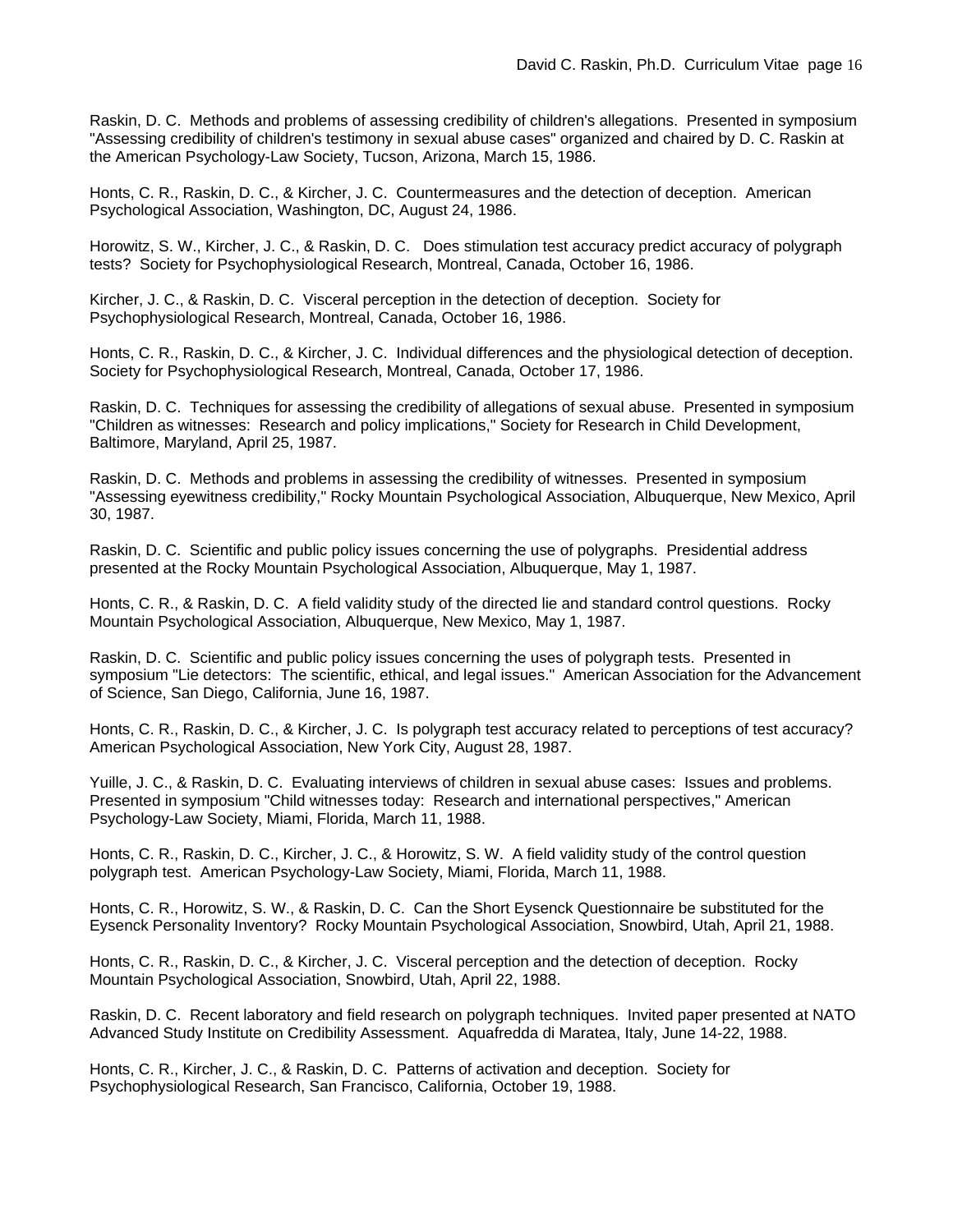Horowitz, S. W., Raskin, D. C., Honts, C. R., & Kircher, J. C. Control questions in physiological detection of deception. Society for Psychophysiological Research, San Francisco, California, October 19, 1988.

Kircher, J. C., Raskin, D. C., Honts, C. R., & Horowitz, S. W. Generalizability of mock crime laboratory studies of the control question polygraph technique. Society for Psychophysiological Research, San Francisco, California, October 19, 1988.

Raskin, D. C., Kircher, J. C., Honts, C. R., & Horowitz, S. W. Validity of control question polygraph tests in criminal investigation. Society for Psychophysiological Research, San Francisco, California, October 19, 1988.

Raskin, D. C., & Esplin, P. W. Forensic assessments of statements by child witnesses in sexual abuse cases. Cornell Conference on the Suggestibility of Children's Recollections, Cornell University, Ithaca, New York, June 4, 1989.

Raskin, D. C. (Chair). Retribution v. rehabilitation of the child molester. American Psychological Association, New Orleans, Louisiana, August 14, 1989.

Raskin, D. C. Is there a future for physiological detection of deception: Issues in theory, measurement, and validation. Society for Psychophysiological Research, New Orleans, Louisiana, October 19, 1989.

Raskin, D. C., Smith, P. A., Esplin, P. W., & Boychuk, T. D. Forensic interviews and assessments in child sexual abuse cases. Eighth National Conference on Child Abuse & Neglect, Salt Lake City, Utah, October 23, 1989.

Raskin, D. C. Expert testimony on children's statements in child sexual abuse cases. Eighth National Conference on Child Abuse & Neglect, Salt Lake City, Utah, October 23, 1989.

Honts, C. R., & Raskin, D. C. The "Yes" answered control question: Dispelling one of the myths of the polygraph profession. Biennial Convention of the American Psychology-Law Society, Williamsburg, Virginia, March 15, 1990.

Raskin, D. C. Psychological experts and evidence in cases of child sexual abuse: Scientific, professional, and legal issues. Symposium presented at the Biennial Convention of the American Psychology-Law Society, Williamsburg, Virginia, March 17, 1990.

Raskin, D. C. Issues in psychological techniques and testimony in child sexual abuse cases. Paper presented at NATO Advanced Study Institute on The Child Witness in Context: Cognitive, Social, and Legal Perspectives. Il Ciocco, Italy, May 27, 1992.

Raskin, D. C. Scientific and professional issues for psychological experts in child sexual abuse cases. Invited paper presented at NATO Advanced Study Institute on The Child Witness in Context: Cognitive, Social, and Legal Perspectives. Il Ciocco, Italy, May 29, 1992.

Kircher, J. C., Raskin, D. C., & Honts, C. R. (1994). Generalizability of statistical classifiers for the detection of deception. Society for Psychophysiological Research, Atlanta, Georgia, October 7, 1994.

Namaguchi, G., Kircher, J. C., Craig, R. A., Raskin, D. C., Woltz, D. J., & Packard, R. E. (1994). The Erlanger method for measuring cardiovascular activity: Correlations with blood volume and arterial pressure. Society for Psychophysiological Research, Atlanta, Georgia, October 8, 1994.

Kircher, J. C., Raskin, D. C., Honts, C. R., & Horowitz, S. W. (1995). Lens model analysis of decision-making by field polygraph examiners. Society for Psychophysiological Research, Toronto, Canada, October 13, 1995.

Craig, R. A., Sheibe, R., Kircher, J. C., Raskin, D. C., & Dodd, D. H. Effects of interviewer questions on children's statements of sexual abuse. American Psychology-Law Society, Hilton Head, South Carolina, February 29, 1996.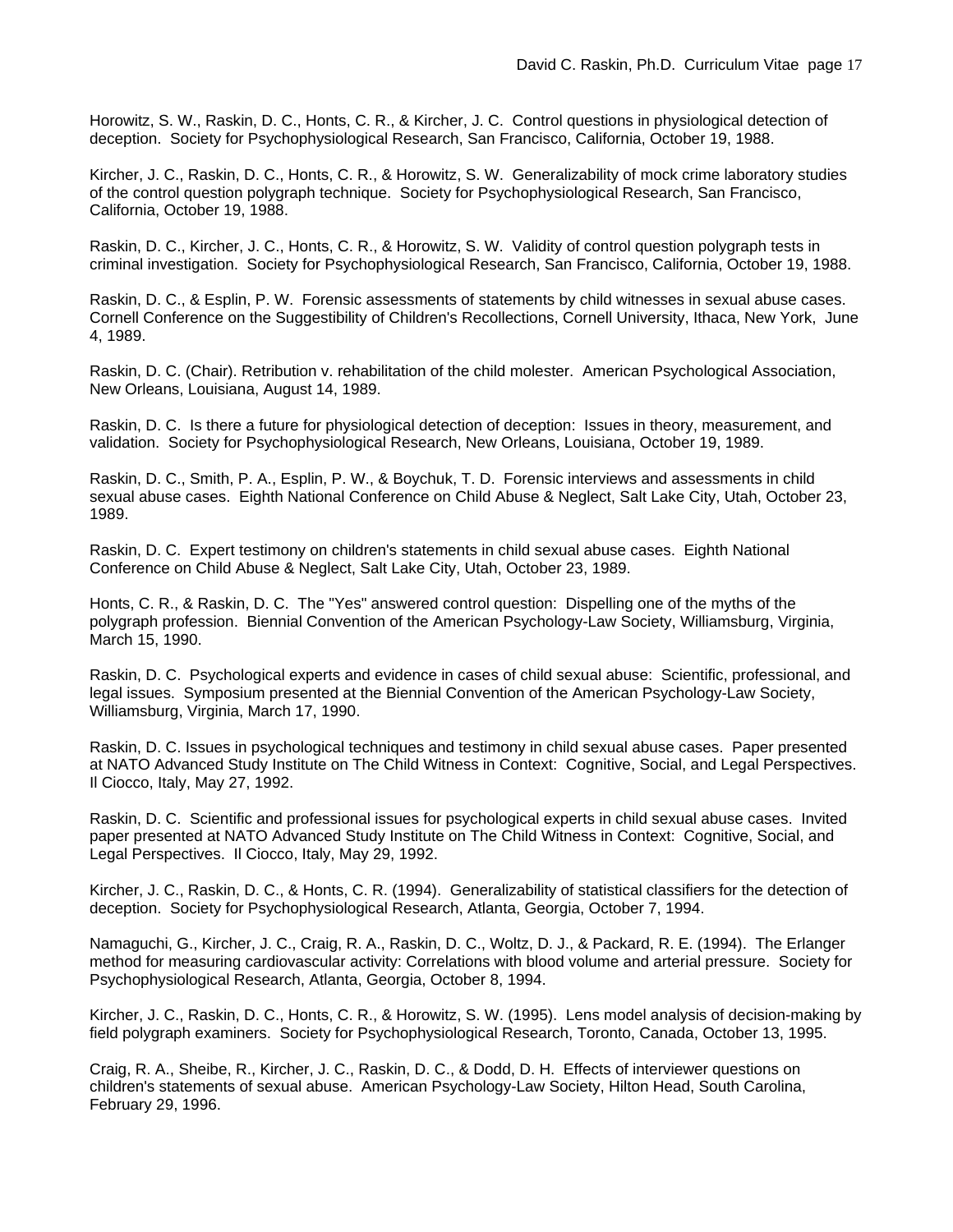Craig, R. A., Kircher, J. C., Raskin, D. C., & Dodd, D. H. The use of physiological measures to detect deception in juveniles. American Psychology-Law Society, Redondo Beach, CA, March 6, 1998.

Honts, C.R., & Raskin, D. C. Polygraph critics advocate convicting the innocent. . American Psychology-Law Society, Scottsdale, AZ, March 5, 2004.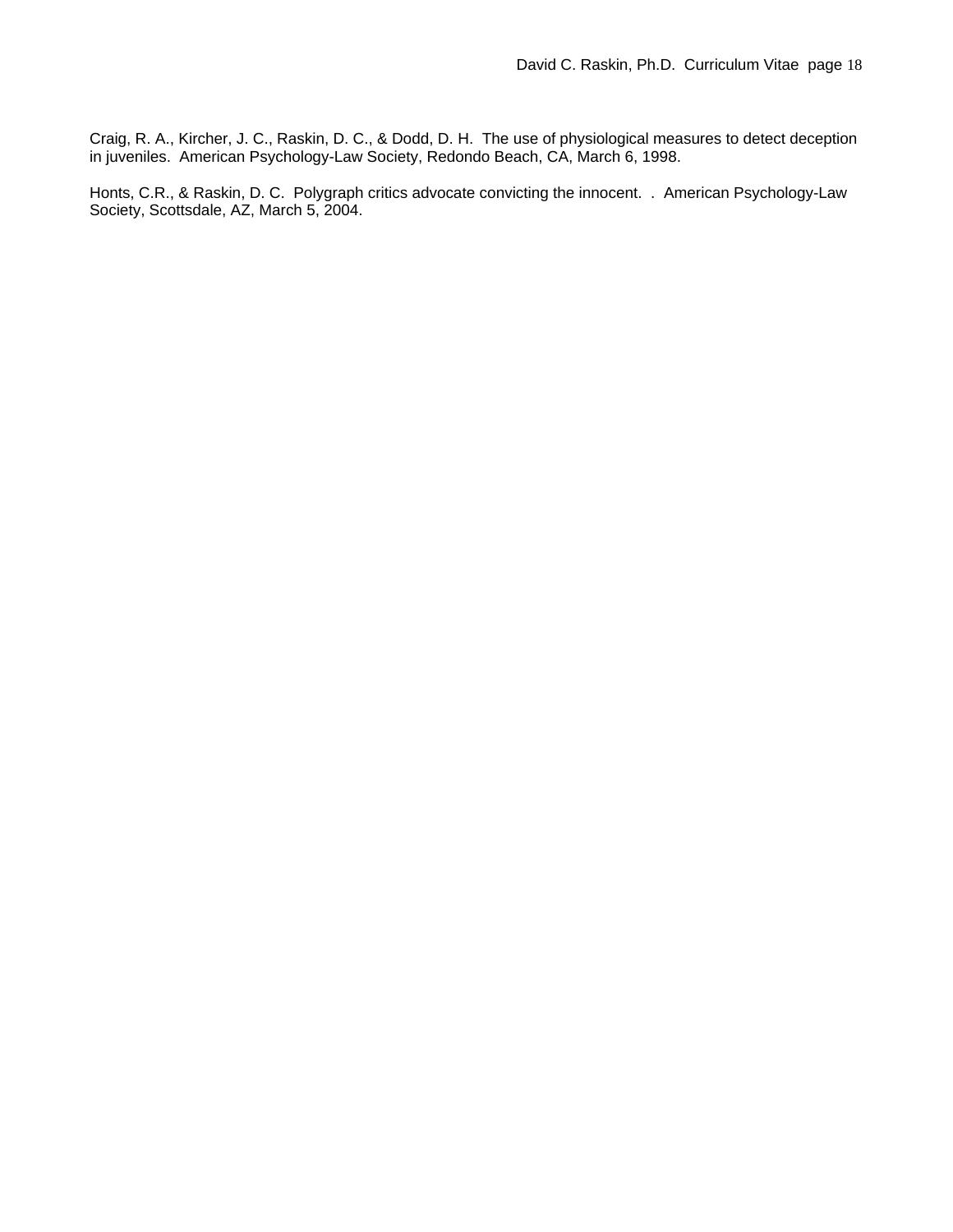# **GRANTS AND CONTRACTS:**

| Reflex Patterns in Normals and Schizophrenics (1966-69)                                                        | National Institute of Mental Health      | \$68,303 |
|----------------------------------------------------------------------------------------------------------------|------------------------------------------|----------|
| Undergraduate Science Equipment (1967-69)                                                                      | <b>National Science Foundation</b>       | \$7,100  |
| Relations Between Autonomic Activity and Behavior (1968-69)                                                    | University of Utah                       | \$2,615  |
| Research in Psychophysiology (1970)                                                                            | <b>Biomedical Sciences Support Grant</b> | \$2,000  |
| Research in Physiological Psychology (1970)                                                                    | University of Utah                       | \$4,500  |
| Validity of Detection of Deception with Criminal Suspects (1973)                                               | University of Utah                       | \$2,972  |
| Autonomic Indicators of Deception (1974)                                                                       | <b>Biomedical Sciences Support Grant</b> | \$1,030  |
| Validity and Reliability of Detection of Deception (1974-76)                                                   | National Institute of Justice            | \$99,878 |
| The Central Utah Project: A Case Study (1975-76)                                                               | Rockefeller Foundation                   | \$5,000  |
| Physiological and Psychological Factors<br>in the Detection of Deception (1977-78)                             | <b>Biomedical Sciences Support Grant</b> | \$1,475  |
| The Effects of Prior Knowledge and Experience on the<br>Accuracy of Lie Detection Techniques (1978-79)         | U.S. Department of Justice               | \$9,920  |
| Physiological Factors in Detection of Deception (1978-79)                                                      | <b>Biomedical Sciences Support Grant</b> | \$4,764  |
| Computer equipment (1979-80)                                                                                   | <b>Biomedical Sciences Support Grant</b> | \$5,300  |
| Computer equipment (1980-81)                                                                                   | <b>Biomedical Sciences Support Grant</b> | \$955    |
| Computerization of Polygraph Decisions and Sources of<br>Influence on Polygraph Examiners' Decisions (1981-82) | University of Utah                       | \$3,630  |
| Data Processing equipment (1981)                                                                               | University of Utah                       | \$3,000  |
| Research Instrumentation (1981)                                                                                | University of Utah                       | \$9,375  |
| Objective Procedures for Diagnosing Truth and Deception and<br>Physiological Correlates of Deception (1982)    | National Institute of Justice            | \$10,995 |
| Development of a Computer-based Polygraph System (1982)                                                        | U.S. Department of Defense               | \$24,724 |
| Development of a Computer-based Polygraph System (1983)                                                        | U.S. Department of Defense               | \$89,961 |
| Development of a Computer-based Polygraph System (1984)                                                        | U.S. Department of Defense               | \$91,668 |
| A Study of the Validity of Polygraph Examinations<br>in Criminal Investigations (1985-88)                      | National Institute of Justice            | \$59,466 |
| Computerized Polygraph Instruments (1986)                                                                      | U.S. Secret Service                      | \$9,500  |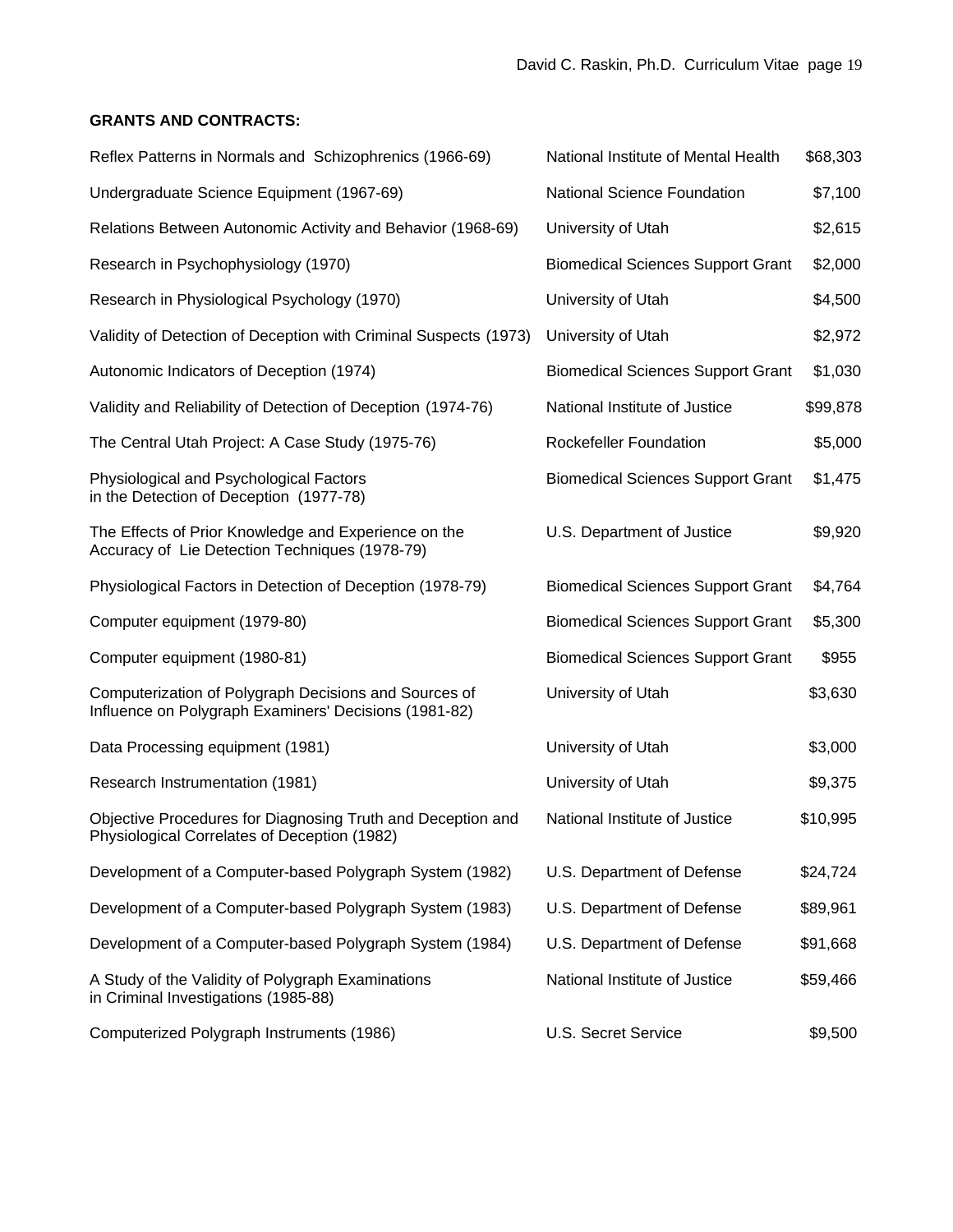| Instruction in the Use and Operation<br>of Computerized Polygraphs (1986)                                                          | U.S. Secret Service                 | \$9,900  |
|------------------------------------------------------------------------------------------------------------------------------------|-------------------------------------|----------|
| Instruction and Development of Computerized Polygraphs (1986)                                                                      | U.S. Secret Service                 | \$9,500  |
| Computerized Polygraph System (1986-89)                                                                                            | U.S. Secret Service                 | \$99,500 |
| The Directed Lie: Standardizing the Control Question Test<br>for the Detection of Deception (1987)                                 | National Institute of Justice       | \$11,000 |
| Interviewing and Evaluating Child Victims (1987-89)                                                                                | <b>NATO</b>                         | \$5,460  |
| Credibility Assessment (Advanced Study Institute) (1987-88)                                                                        | <b>NATO</b>                         | \$46,000 |
| Conference on Suggestibility of Children's Memory (1989)                                                                           | <b>APA &amp; Cornell University</b> | \$21,000 |
| Effects of Training in Interview Techniques on the<br>Contents and Validity of Statements in Child Sexual<br>Abuse Cases (1992-93) | University of Utah                  | \$4,988  |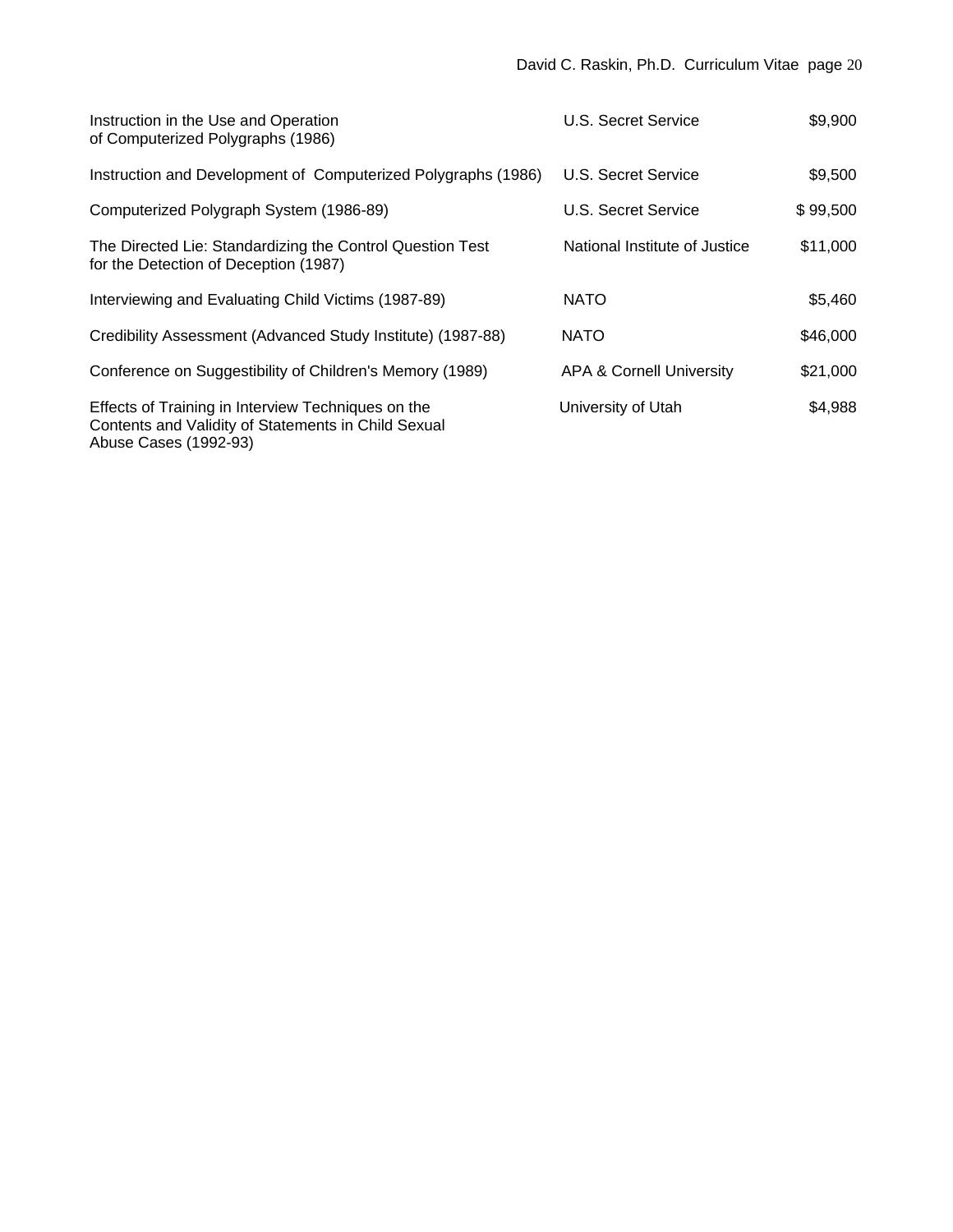# **INVITED LECTURES, WORKSHOPS, AND COLLOQUIA:**

| Colloquium, "Uses and abuses of lie detectors." Department of Pathology<br>University of Utah.                                                               | February 29, 1972  |
|--------------------------------------------------------------------------------------------------------------------------------------------------------------|--------------------|
| Invited Address, "Basic aspects of sound and noise." Utah Environmental<br>Health Association.                                                               | March 1, 1984      |
| Invited Address, "Biofeedback: Learning to control 'involuntary'<br>physiological responses." Medical Ground Rounds, University<br>of Utah Medical Center.   | March 23, 1972     |
| Colloquium, "A psychophysiologist tells the truth about lie detection."<br>Department of Psychology, Northern Illinois University.                           | November 8, 1972   |
| Colloquium, "Lie detection: Theory, research, and problems" Department<br>of Psychology and School of Criminal Justice, Michigan State University.           | March 4, 1974      |
| Participant and Panelist, "What is the polygraph? Should it be used<br>as evidence?" Michigan Association of Criminal Defense Lawyers,<br>Detroit, Michigan. | March 1, 1974      |
| Invited Lecture, "Detection of deception." Law Forum, University of<br>Utah College of Law.                                                                  | March 1, 1974      |
| Workshop, "Polygraph Techniques for the Detection of Deception."<br>Department of Psychology, University of Utah.                                            | June 20-23, 1994   |
| Invited Lecture, "Validity and reliability of polygraph examinations."<br>New Mexico District Attorneys Association, Cloudcroft, New Mexico.                 | September 13, 1974 |
| Invited Lecture, "Psychophysiological aspects of the polygraph examination."<br>California Association of Polygraph Examiners, San Francisco, California.    | October 6, 1974    |
| Colloquium, "Current Issues in Lie Detection." Department of Psychology,<br>University of British Columbia.                                                  | October 10, 1974   |
| Colloquium, "Current Issues in Lie Detection." Department of Psychology,<br>Simon Fraser University.                                                         | October 17, 1974   |
| Invited Lecture, "Psychopathy and the detection of deception." Lower<br>Mainland Regional Correction Centre, Burnaby, British Columbia.                      | February 10, 1975  |
| Colloquium, "Current issues and research in lie detection." Department<br>of Psychology, Western Washington State College.                                   | February 20, 1975  |
| Invited Lecture, "Current issues in lie detection." College of Law,<br>University of British Columbia.                                                       | February 24, 1975  |
| Invited Address, "Lie detection and the judicial process." The Vancouver<br>Institute, Vancouver, B. C.                                                      | March 1, 1975      |
| Colloquium, "Current issues and research in lie detection." Department<br>of Psychology, University of Victoria.                                             | March 7, 1975      |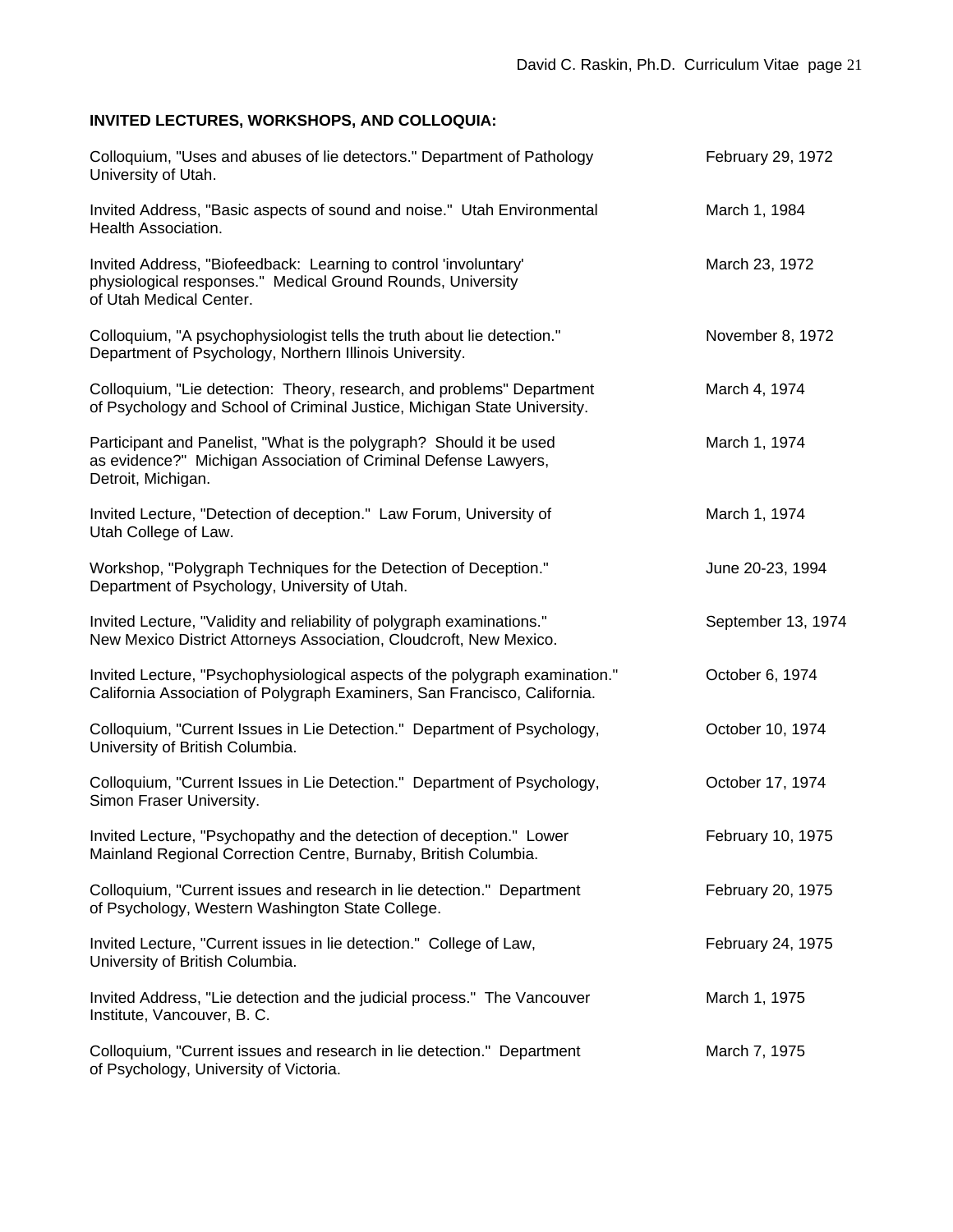| Invited Lecture, "Lie detection and the judicial process." College of<br>Law, University of British Columbia.                                                                        | March 20, 1975           |
|--------------------------------------------------------------------------------------------------------------------------------------------------------------------------------------|--------------------------|
| Colloquium, "Current issues and research in lie detection." Department<br>of Psychology, University of Washington.                                                                   | April 8, 1975            |
| Colloquium, "Current issues and research in lie detection." Department<br>of Psychology, University of Alaska, Anchorage.                                                            | June 27, 1975            |
| Colloquium, "Current issues and research in lie detection." Department<br>of Psychology, York University.                                                                            | October 15, 1975         |
| Invited Lecture, "Detection of deception in psychopaths." Utah Polygraph<br>Association, Salt Lake City, Utah.                                                                       | November 8, 1975         |
| Invited Lecture, "Accuracy and reliability of lie detection in the<br>laboratory and field." American Polygraph Association, Annual<br>Seminar, New Orleans, Louisiana.              | August 2, 1976           |
| Workshop, "Polygraph Techniques for the Detection of Deception."<br>Department of Psychology, University of Utah.                                                                    | September 15-18,<br>1976 |
| Invited Lecture, "Research on techniques and accuracy of detection of<br>deception." Polygraph Examiner Work Conference, Backster School<br>of Lie Detection, San Diego, California. | October 25, 1976         |
| Guest Lecturer, "The psychophysiological basis for the detection of<br>deception." Rocky Mountain Security Institute, Denver, Colorado.                                              | October 29, 1976         |
| Invited Lecture, "Scientific basis of detection of deception." Brigham<br>Young University, Provo, Utah.                                                                             | January 19, 1977         |
| Invited Lecture, "Recent research on techniques and accuracy of detection<br>of deception." Federal Interagency Seminar, Washington, D.C.                                            | March 22, 1977           |
| Invited Lecture, "The scientific basis for the use of polygraph evidence<br>in court." New Mexico Public Defenders and Trial Lawyers Association,<br>Albuquerque, New Mexico.        | April 16, 1977           |
| Guest Lecturer, "Psychological and physiological bases of detection<br>of deception." Rocky Mountain Security Institute, Denver, Colorado.                                           | May 5, 1977              |
| Invited Lecture, "Psychological factors in polygraph test structures."<br>Utah Polygraph Association, Salt Lake City, Utah.                                                          | May 21, 1977             |
| Invited Lecture, "Polygraphing victims and defendants." Western Regional<br>Conference on Sexual Assault, Salt Lake City, Utah.                                                      | May 29, 1977             |
| Invited Lecture, "Recent research on techniques and accuracy of detection<br>of deception." Pennsylvania Polygraph Association, Philadelphia,<br>Pennsylvania.                       | March 26, 1977           |
| Invited Speaker, "Recent research on techniques and accuracy of detection<br>of deception." Alabama Association of Polygraph Examiners,<br>Montgomery, Alabama.                      | April 1, 1977            |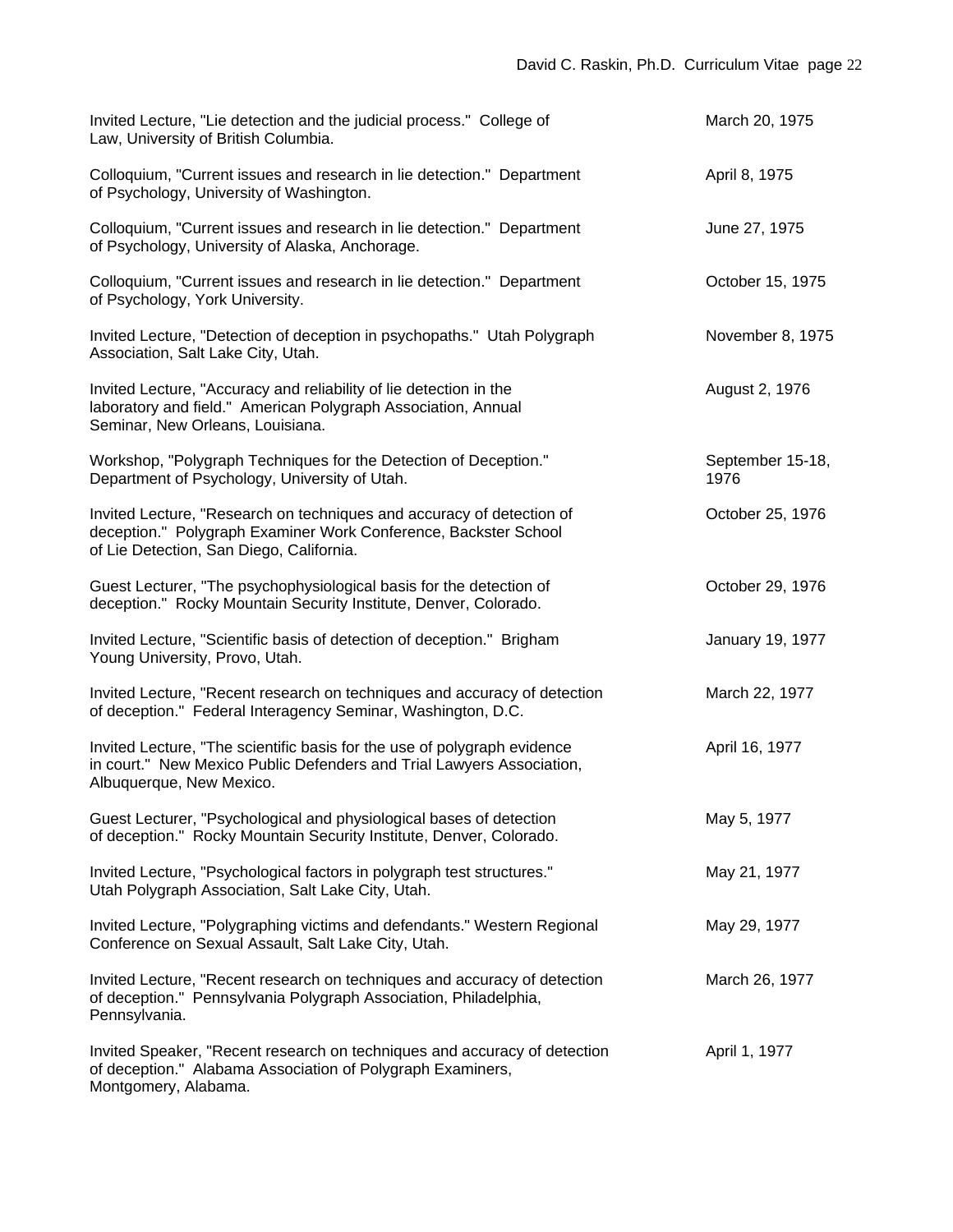| Invited Address, "Reaction: Yes or No?" American Polygraph Association<br>Las Vegas, Nevada.                                                                             | August 8, 1977                    |
|--------------------------------------------------------------------------------------------------------------------------------------------------------------------------|-----------------------------------|
| Workshop, "Polygraph Techniques for the Detection of Deception."<br>Department of Psychology, University of Utah.                                                        | September 14-17,<br>1977          |
| Invited Lecturer, "Scientific basis for detection of deception."<br>Association of Polygraph Examiners, Los Angeles, California.                                         | September 30 &<br>October 1, 1977 |
| Invited Lecture, "Uses and limitations of detection of deception<br>techniques." Utah State Prison.                                                                      | October 13, 1977                  |
| Colloquium, "Recent research on validity and reliability of detection<br>of deception." University of Toronto.                                                           | February 8, 1978                  |
| Workshop, "Characteristics of physiological responses during deception."<br>University of Toronto.                                                                       | February 9, 1978                  |
| Invited Address, "Recent research on the reliability and validity of<br>detection of deception." Ontario Psychological Association, Ottawa.                              | February 11, 1978                 |
| Symposium Participant, "Lie detection: Its current status." Ontario<br>Psychological Association, Ottawa.                                                                | February 11, 1978                 |
| Invited Lecture, "Recent research on the reliability and validity of<br>detection of deception." Israel Police Headquarters, Jerusalem.                                  | June 13, 1978                     |
| Invited Lecture, "Accuracy and use of polygraph techniques in criminal<br>investigation and the judicial process." Office of the Attorney<br>General, Jerusalem, Israel. | June 14, 1978                     |
| Invited Speaker, "The uses of polygraph techniques in the criminal<br>justice system." Committee of the Supreme Court of Israel, Jerusalem.                              | June 15, 1978                     |
| Workshop, "Polygraph Techniques for the Detection of Deception."<br>Department of Psychology, University of Utah.                                                        | September 13-16,<br>1978          |
| Colloquium, "Recent research on the reliability and validity of detection<br>of deception." University of California, Santa Barbara.                                     | November 14, 1978                 |
| Invited Lecture, "The use of polygraph evidence in the judicial process."<br>Utah Trial Lawyers Association, Salt Lake City, Utah.                                       | December 14, 1978                 |
| Invited Lecture, "The use of polygraphs in the criminal justice system."<br>Weber County Bar Association, Ogden, Utah.                                                   | February 8, 1979                  |
| Invited Lecture, "The use of polygraphs in the criminal justice system."<br>Central Utah Bar Association, Provo, Utah.                                                   | April 10, 1979                    |
| Workshop, "Polygraph Techniques for the Detection of Deception."<br>Department of Psychology, University of Utah.                                                        | September 12-15,<br>1979          |
| Invited Lecturer, "Scientific basis of polygraph techniques." Canadian<br>Police College, Ottawa.                                                                        | October 1-5, 1979                 |
| Colloquium, "Truth and Deception: Recent research on lie detection, Ohio University.                                                                                     | October 22, 1979                  |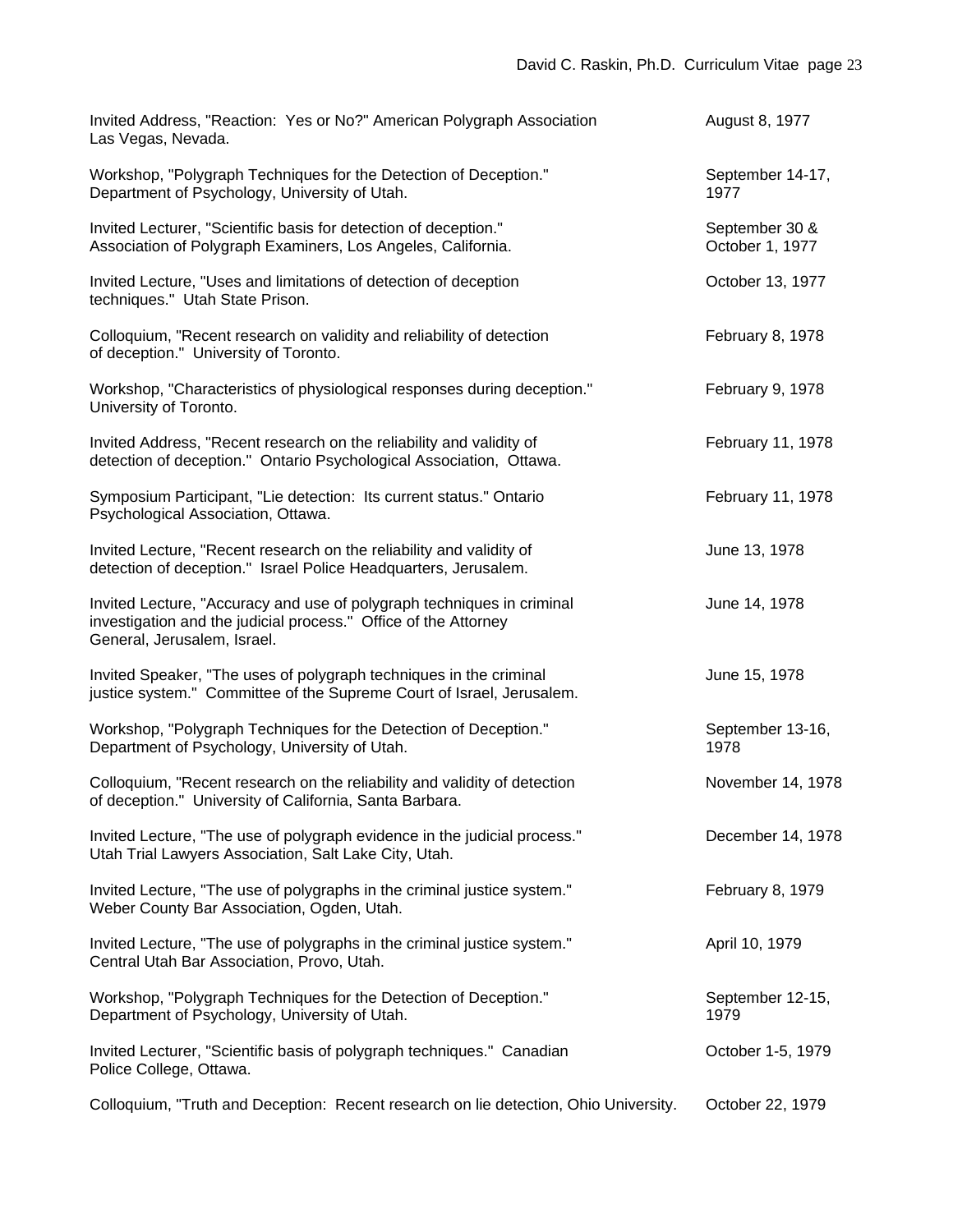| Invited Address, "The Case Against the Use of Polygraphs in Personnel<br>Selection." American Personnel Association, University of Utah.                               | December 1, 1979         |
|------------------------------------------------------------------------------------------------------------------------------------------------------------------------|--------------------------|
| Colloquium, "Truth and Deception: Recent Research on Lie Detection."<br>University of Denver.                                                                          | December 14, 1979        |
| Invited Lecture, "Scientific and Legal Issues of the Polygraph Test."<br>College of Law, University of Utah, Salt Lake City, Utah.                                     | March 6, 1980            |
| Invited Lecture, "Scientific Basis and Application of Polygraph<br>Examinations." State Bar of New Mexico, Santa Fe, New Mexico.                                       | April 18, 1980           |
| Workshop, "Polygraph Techniques for the Detection of Deception."<br>Department of Psychology, University of Utah.                                                      | September 8-12, 1980     |
| Invited Lecture, "Applications of Polygraph Techniques in Arson."<br>Salt Lake County Attorney's Office, Salt Lake City, Utah.                                         | November 19, 1980        |
| Colloquium, "Scientific Basis of Polygraph Techniques."<br>Christian-Albrechts University, Federal Republic of Germany.                                                | September 7, 1981        |
| Colloquium, "Scientific Basis of Polygraph Techniques." University<br>of Bergen, Norway.                                                                               | September 10, 1981       |
| Colloquium, "Scientific Basis of Polygraph Techniques." Uppsala<br>University, Sweden.                                                                                 | September 14, 1981       |
| Invited Lecturer and Participant in Stockholm International Symposium<br>on Witness Psychology, Stockholm, Sweden.                                                     | September 16-19,<br>1981 |
| Invited Lecturer, "The Scientific Basis of Polygraph Techniques and Recent<br>Research Developments." U.S. Secret Service, Washington, D.C.                            | October 27, 1981         |
| Invited Lecturer, "The Psychophysiological Aspects of Polygraph Techniques<br>and Evaluation of Polygraph Charts." Nevada Polygraph Association,<br>Las Vegas, Nevada. | October 14, 1981         |
| Workshop, "Polygraph Techniques for the Detection of Deception."<br>Department of Psychology, University of Utah.                                                      | October 19-23, 1981      |
| Sigma XI Distinguished Lecture, "Scientific, Legal, and Social Issues<br>Surrounding the Use of Polygraphs as Lie Detectors." University of Utah.                      | December 10, 1981        |
| Colloquium, "Recent Research on Issues Surrounding the Use of Polygraphs<br>as Lie Detectors." Northern Illinois University.                                           | February 22, 1982        |
| Distinguished Lecturer, "The Role of Polygraph Evidence in the Judicial<br>Process." University of Illinois at Champaign-Urbana.                                       | February 23, 1982        |
| Colloquium, "Recent Research on Issues Surrounding the Use of Polygraphs<br>as Lie Detectors." University of Illinois at Champaign-Urbana.                             | February 24, 1982        |
| Invited Lecturer, "Psychophysiological Basis of Polygraph Techniques."<br>National Association of Lady Polygraphers, New Orleans, Louisiana.                           | March 7, 1982            |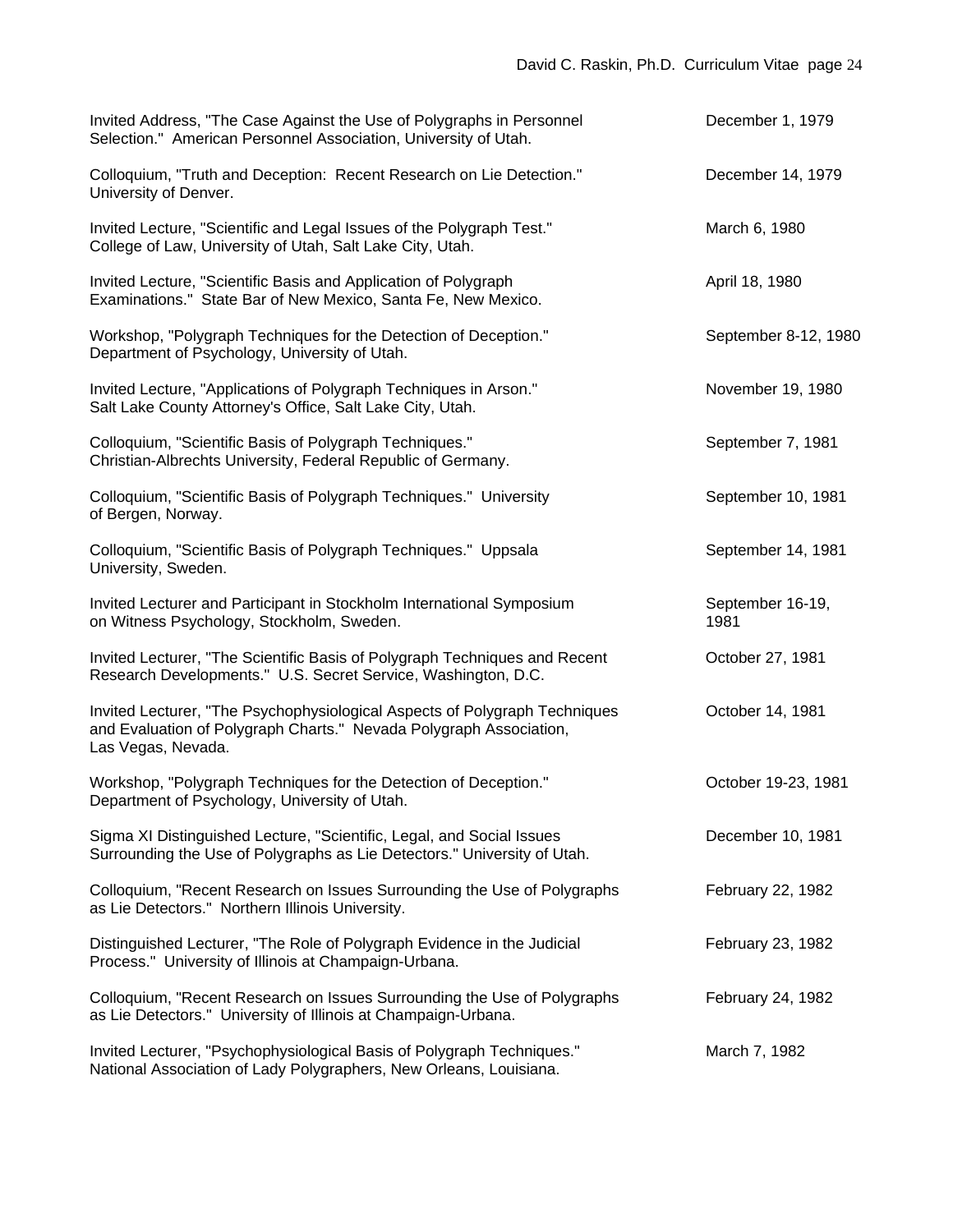| Colloquium, "Polygraph Techniques: Applying Psychophysiology in the<br>Detection of Deception." University of New Orleans.                                                                                                            | March 8, 1982                   |
|---------------------------------------------------------------------------------------------------------------------------------------------------------------------------------------------------------------------------------------|---------------------------------|
| Invited Lecturer, "Scientific Basis of Polygraph Techniques." Texas<br>Association of Polygraph Examiners, Dallas, Texas.                                                                                                             | March 14, 1982                  |
| Invited Lecturer, "Scientific Approaches to Diagnosing Truth and<br>Deception." Arizona Polygraph Association, Phoenix, Arizona.                                                                                                      | April 18, 1982                  |
| Invited Lecture, "Validity of Polygraph Techniques in the Criminal<br>Justice and Employment Settings." U.S. Federal Reserve System, Washington, D.C.                                                                                 | April 27, 1982                  |
| Invited Lecturer, "The Scientific Basis for Diagnosing Truth and<br>Deception." Illinois Polygraph Society, Chicago, Illinois.                                                                                                        | May 15, 1982                    |
| Invited Lecturer, "The Scientific Basis for Diagnosing Truth and<br>Deception." Wisconsin Polygraph Association, Stevens Point, Wisconsin.                                                                                            | May 29, 1982                    |
| Workshop, "Polygraph Techniques for the Detection of Deception."<br>Department of Psychology, University of Utah.                                                                                                                     | September 13-17,<br>1982        |
| Invited Lecturer, "The Scientific Basis of Polygraph Chart Interpretation."<br>Las Vegas Academy of Polygraph Technology, Las Vegas, Nevada.                                                                                          | November 17, 1982               |
| Invited Lecture, "Scientific Basis Surrounding the Admissibility of Polygraph<br>Evidence in Court." Municipal and Justice Courts Institute, Sacramento, California.                                                                  | December 4, 1982                |
| Invited Lecturer, "Psychophysiological Basis of Polygraph Techniques."<br>Canadian Police College, Ottawa.                                                                                                                            | January 30-<br>February 1, 1983 |
| Distinguished Lecturer, "The Scientific Basis of Polygraph Techniques."<br>St. Mary's College, St. Mary's City, Maryland.                                                                                                             | February 10, 1983               |
| Colloquium, "Computer Analysis and Diagnosis from Physiological Recordings<br>in Polygraph Examinations." University of Miami.                                                                                                        | February 14, 1983               |
| Invited Lecturer, "The Psychologist as Expert on Polygraph Techniques."<br>Conference on Forensic Psychology, Denver, Colorado.                                                                                                       | March 16-18, 1983               |
| Invited Lecturer, "Computerized Interpretation of Polygraph Charts."<br>Texas Association of Polygraph Examiners, American Association of<br>Police Polygraphists, and the National Academy of Lady Polygraphists,<br>El Paso, Texas. | April 9, 1983                   |
| Invited Lecturer, "The Scientific and Psychophysiological Basis of Polygraph<br>Techniques." Canadian Association of Police Polygraphists, Winnipeg.                                                                                  | June 8, 1983                    |
| Workshop, "Polygraph Techniques for the Detection of Deception."<br>Department of Psychology, University of Utah.                                                                                                                     | September 12-16,<br>1973        |
| Invited Lecturer, "The Psychophysiological Basis of Polygraph Techniques<br>and Interpretations." Florida Polygraph Association, Daytona Beach, Florida.                                                                              | November 4, 1983                |
| Colloquium, "The Scientific Basis of Polygraph Techniques." Department<br>of Educational Psychology, University of Utah.                                                                                                              | February 10, 1984               |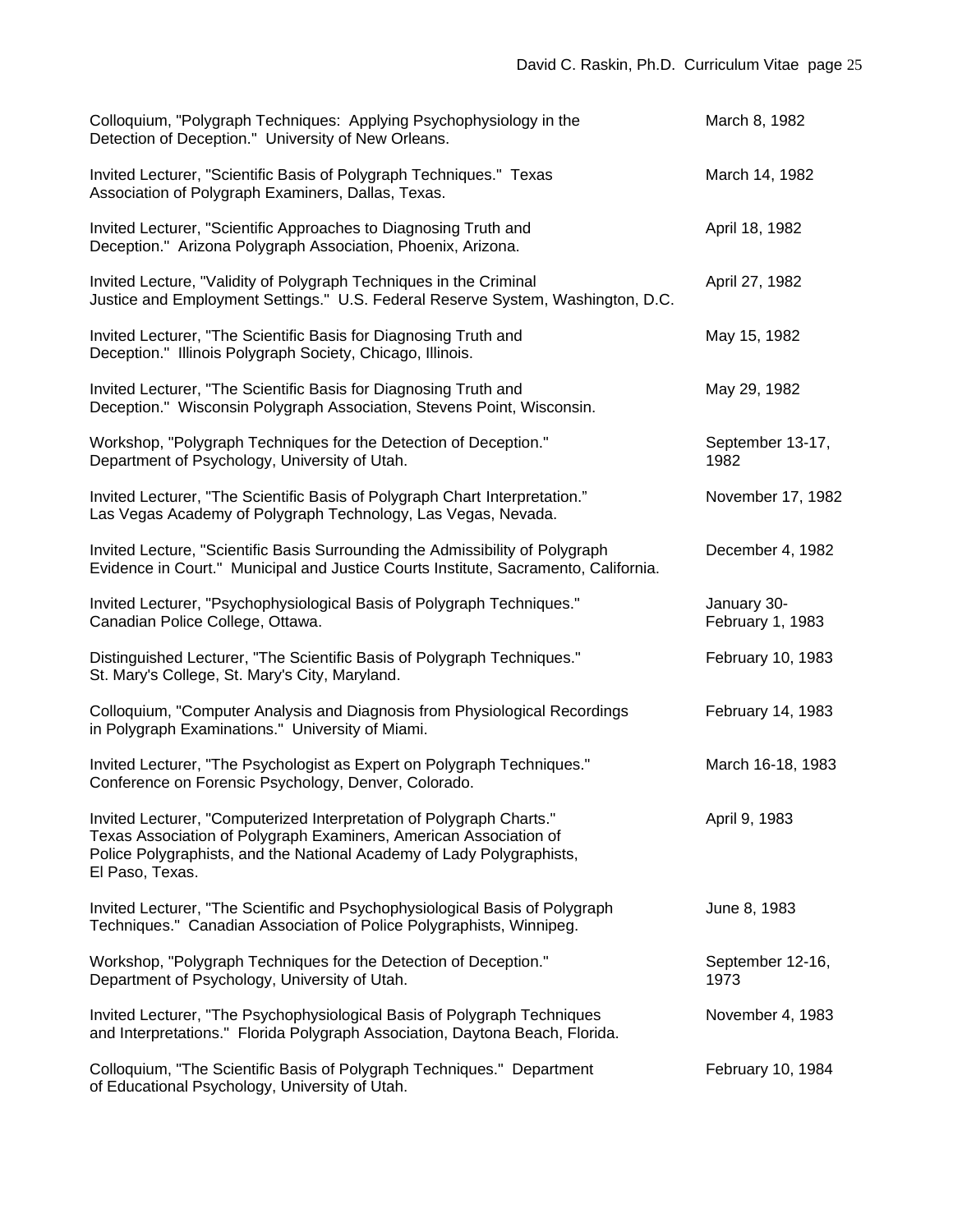| Colloquium, "Scientific Issues Surrounding the use of Polygraphs as Evidence<br>and as Screening Devices." Department of Psychology, University of California,<br>Los Angeles.                     | May 7, 1984               |
|----------------------------------------------------------------------------------------------------------------------------------------------------------------------------------------------------|---------------------------|
| Invited Lecture, "Polygraph Techniques and Their Use as Evidence in<br>Court." Utah Shorthand Reporters, Salt Lake City, Utah.                                                                     | May 12, 1984              |
| Invited Lecturer, "The Scientific Basis of Polygraph Chart Interpretation."<br>Second Annual Colloquium on Polygraph Science and Methodology,<br>University of North Carolina at Charlotte.        | June 7, 1984              |
| Invited Lecture "The Scientific Technique of Polygraph Examinations."<br>New Mexico State Bar Association, Albuquerque, New Mexico.                                                                | June 29, 1984             |
| Invited Lecturer, "Recent Research on Polygraph Techniques." U.S.<br>Secret Service Seminar, Nashville, Tennessee.                                                                                 | July 31-August 2,<br>1984 |
| Workshop, "Polygraph Techniques for the Detection of Deception."<br>Department of Psychology, University of Utah.                                                                                  | September 10-14,<br>1984  |
| Invited Lecturer, "The Scientific Basis of Polygraph Chart Interpretation."<br>Canadian Police College, Ottawa.                                                                                    | September 26-28,<br>1984  |
| Invited Lecture, "Psychological Assessments of Child Sexual Abuse in Domestic<br>Relations Litigation." Southwest Conference on Law and Psychology,<br>Durango, Colorado.                          | January 31, 1985          |
| Colloquium, "Scientific Issues Surrounding the Uses of Polygraphs in Criminal<br>Investigation and Employment Situations." Department of Psychology,<br>University of Arizona.                     | February 7, 1985          |
| Invited Lecture, "Methods and Problems of Assessing Credibility in Sexual Abuse<br>Cases." National Association of Criminal Defense Lawyers, Tucson, Arizona.                                      | February 8, 1985          |
| Invited Lecture, "Scientific Issues in Polygraph Research and Applications."<br>Conference on Forensic Psychology, University of California, Los Angeles.                                          | March 8, 1985             |
| Invited Lecture, "What Can a Psychological Expert Tell a Jury?" Conference<br>on Forensic Psychology, University of California, Los Angeles, California.                                           | March 9, 1985             |
| Lecturer, "Credibility Assessments in Sexual Abuse Cases Involving Children.<br>Workshop on Assessing Credibility and Statement Reality Analysis.<br>Department of Psychology, University of Utah. | March 18-22, 1985         |
| Invited Lecturer, "Scientific Issues and Expert Testimony Regarding<br>Polygraph Evidence." Arizona Polygraph Association.                                                                         | April 13-14, 1985         |
| Invited Lecture, "Assessing Credibility in Sexual Abuse Cases. Pima<br>County Public Defenders, Tucson, Arizona.                                                                                   | April 24, 1985            |
| Workshop, "Polygraph Techniques for the Detection of Deception."<br>Department of Psychology, University of Utah.                                                                                  | September 9-13, 1985      |
| Invited Lecturer, "The Scientific Basis of Polygraph Chart Interpretation"<br>Canadian Police College, Ottawa.                                                                                     | September 25-27,<br>1985  |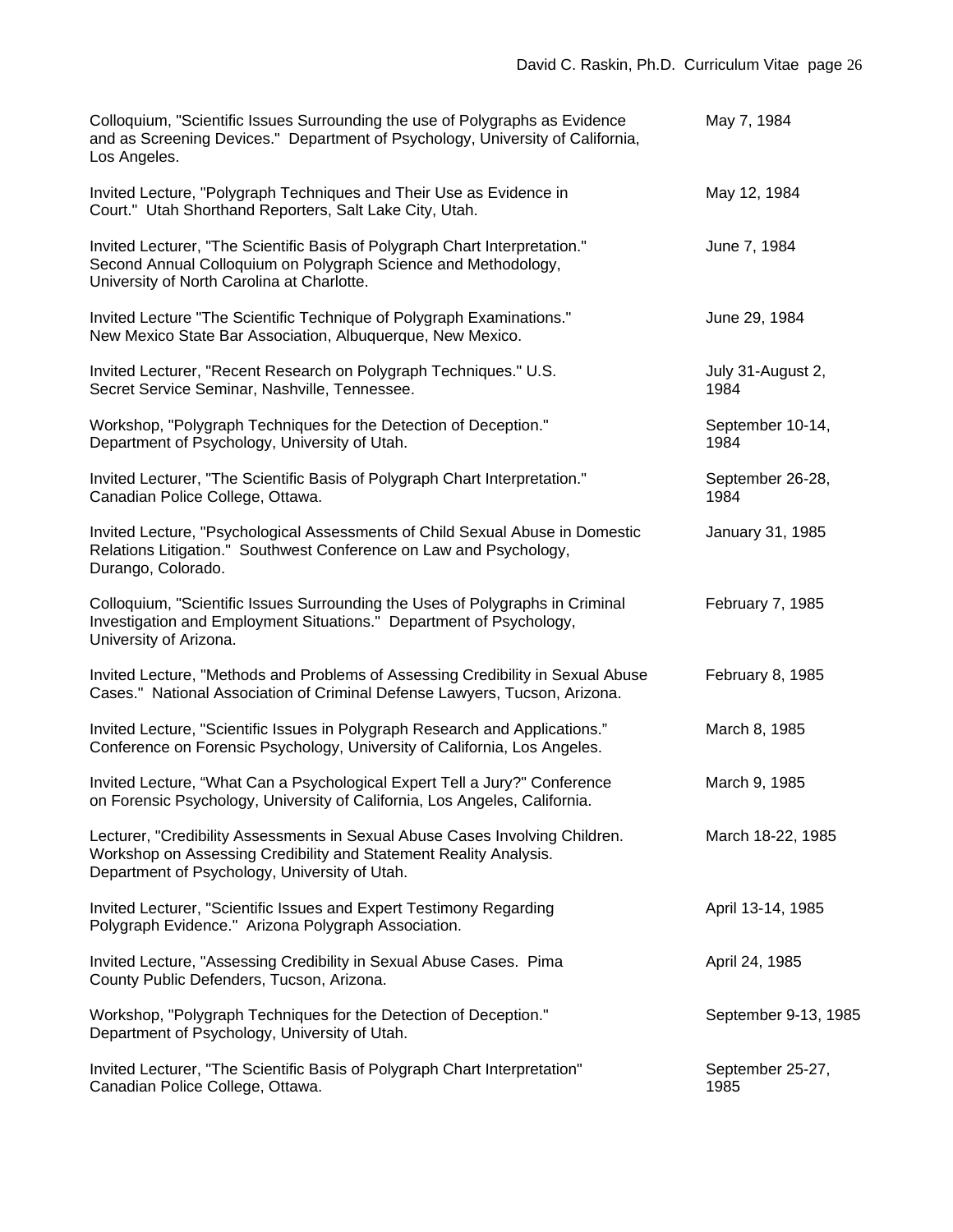| Invited Lecturer, "Scientific basis of polygraph question structures<br>and chart interpretation. U.S. Secret Service, Washington, D.C.                        | November 6-7, 1985       |
|----------------------------------------------------------------------------------------------------------------------------------------------------------------|--------------------------|
| Colloquium "Issues surrounding the use of Polygraphs as Lie Detectors"<br>College of Law, Arizona State University.                                            | March 18, 1986           |
| Seminar, "Interviewing and Assessing Credibility of Alleged Victims and<br>Perpetrators in Sexual Abuse Cases." St. Luke's Hospital, Phoenix, Arizona.         | April 2-5, 1986          |
| Seminar, "Psychological Techniques in Law Enforcement."<br>U.S. Secret Service, Washington, D.C.                                                               | August 26-28, 1986       |
| Workshop, "Polygraph Techniques for the Detection of Deception."<br>Department of Psychology, University of Utah.                                              | September 8-12, 1986     |
| Invited Lecturer, "The Scientific Basis of Polygraph Chart<br>Interpretation." Canadian Police College, Ottawa.                                                | September 24-26,<br>1986 |
| Colloquium, "Scientific and Legal Issues Surrounding Polygraph Tests."<br>Georgetown Law Center, Washington, D.C.                                              | November 4, 1986         |
| Colloquium, "Scientific and Public Policy Issues Concerning Polygraph<br>Tests." Department of Psychology, University of British Columbia.                     | January 15, 1987         |
| Colloquium, "Scientific and Public Policy Issues Concerning Polygraph<br>Tests." Department of Psychology, Simon Fraser University.                            | January 19, 1987         |
| Invited Lecture, "Methods for Interviewing and Assessing the Credibility<br>of Children's Statements in Sexual Abuse Cases." State Bar of New Mexico.          | March 20, 1987           |
| Invited Lecture, "Scientific and Legal Issues Concerning Polygraph Evidence."<br>Massachusetts Committee for Public Counsel Services, Westford, Massachusetts. | May 8, 1987              |
| Invited Seminar, "The Scientific Basis of Polygraph Techniques."<br>State of New Mexico Annual Polygraph Seminar, Albuquerque, New Mexico.                     | May 15-16, 1987          |
| Invited Lecture, "Scientific and Public Policy Issues Concerning<br>Polygraph Tests." National Academy of Arbitrators, New Orleans, Louisiana.                 | May 29, 1987             |
| Workshop, "Polygraph Techniques for the Detection of Deception."<br>Department of Psychology, University of Utah.                                              | September 14-18,<br>1987 |
| Invited Lecturer, "The Scientific Basis of Polygraph Chart Interpretation."<br>Canadian Police College, Ottawa.                                                | September 23-25,<br>1987 |
| Invited Lecture, "Computerized Methods of Polygraph Diagnosis"<br>U.S. Department of Defense Polygraph Institute, Ft. McClellan, Alabama.                      | October 23, 1987         |
| Workshop, "Interviewing and Assessment in Cases of Alleged Child Sexual<br>Abuse." University of Utah.                                                         | February 26-28, 1988     |
| Invited Lecturer, "The Scientific Basis of Polygraph Chart<br>Interpretation." Canadian Police College, Ottawa.                                                | March 23-25, 1988        |
| Invited Lecture, "The Current State of Physiological Detection of Deception<br>Techniques." Federal Advanced Polygraphy Conference, Leesburg, Virginia.        | April 6, 1988            |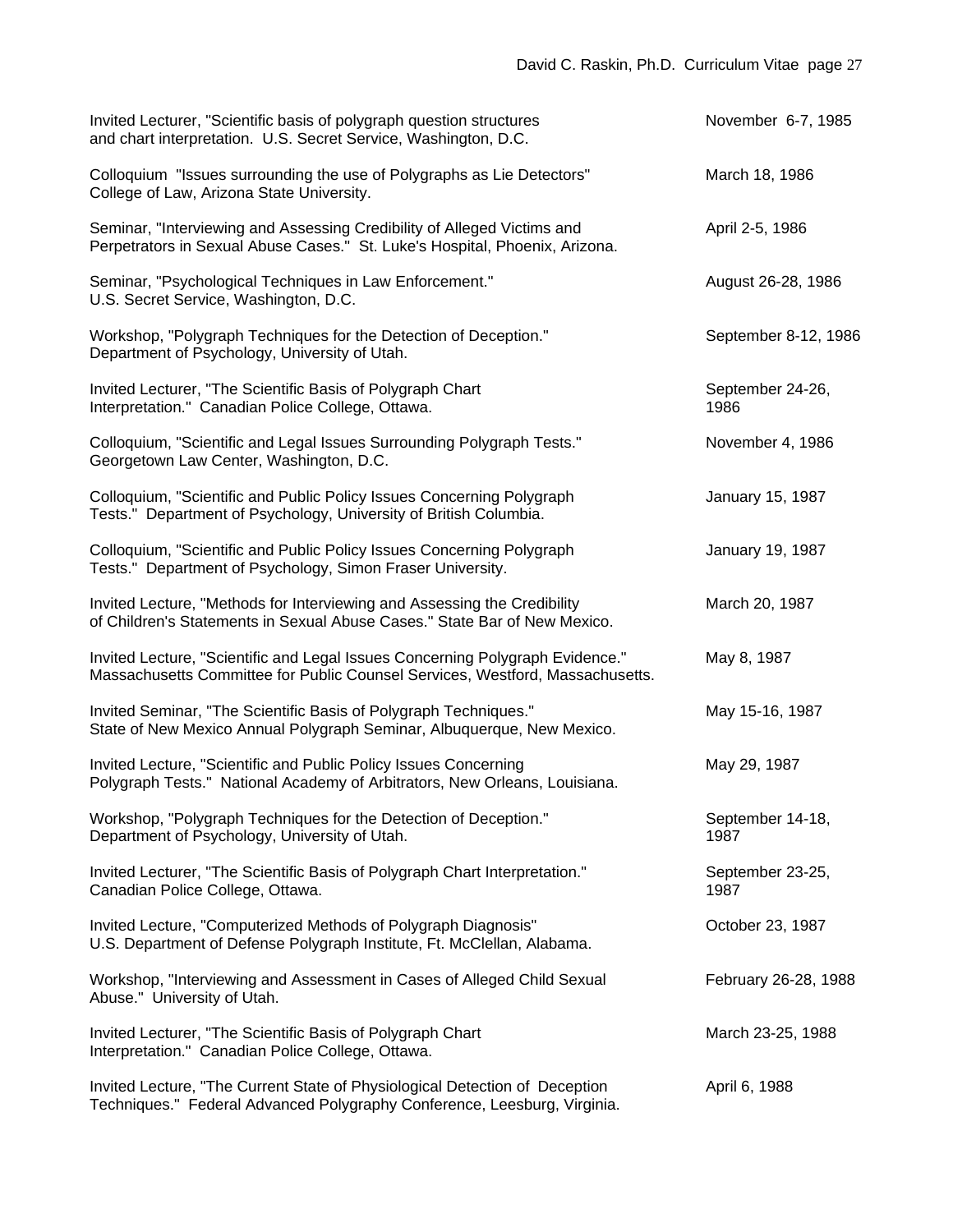| Invited Seminar, "The Scientific Basis of Polygraph Techniques." State of<br>New Mexico Annual Polygraph Seminar, Albuquerque, New Mexico.                                                                        | May 6-7, 1988             |
|-------------------------------------------------------------------------------------------------------------------------------------------------------------------------------------------------------------------|---------------------------|
| Workshop, "Interviewing and Assessing Children in Sexual Abuse Cases."<br>International Congress of Psychology, Sydney, Australia.                                                                                | September 3-4, 1988       |
| Invited Lecture, "Statement Validity Analysis in Cases of Child Sexual Abuse."<br>National Institute of Child Health and Human Development, Bethesda, Maryland.                                                   | February 9, 1989          |
| Invited Lecture, "Recent Field Research on the Validity of Polygraph Examinations<br>in Criminal Investigation." National Institute of Justice Meeting, Las Vegas, Nevada.                                        | February 13, 1989         |
| Workshop, "Polygraph Techniques for the Detection of Deception."<br>Department of Psychology, University of Utah.                                                                                                 | February 15-17, 1989      |
| Workshop, "Interviewing and Assessment Techniques in Child Sexual Abuse<br>Cases." Miami Mailman Center, Miami, Florida.                                                                                          | March 16-18, 1989         |
| Workshop, "Interviewing and Assessment Techniques in Child Sexual Abuse<br>Cases." St. Luke's Medical Center, Chicago, Illinois.                                                                                  | March 20-22, 1989         |
| Workshop, "Interviewing and Assessment Techniques in Child Sexual Abuse<br>Cases." Mayfair Hotel, Los Angeles, California.                                                                                        | March 28-30, 1989         |
| Workshop, "Interviewing and Assessment Techniques in Child Sexual Abuse<br>Cases." University of Denver, Denver, Colorado.                                                                                        | March 31-April 2,<br>1989 |
| Invited Lecture, "Assessment Methods and Expert Psychological Testimony<br>in Child Sexual Abuse Cases." County Attorney, Salt Lake, City, Utah.                                                                  | May 31, 1989              |
| Invited Seminar, "The Scientific Basis of Polygraph Techniques." State<br>of New Mexico Annual Polygraph Seminar, Albuquerque, New Mexico.                                                                        | May 12-13, 1989           |
| Invited Lecture, "Scientific Issues Regarding Polygraph Evidence."<br>Utah Bar Association Annual Meeting, Sun Valley, Idaho.                                                                                     | June 30, 1989             |
| Invited Lecture, "Scientific Methods of Polygraph Chart Interpretation and<br>Computerized Diagnosis." Canadian Association of Police Polygraphists, Ottawa.                                                      | August 22, 1989           |
| Workshop, "Interview and Assessment Techniques in Child Sexual Abuse<br>Cases." University of Bergen, Norway.                                                                                                     | September 11-12,<br>1989  |
| Invited Seminar, "Forensic Interviews and Statement Analysis in Child<br>Sexual Abuse Cases." University of Bergen, Norway.                                                                                       | September 13, 1989        |
| Workshop, "Interview and Assessment Techniques in Child Sexual Abuse<br>Cases." University of Oslo, Norway.                                                                                                       | September 14-15,<br>1989  |
| Invited Lecturer, "Psychophysiological Basis of Polygraph Techniques<br>and Countermeasures." Canadian Police College, Ottawa.                                                                                    | September 18-21,<br>1989  |
| Invited Lecture, "Forensic Assessments of the Validity of Children's<br>Statements of Sexual Abuse." U.S. Air Force Trial Judiciary, First<br>Circuit Annual Conference, Andrews Air Force Base, Washington, D.C. | November 6, 1989          |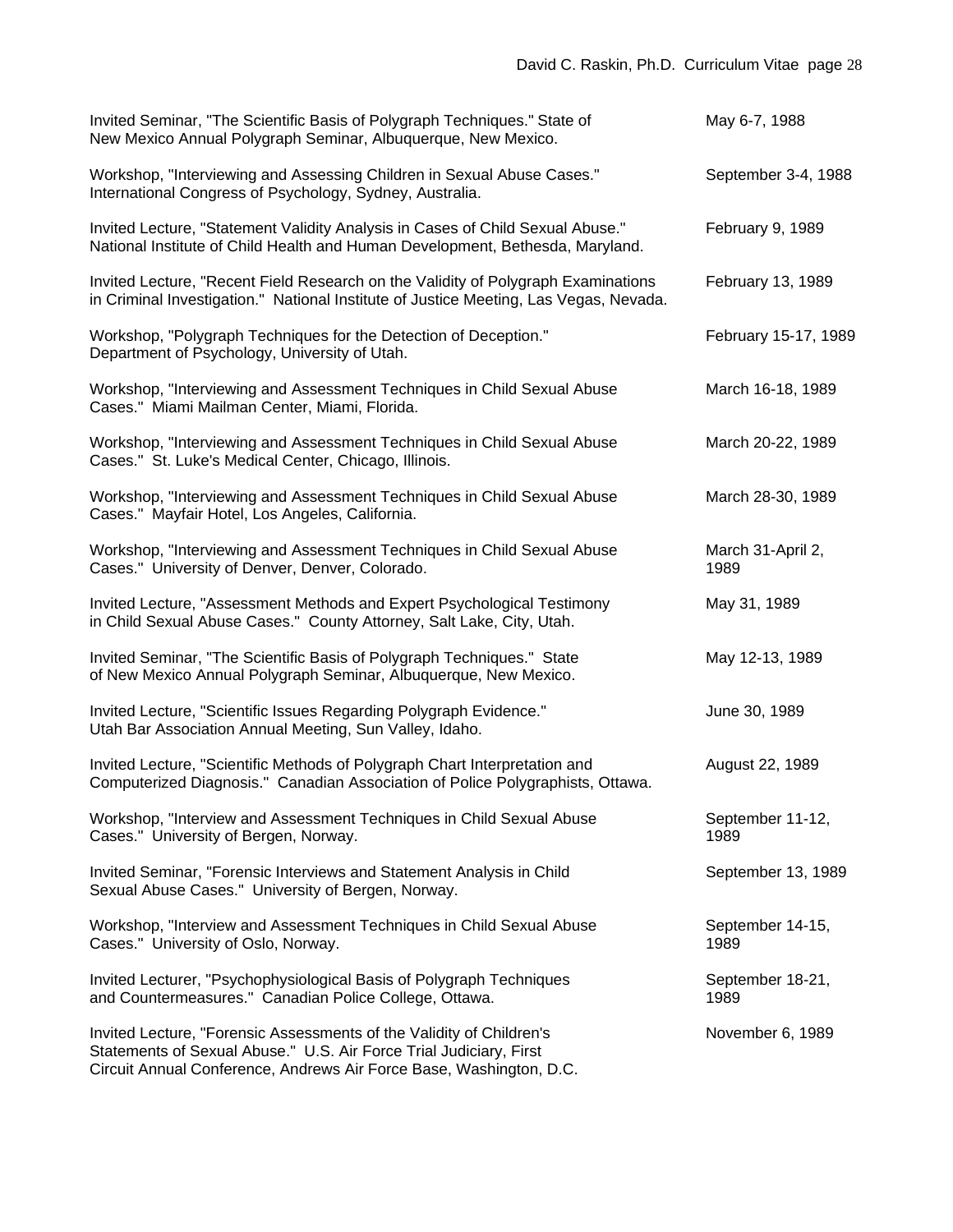| Workshop, "Interview and Assessment Techniques in Child Sexual Abuse<br>Cases." Johnson County Community College, Johnson County, Kansas.                                  | November 17-19,<br>1989  |
|----------------------------------------------------------------------------------------------------------------------------------------------------------------------------|--------------------------|
| Invited Lecture, "Physiological Detection of Deception." Frontiers of<br>Neuroscience, University of Utah College of Medicine.                                             | November 20, 1989        |
| Workshop, "Interview and Assessment Techniques in Child Sexual Abuse<br>Cases." St. Joseph's Hospital, Phoenix, Arizona.                                                   | March 19-21, 1990        |
| Workshop, "Interview and Assessment Techniques in Child Sexual Abuse<br>Cases." University of Utah.                                                                        | March 23-25, 1990        |
| Invited Lecture, "Interview and Assessment Techniques in Child Sexual<br>Abuse." Western Institute of Neuropsychiatry, Salt Lake City. Utah                                | May 15, 1990             |
| Invited Seminar, "The Scientific Basis of Polygraph Techniques." State<br>of New Mexico Annual Polygraph Seminar, Albuquerque, New Mexico.                                 | June 15-16, 1990         |
| Invited Lecture, "Physiological Detection of Deception: Scientific, Legal, and<br>Policy Issues." Department of Psychology, Ohio State University.                         | June 29, 1990            |
| Workshop, "Physiological Detection of Deception." Program for Advanced<br>Study and Research in Social Psychology, Ohio State University.                                  | June 29, 1990            |
| Invited Seminar, "Interview and Assessment Techniques in Child Sexual Abuse<br>Cases." State of Alaska Public Defender Agency, Anchorage, Alaska.                          | July 13, 1990            |
| Workshop, "Polygraph Techniques for the Detection of Deception."<br>Department of Psychology, University of Utah.                                                          | September 10-12,<br>1990 |
| Invited Lecturer, "The Scientific Basis of Polygraph Chart<br>Interpretation." Canadian Police College, Ottawa.                                                            | September 26-28,<br>1990 |
| Featured Presenter, "Interview and Assessment Techniques in Child Sexual<br>Abuse Cases." Western Regional Symposium on Child Abuse and Sexual<br>Assault, Eugene, Oregon. | October 26, 1990         |
| Grand Rounds, "Children's Statements in Sexual Abuse Cases."<br>Western Institute of Neuropsychiatry, Salt Lake City. Utah                                                 | November 20, 1990        |
| Colloquium, "Interview and Assessment Techniques in Child Sexual<br>Abuse." Department of Educational Psychology, University of Utah.                                      | December 3, 1990         |
| Workshop, "Interview and Assessment Techniques in Child Sexual Abuse<br>Cases." Boise State University, Boise, Idaho.                                                      | December 14-15,<br>1990  |
| Workshop, "Computerized diagnosis of truth and deception."<br>USAINSCOM, Fort Meade, Maryland.                                                                             | December 20, 1990        |
| Invited Lecturer, "The Scientific Basis of Polygraph Chart<br>Interpretation." Canadian Police College, Ottawa.                                                            | February 6-8, 1991       |
| Colloquium, "Scientific and Legal Issues Concerning Polygraph Tests."<br>Department of Psychology, University of Ottawa.                                                   | February 8, 1991         |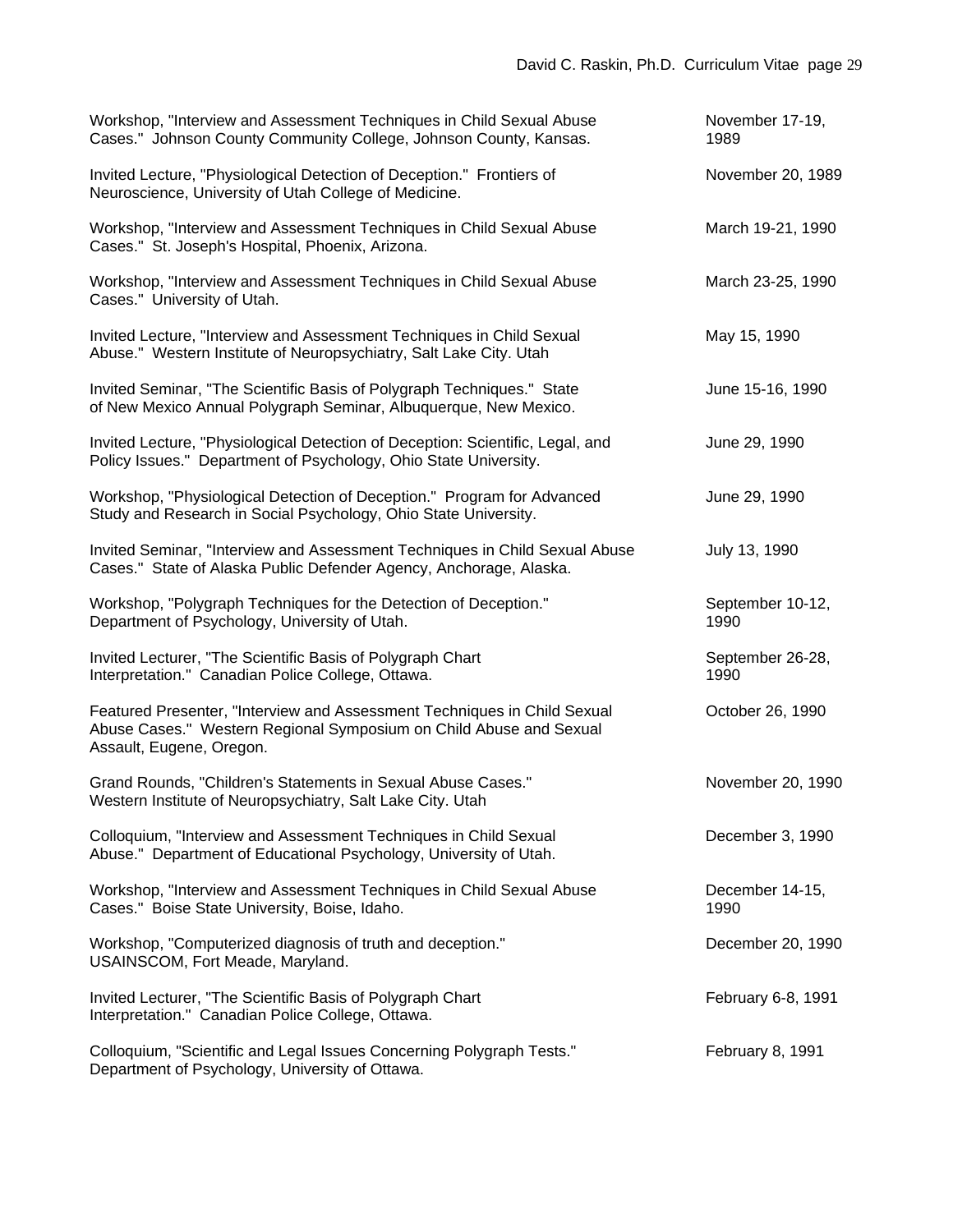| Workshop, "Interview and Assessment Techniques in Child Sexual Abuse<br>Cases." University of Utah.                                                                                   | May 17-19, 1991                   |
|---------------------------------------------------------------------------------------------------------------------------------------------------------------------------------------|-----------------------------------|
| Workshop, "Polygraph Techniques for the Detection of Deception."<br>Department of Psychology, University of Utah.                                                                     | September 4-6, 1991               |
| Workshop, "Interview and Assessment Techniques in Child Sexual Abuse<br>Cases." University of Trondheim, Norway.                                                                      | September 12-13,<br>1991          |
| Invited Lecture, "Scientific Basis of Polygraph Techniques and<br>Applications." Fourth District Juvenile Court, Provo, Utah.                                                         | October 14, 1991                  |
| Featured Presenter, "Validity Testing: Which Disclosures Are Valid and Which<br>are Not?" Western Regional Symposium on Child Abuse and Sexual Assault,<br>Eugene, Oregon.            | October 23, 1991                  |
| Colloquium, "Child Sexual Abuse: Interviews and Statement Analysis."<br>Department of Psychology, University of Utah.                                                                 | November 12, 1991                 |
| Workshop, "Interview and Assessment Techniques in Child Sexual Abuse<br>Cases." North Hills Hospital, Kansas City, Missouri.                                                          | November 8-9, 1991                |
| Invited Lecturer, "The Scientific Basis of Polygraph Chart<br>Interpretation." Canadian Police College, Ottawa.                                                                       | February 6-8, 1992                |
| Workshop, "Interview and Assessment Techniques in Child Sexual Abuse<br>Cases." Confederated Tribes of the Warm Springs Reservation of Oregon.                                        | February 21-22, 1992              |
| Workshop, "Interview and Assessment Techniques in Child Sexual Abuse<br>Cases." Nevada State Psychological Association and<br>Court-Appointed Special Advocates (CASA), Reno, Nevada. | May 1-2, 1992                     |
| Workshop, "Scientific Approaches to Polygraph Techniques." Israel Secret<br>Service, Tel-Aviv.                                                                                        | June 2-4, 1992                    |
| Invited Lecture, "Computerized Polygraph Systems." Israel Police, Tel-Aviv.                                                                                                           | June 5, 1992                      |
| Invited Lecture, "Computerized Polygraph Systems." Florida Polygraph<br>Association, Bradenton, Florida.                                                                              | June 12, 1992                     |
| Invited Lecture, "Scientific and Professional Issues in 'Recovered<br>Memories' of Sexual Abuse." FMS Foundation, Provo, Utah.                                                        | June 25, 1992                     |
| Invited Lecture, "Scientific Basis of Polygraph Techniques." Utah<br>Court Employees Association, Snowbird, Utah.                                                                     | September 17, 1992                |
| Invited Lecture, "Interview Techniques in Child Sexual Abuse Cases."<br>Utah Court Employees Association, Snowbird, Utah.                                                             | September 17, 1992                |
| Workshop, "Interview and Assessment Techniques in Child Sexual Abuse<br>Cases." Confederated Tribes of the Warm Springs Reservation, Oregon.                                          | September 30 -<br>October 2, 1992 |
| Invited Lecture, "Interview and Assessment Techniques in Child Sexual<br>Abuse Cases." Department of Psychology, Brigham Young University.                                            | October 15, 1992                  |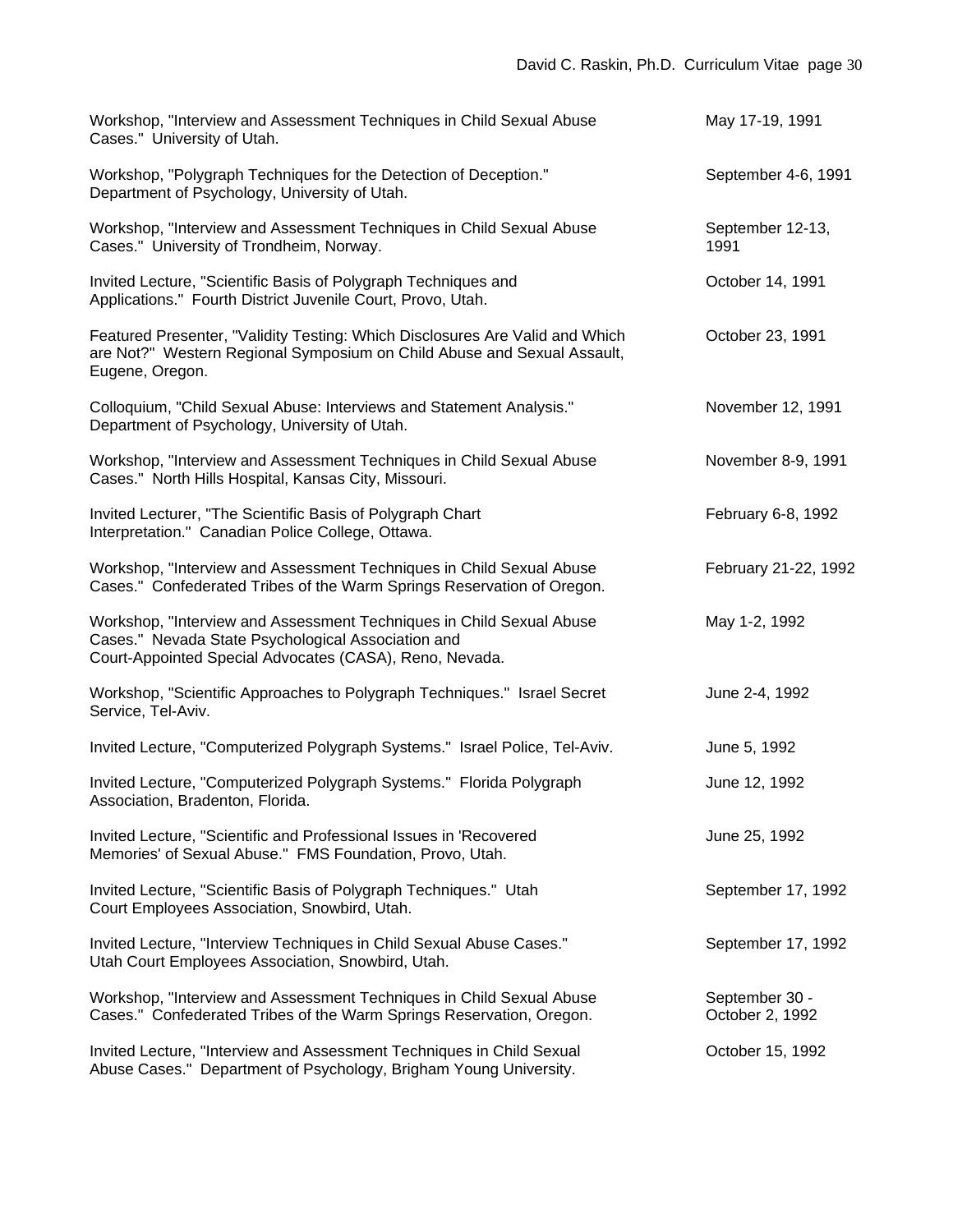| Invited Lecture, "Scientific and Professional Issues in Sexual Abuse<br>Cases." Psychology Forum, Brigham Young University.                                    | October 15, 1992         |
|----------------------------------------------------------------------------------------------------------------------------------------------------------------|--------------------------|
| Workshop, "Polygraph Techniques for the Detection of Deception."<br>Department of Psychology, University of Utah.                                              | October 28-30, 1992      |
| Workshop, "Psychological Methods for Investigating Sexual Allegations<br>by Children and Adults." University of Utah.                                          | November 6-7, 1992       |
| Invited Lecture, "Scientific and Professional Issues in Sexual Abuse<br>Cases." Psychiatry Grand Rounds, University of Utah Medical School.                    | December 14, 1992        |
| Workshop, "Statement Validity Assessment: Psychological Methods for Investigations<br>and Interviews." Salt Lake City Police Department, Salt Lake City, Utah. | January 20-22, 1993      |
| Invited Lecturer, "The Scientific Basis of Polygraph Chart<br>Interpretation." Canadian Police College, Ottawa.                                                | February 4-6, 1993       |
| Invited Lecture, "Scientific and Professional Issues in Sexual Abuse<br>Cases." Department of Educational Psychology, University of Utah.                      | February 11, 1993        |
| Invited Lecture, "Scientific and Professional Issues in Sexual Abuse<br>Cases." Veterans' Administration Medical Center, Salt Lake City, Utah.                 | February 18, 1993        |
| Invited Lecture, "Uses of Polygraphs in 'Recovered Memories' of Childhood<br>Abuse. False Memory Syndrome Foundation, Valley Forge, Pennsylvania.              | April 16-17, 1993        |
| Invited Lecture, "Interview Techniques in Cases of Child Sexual Abuse."<br>National Association of Criminal Defense Lawyers, Las Vegas, Nevada.                | May 21, 1993             |
| Invited Lecture, "Using the Polygraph to Avoid Prosecution."<br>National Association of Criminal Defense Lawyers, Las Vegas, Nevada.                           | May 21, 1993             |
| Invited Lecture, "Interviews and Statement Validity Assessment in Cases of<br>Child Sexual Abuse." Nevada Psychological Association, Lake Tahoe, Nevada.       | May 22, 1993             |
| Invited Lecture, "Interviewing Child Witnesses." Washington Association<br>of Criminal Defense Lawyers, Lake Chelan, Washington.                               | June 11, 1993            |
| Invited Lecture, "The Use and Misuse of Polygraph Evidence." Washington<br>Association of Criminal Defense Lawyers, Lake Chelan, Washington.                   | June 11, 1993            |
| Invited Lecture, "Interviewing Children in Sexual Abuse Cases<br>Cases." Veterans' Administration Medical Center, Salt Lake City, Utah.                        | June 22, 1993            |
| Workshop, "Psychological Methods for Investigating Sexual Allegations by<br>Children and Adults." County Sheriff's Office, Grand Junction, Colorado.           | September 9-10, 1993     |
| Workshop, "Polygraph Techniques for the Detection of Deception."<br>Department of Psychology, University of Utah.                                              | September 20-22,<br>1993 |
| Invited Lecture, "Interview Techniques and Content Analysis in Cases of Child<br>Sexual Abuse." Assigned Counsel Plan and Legal Aid Society, New York City.    | October 1, 1993          |
| Workshop, "Psychological Methods for Investigating Sexual Allegations<br>by Children and Adults." University of Utah.                                          | November 5-6, 1993       |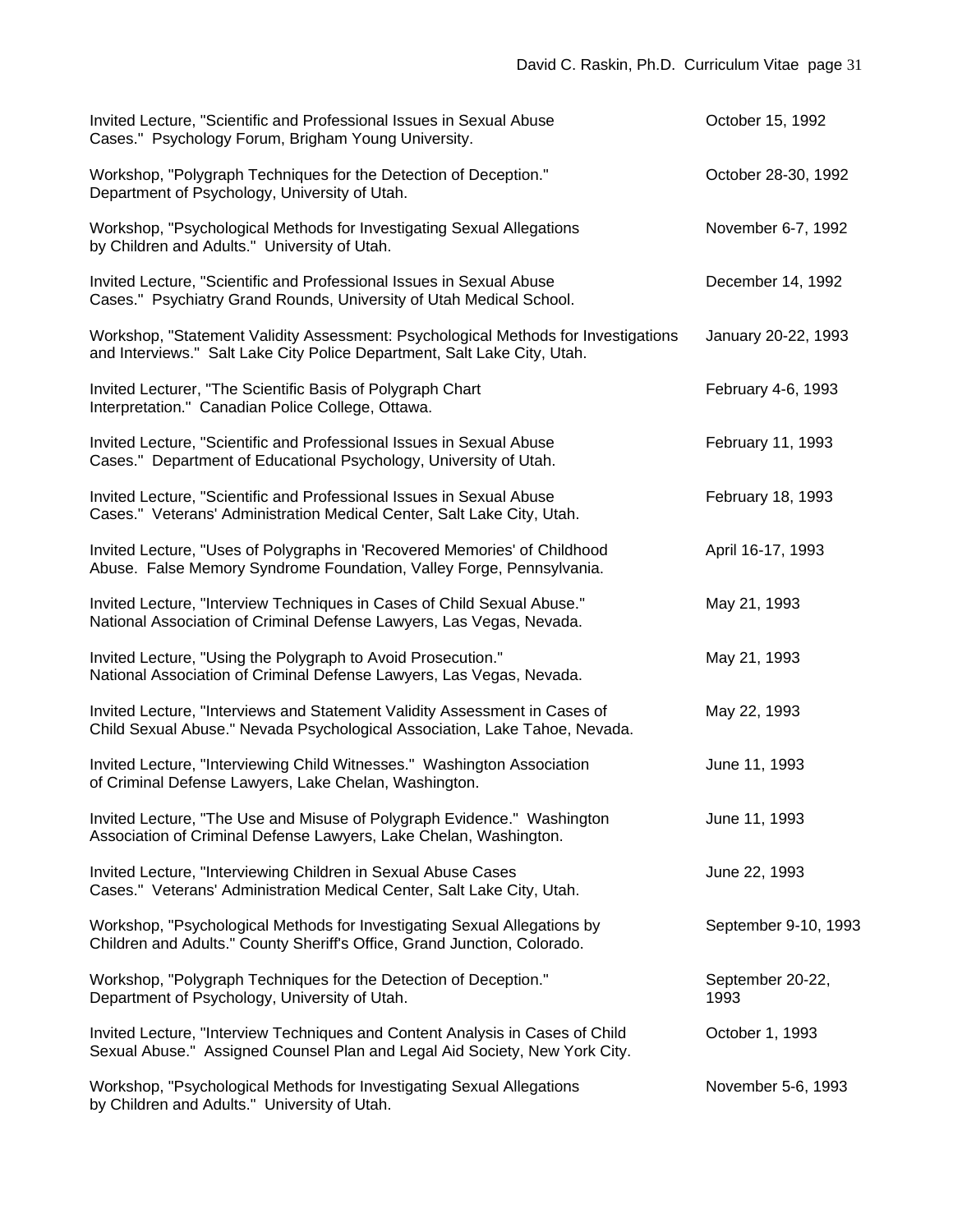| Invited Lecture, "Uses and Abuses of Polygraph Evidence." New Mexico<br>Defense Lawyers Association, Albuquerque, New Mexico.                                                                                    | December 3, 1993    |
|------------------------------------------------------------------------------------------------------------------------------------------------------------------------------------------------------------------|---------------------|
| Panelist, "Ethical Considerations in Expert Testimony." New Mexico<br>Defense Lawyers Association, Albuquerque, New Mexico.                                                                                      | December 3, 1993    |
| Invited Lecturer, "The Scientific Basis of Polygraph Chart<br>Interpretation." Canadian Police College, Ottawa.                                                                                                  | February 2-4, 1994  |
| Invited Lecturer, "The Interview as an Assessment Technique." Annual Family<br>Court Services Statewide Educational Institute, La Jolla, California.                                                             | March 17, 1994      |
| Workshop, "Psychological Methods for Investigating Sexual Allegations<br>by Children and Adults." Collier County Sheriff, Naples, Florida.                                                                       | March 24-25, 1994   |
| Invited Lecturer, "Computerized Polygraph Systems." Utah Polygraph<br>Association, Pleasant Grove, Utah.                                                                                                         | March 30, 1994      |
| Invited Lecture, " Statement Validity Assessment: How to Differentiate False<br>Allegations from True Allegations. National Association of Criminal Defense<br>Lawyers, Washington, D.C.                         | April 8, 1994       |
| Invited Lecture, "Using the Polygraph to Avoid Prosecution."<br>National Association of Criminal Defense Lawyers, Washington, D.C.                                                                               | April 8, 1994       |
| Invited Lecturer, "Uses of the Polygraph in Claims of Sexual Abuse."<br>Current Topics in Law and Psychiatry, Missoula, Montana.                                                                                 | May 1, 1994         |
| Invited Lecturer, "Investigative Interviewing, Suggestibility of Children,<br>Detecting Fabrication, and Statement Validity Assessment."<br>Current Topics in Law and Psychiatry, Missoula, Montana.             | May 2, 1994         |
| Workshop, "Psychological Methods for Investigating Sexual Allegations by Children<br>and Adults." Salt Lake City Police Department, Salt Lake City, Utah.                                                        | May 16-18, 1994     |
| Invited Lecturer, "Psychological Methods for Investigating Sexual Allegations<br>by Children and Adults. Ontario Police College and the Institute for the<br>Prevention of Child Abuse, Aylmer, Ontario, Canada. | June 27-28, 1994    |
| Co-Organizer and Lecturer, "Witness Psychology: Psychological Methods in<br>the Investigation and Court Treatment of Sexual Abuse." Ministry of Justice<br>and University of Tromso, Norway.                     | August 22-26, 1994  |
| Invited Lecturer, "Psychological Methods for Investigating Sexual Allegations<br>by Children and Adults." Alaska Academy of Trial Lawyers and Alaska<br>Public Defender Agency, Anchorage, Alaska.               | September 7-8, 1994 |
| Workshop, "Psychological Methods for Investigating Sexual Allegations by<br>Children and Adults." Irving Police Academy, Irving, Texas.                                                                          | October 7-8, 1994   |
| Workshop, "Polygraph Techniques for the Detection of Deception."<br>Department of Psychology, University of Utah.                                                                                                | October 26-28, 1994 |
| Invited Lecturer, "Interview Techniques, Suggestibility of Children, and<br>Statement Validity Assessment." Current Topics in the Law and Mental<br>Health, Seattle, Washington.                                 | November 6, 1994    |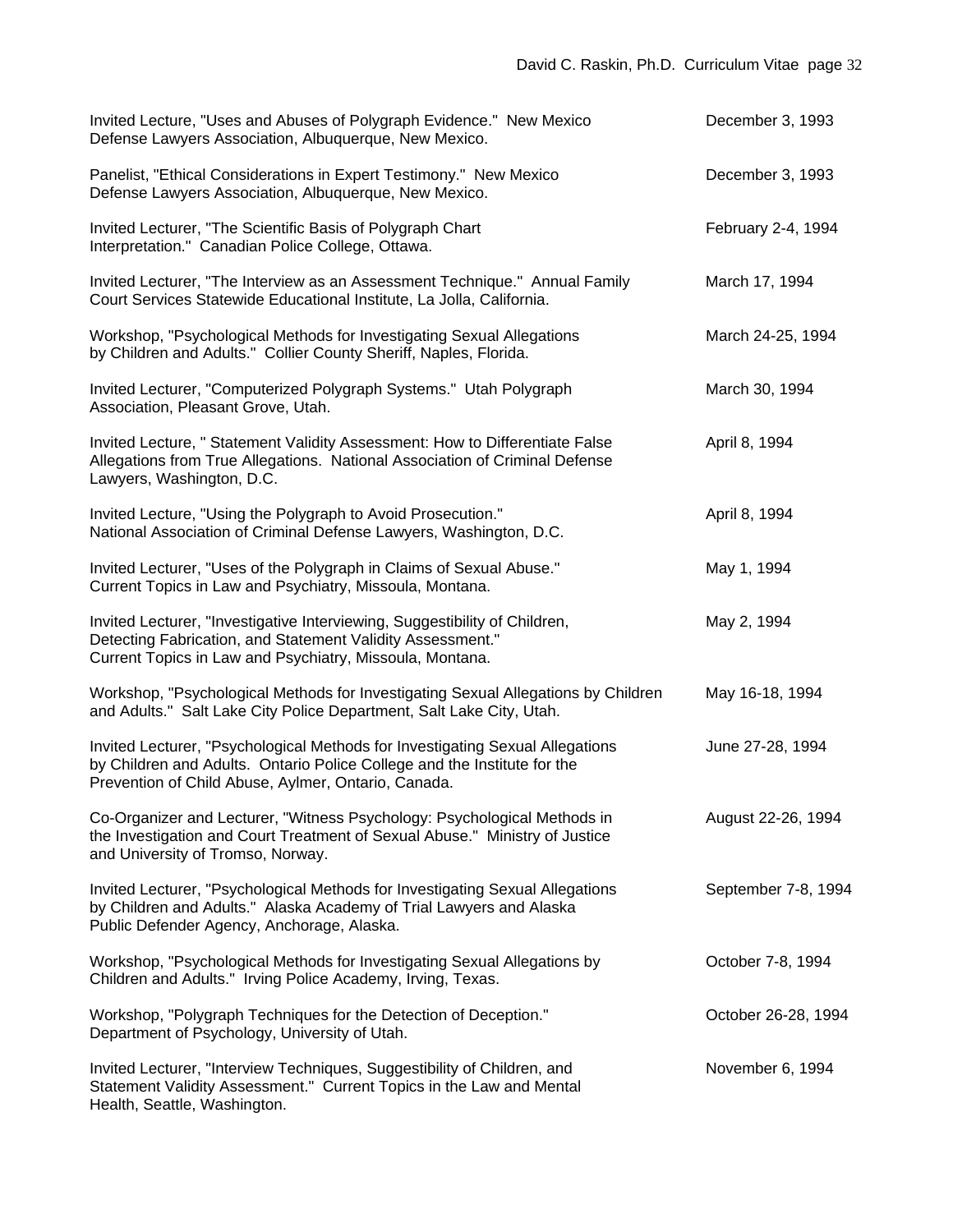| Invited Lecturer, "Advanced Interviewing Techniques and Statement Validity<br>Assessment for Investigating Sexual Allegations by Children and Adults."<br>Ontario Police College, Aylmer, Ontario, Canada.               | November 8-9, 1994       |
|--------------------------------------------------------------------------------------------------------------------------------------------------------------------------------------------------------------------------|--------------------------|
| Invited Lecture, "Uses of Polygraph Techniques and Statement Validity Assessment<br>in 'Recovered Memories' of Childhood Abuse." Johns Hopkins University.                                                               | December 10, 1994        |
| Workshop, "Psychological Methods for Investigating Sexual Allegations by<br>Children and Adults." Department of Psychology, University of Utah.                                                                          | January 27-28, 1995      |
| Invited Lecturer, "The Interview as an Assessment Technique." Annual<br>Family Court Services Statewide Educational Institute, Monterey, California.                                                                     | March 23, 1995           |
| Workshop, "Statement Validity Assessment: Psychological Methods for<br>Investigating Sexual Allegations by Children and Adults." Children's<br>Protective Services, San Antonio, Texas.                                  | April 13, 1995           |
| Invited Lecturer, "The Directed Lie Polygraph Technique and the Computerized<br>Polygraph System. Texas Association of Polygraph Examiners, Kerrville Texas.                                                             | April 14-15, 1995        |
| Workshop, "Statement Validity Assessment: Child Sexual Abuse Investigation<br>and Prosecution." Montana State University College of Technology, Great<br>Falls, Montana.                                                 | April 20-21, 1995        |
| Workshop, "Statement Validity Assessment: Psychological Methods for<br>Investigating Sexual Allegations by Children." Superior Court Guardians<br>Ad Litem, Spokane, Washington.                                         | May 20, 1995             |
| Invited Lecturer, "Psychological Methods for Investigating Sexual Allegations<br>by Children and Adults. Ontario Police College and the Ontario Children's<br>Aid Societies, Aylmer, Ontario, Canada.                    | September 20-22,<br>1995 |
| Invited Lecturer, "Advanced Interviewing Techniques and Statement Validity<br>Assessment for Investigating Sexual Allegations by Children and Adults."<br>Ontario Police College, Aylmer, Ontario, Canada.               | September 25-26,<br>1995 |
| Invited Lecture, ""Psychological Methods for Investigating Sexual Allegations by<br>Children and Adults." Fourth International Conference of the National Child Abuse<br>Defense and Resource Center, Chicago, Illinois. | October 6, 1995          |
| Invited Lecturer, "The Directed Lie Polygraph Technique and Chart<br>Interpretation." U.S. Secret Service, Washington, D.C.                                                                                              | November 16, 1995        |
| Workshop, "Psychological Methods for Investigating Sexual Allegations by Children<br>and Adults." Department of Public Health and Human Services, Billings, Montana.                                                     | January 11-12, 1996      |
| Invited Lecturer, "Psychological Methods for Investigating Sexual Allegations<br>by Children and Adults." Ontario Police College and the Institute for the<br>Prevention of Child Abuse, Aylmer, Ontario, Canada.        | February 7-9, 1996       |
| Invited Lecturer, "Statement Validity Assessment: Assessing the Credibility<br>of Children's Statements." Fifth International Conference of the National Child<br>Abuse Defense and Resource Center. Las Vegas, Nevada.  | September 22, 1996       |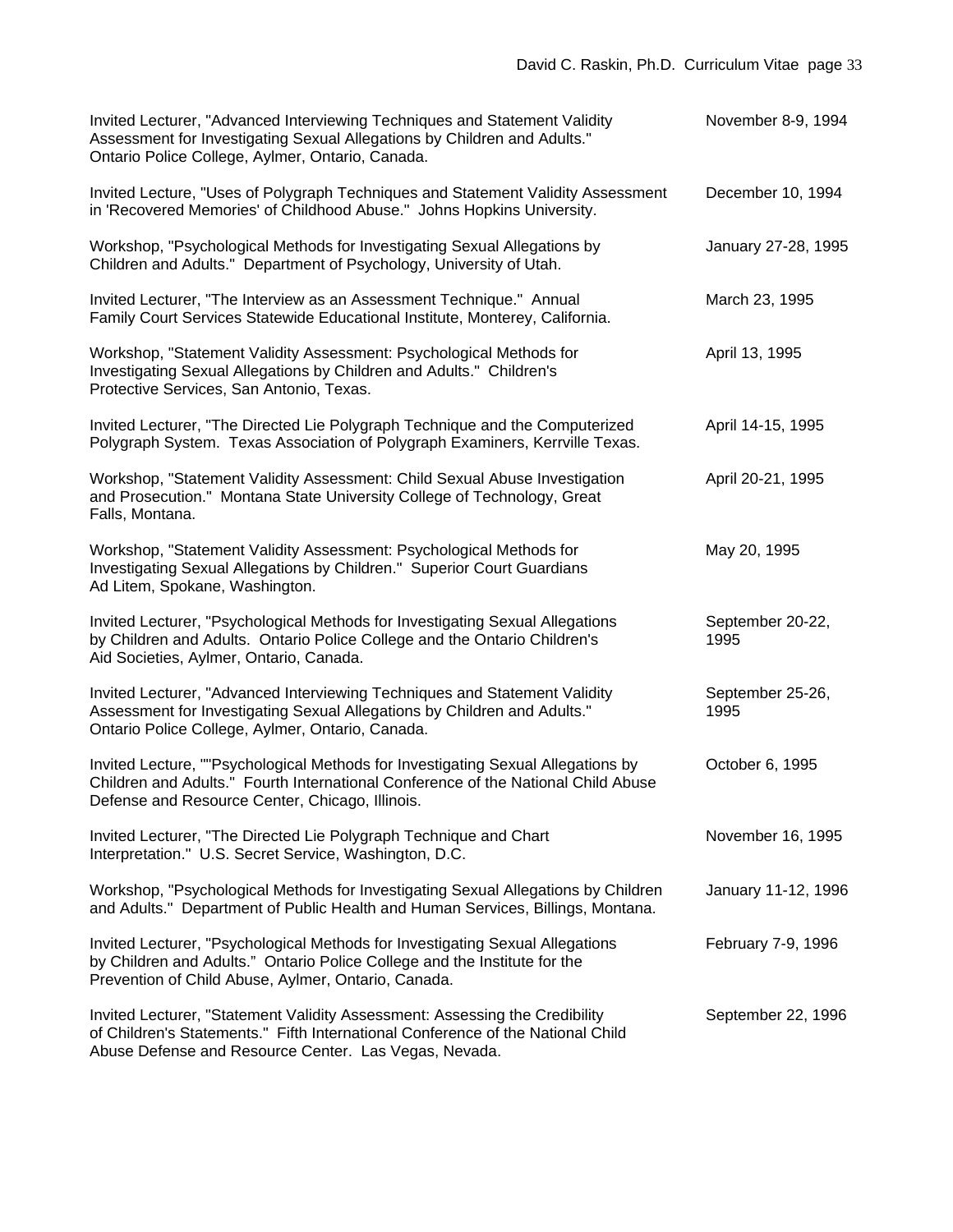| Workshop, "Psychological Methods for Investigating Sexual Allegations by<br>Children and Adults." Salt Lake City Police Department, Salt Lake City, Utah.                                                                                                                                    | September 24-25,<br>1996 |
|----------------------------------------------------------------------------------------------------------------------------------------------------------------------------------------------------------------------------------------------------------------------------------------------|--------------------------|
| Workshop, "Psychological Methods for Investigating Sexual Allegations by Children<br>and Adults." Forensic and Behavioral Sciences Institute, Honolulu, Hawaii.                                                                                                                              | January 9-10, 1997       |
| Workshop, "Recent Developments in Techniques for Polygraph Examinations."<br>Hawaii Organization of Polygraph Examiners, Honolulu, Hawaii.                                                                                                                                                   | January 11-12, 1997      |
| Invited Lecturer, "The Scientific Basis of Polygraph Chart Interpretation."<br>Canadian Police College, Ottawa.                                                                                                                                                                              | February 5-7, 1997       |
| Invited Lecture, "Suggestibility of Children, Interview Techniques, and Statement<br>Validity Assessment, Texas Association of Criminal Defense Lawyers, Dallas, Texas.                                                                                                                      | March 20, 1997           |
| Invited Lecturer, "Interview Techniques and Factors Affecting the Reliability<br>of Children's Statements of Sexual Abuse." Sixth International Conference of the<br>National Child Abuse Defense and Resource Center. Las Vegas, Nevada.                                                    | September 12, 1997       |
| Invited Lecturer, " Uses of Polygraphs in Sexual Abuse Cases."<br>Sixth International Conference of the National Child Abuse<br>Defense and Resource Center. Las Vegas, Nevada.                                                                                                              | September 14, 1997       |
| Invited Lecture, "Assessing Children's Statements of Sexual Abuse." Alaska Bar<br>Association, Anchorage, Alaska.                                                                                                                                                                            | November 14, 1997        |
| Invited Lecture, "Assessing Children's Statements of Sexual Abuse." Alaska Bar<br>Association, Juneau, Alaska.                                                                                                                                                                               | March 4, 1998            |
| Invited Lecture, "Scientific and Legal Issues Surrounding Uses of Polygraphs in<br>in criminal cases. Alaska Academy of Trial Lawyers, Alyeska, Alaska.                                                                                                                                      | April 2, 1998            |
| Workshop, "Psychological Methods for Investigating Sexual Allegations by<br>Children and Adults." Salt Lake City Police Department, Salt Lake City, Utah.                                                                                                                                    | April 16-17, 1998        |
| Invited Lecturer, "Interview Techniques and Factors Affecting the Reliability<br>of Children's Statements of Sexual Abuse, and Uses of Polygraphs in Sexual<br>Abuse Cases." Seventh International Conference of the National Child Abuse<br>Defense and Resource Center. Las Vegas, Nevada. | October 22, 1998         |
| Invited Lecturer, "Polygraphs and Their Potential for criminal Court."<br>Eighth International Conference of the National Child Abuse<br>Defense and Resource Center. Las Vegas, Nevada.                                                                                                     | October 14, 1999         |
| Invited Lecturer. "How to Analyze Children's Statements and Case Facts:<br>Discrediting False Allegations of Sexual Abuse." Eighth International Conference<br>of the National Child Abuse Defense and Resource Center. Las Vegas, Nevada.                                                   | October 15, 1999         |
| Invited Lecturer. "Using the Polygraph in Defending Criminal Cases." National<br>Defender Investigator Association. New Orleans, Louisiana.                                                                                                                                                  | March 25, 1999           |
| Invited Lecturer, "Scientific and Applied Issues in Using Polygraph Techniques for<br>Detection of Deception in Criminal Investigations." Chinese Academy of Sciences,<br>Kunming, China.                                                                                                    | November 26-28, 2001     |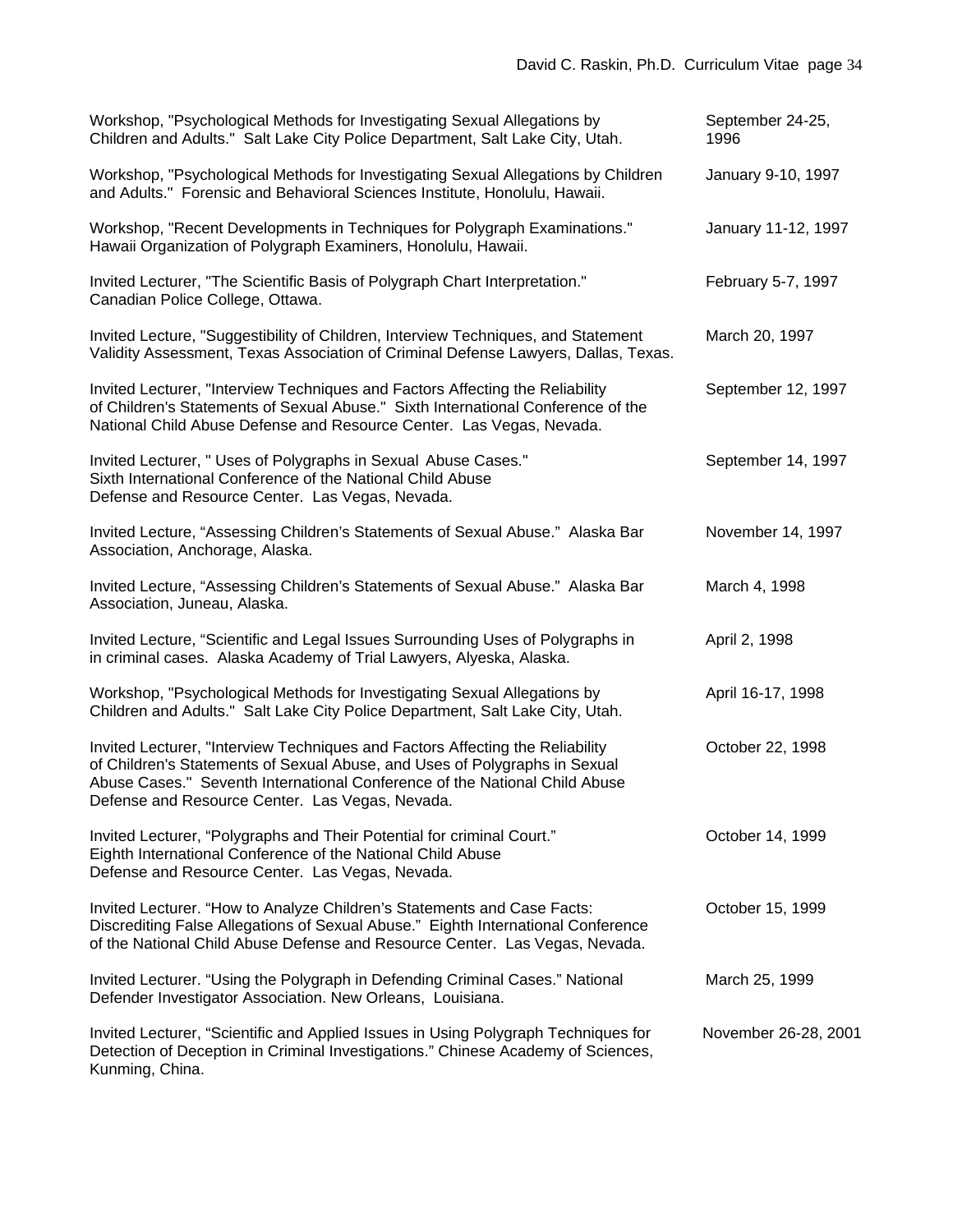| Invited Lecturer, "Current techniques and Legal Status of Polygraph Evidence."<br>Oregon Criminal Defense Lawyers Association. Portland, Oregon                                                                              | December 8, 2001     |
|------------------------------------------------------------------------------------------------------------------------------------------------------------------------------------------------------------------------------|----------------------|
| Invited Lecture, "Scientific and Legal Issues Surrounding the Uses of Polygraph<br>Evidence in Court. Puerto Rico Bar Association, San Juan, Puerto Rico.                                                                    | March 19, 2002       |
| Invited Lecture, "History of the Scientific Development of Numerical and<br>Computerized Analyses of Polygraph Recordings. Department of Defense<br>Polygraph Institute, Fort Jackson, South Carolina.                       | April 15, 2004       |
| Invited Lecture, "Computerized Polygraph Techniques." Indonesian<br>Armed Forces Command, Jakarta, Indonesia.                                                                                                                | September 14, 2004   |
| Invited Lecturer, "The Utah Polygraph Techniques and Development of<br>Computerized Polygraph Systems." National Polygraph Association Seminar,<br>Las Vegas, Nevada.                                                        | February 25-26, 2005 |
| Training Seminar, "Basic Course in Construction, Administration, and Interpretation<br>of Polygraph Examinations Using Computerized Polygraph System." Indonesian<br>Military Police, Jakarta, Indonesia.                    | April 4-14, 2005     |
| Training Seminar, "Scientific and Applied Issues in Using Polygraph Techniques for<br>Detection of Deception in Criminal, National Security, and Corruption Investigations."<br>Chinese Academy of Sciences, Luoyang, China. | May 16-19, 2005      |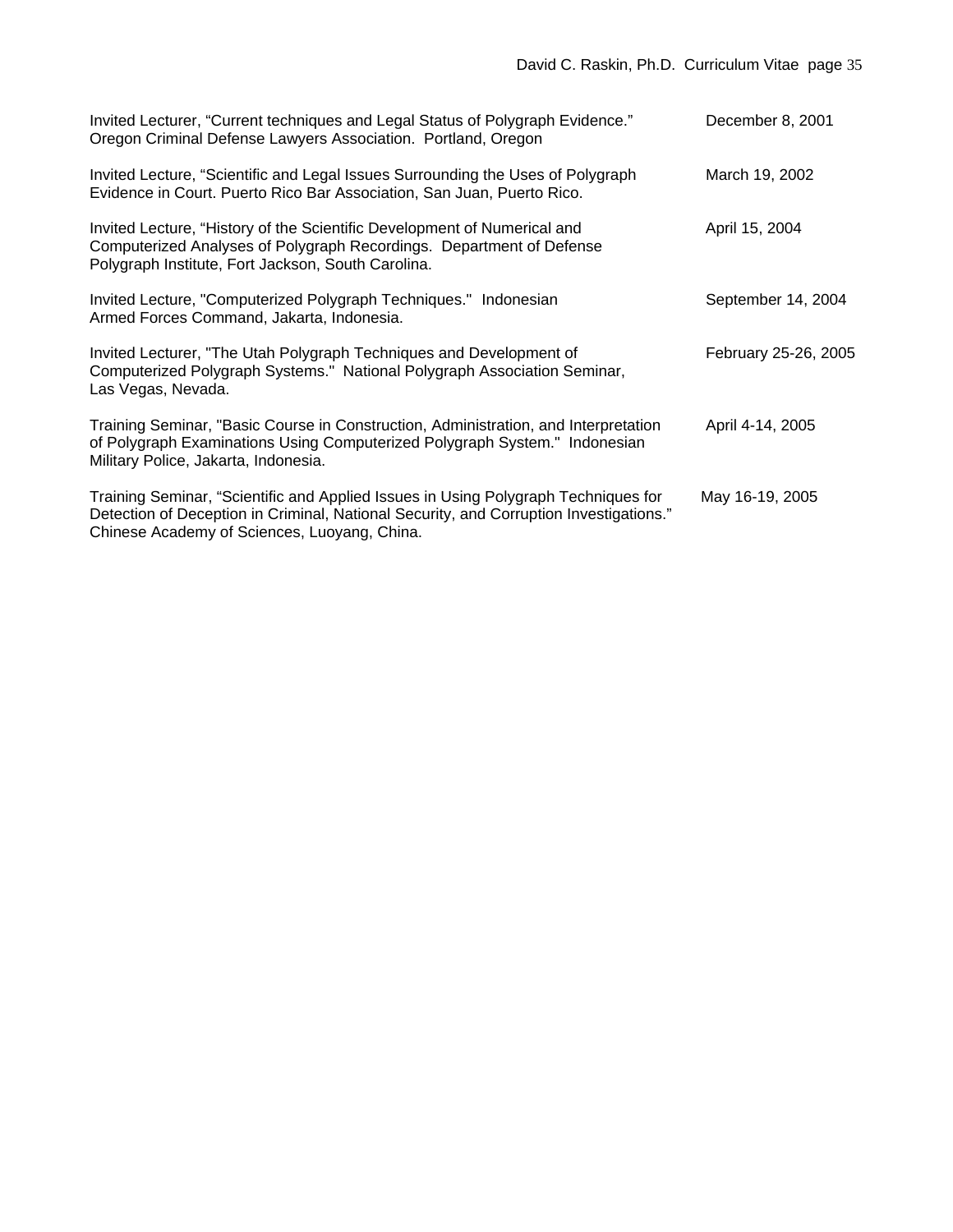# **THESES and DISSERTATIONS DIRECTED AT THE UNIVERSITY OF UTAH:**

| Gordon H. Barland    | An experimental study of field techniques in lie detection.                                                                                       | Master's  | 1972 |
|----------------------|---------------------------------------------------------------------------------------------------------------------------------------------------|-----------|------|
| Ross Steven Harrison | The effects of feedback on heart rate variability.                                                                                                | Master's  | 1972 |
| John A. Podlesny     | A test of feedback enhancement of electroencephalographic<br>alpha density.                                                                       | Master's  | 1973 |
| Ross Steven Harrison | Heart rate variability control during contingent, noncontingent,<br>and no feedback conditions.                                                   | Doctorate | 1975 |
| Gordon H. Barland    | Detection of deception in criminal suspects:<br>A field validation study.                                                                         | Doctorate | 1975 |
| John A. Podlesny     | Effectiveness of techniques and physiological measures in<br>the detection of deception.                                                          | Doctorate | 1976 |
| Louis I. Rovner      | The effects of information and practice on the accuracy of<br>physiological detection of deception.                                               | Doctorate | 1979 |
| John C. Kircher      | Computerized chart evaluation in the detection of deception.                                                                                      | Master's  | 1981 |
| John C. Kircher      | Computerized decision-making and patterns of activation in<br>the detection of deception.                                                         | Doctorate | 1982 |
| Charles R. Honts     | Countermeasures and the detection of deception:<br>A psychophysiological analysis.                                                                | Doctorate | 1986 |
| Rita Emmerson        | Neuropsychological and electrophysiological measures of<br>cognitive function in young nondrinkers, social drinkers,<br>and abstinent alcoholics. | Doctorate | 1986 |
| Steven W. Horowitz   | The role of control questions in physiological detection<br>of deception.                                                                         | Doctorate | 1989 |
| Tascha D. Boychuk    | Criteria-Based Content Analysis of children's statements<br>about sexual abuse.                                                                   | Doctorate | 1991 |
| Ronald A. Craig      | Effects of interviewer behavior on children's statements<br>Of sexual abuse.                                                                      | Master's  | 1995 |
| Ronald A. Craig      | The use of physiological measures to detect deception in<br>A juvenile population: Possible cognitive influences.                                 | Doctorate | 1997 |

# **POSTDOCTORAL FELLOWS:**

| Jeffrey Cartwright-Smith | Vassar College           | 1980-1981 |
|--------------------------|--------------------------|-----------|
| Max Steller              | <b>Kiel University</b>   | 1981      |
| Takehiko Yamamura        | Japanese National Police | 1981      |
| Joel Reicherter          | SUNY, Farmingdale        | 1986      |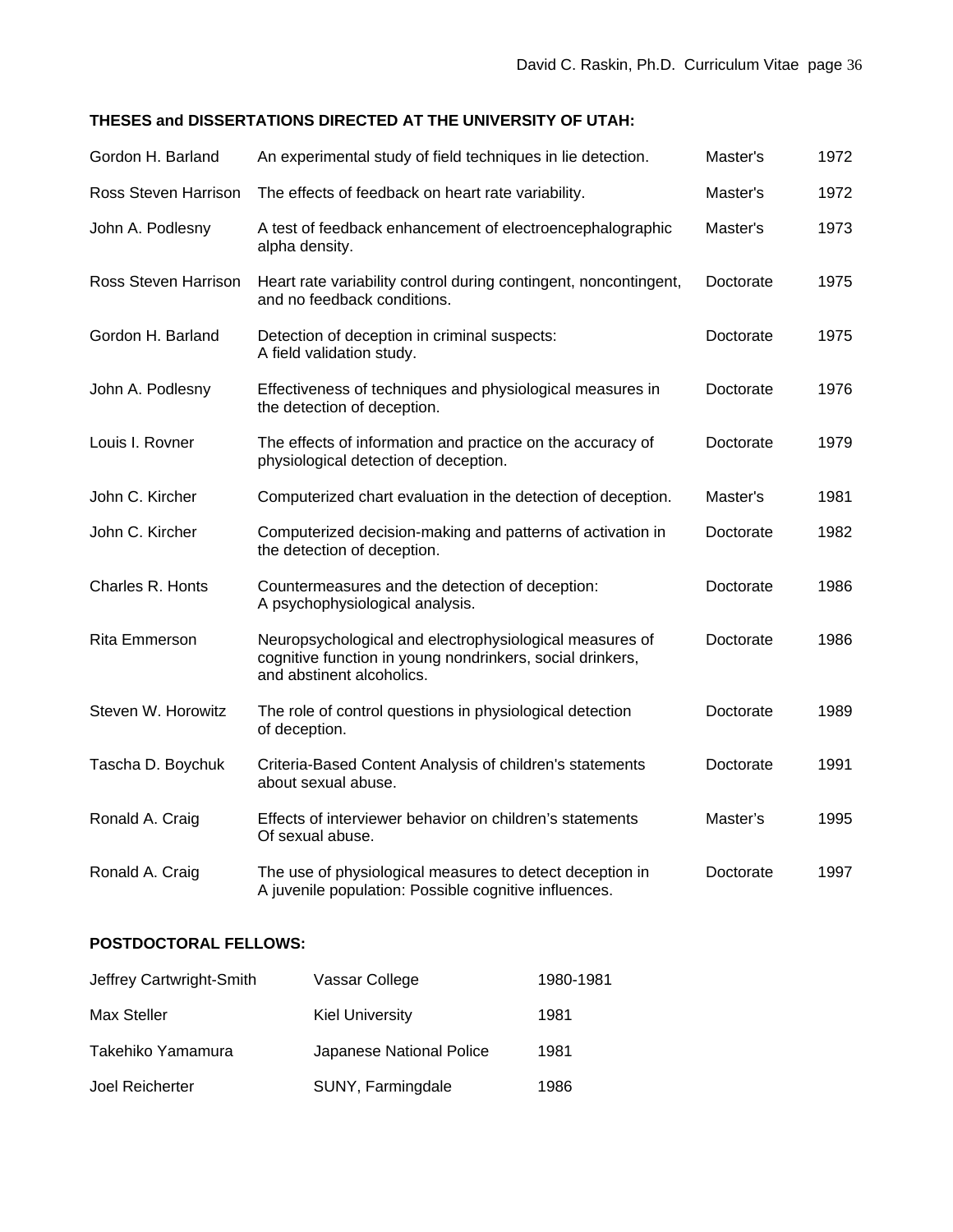## **EXPERT WITNESS ON SCIENTIFIC EVIDENCE AND TECHNIQUES:**

## **U.S. Federal Courts**

San Diego, California. Federal District Court Court Court June 16, 1972 Washington, D.C. Federal District Court Court Court Cultum Court July 24-25, 1972 Los Angeles, California. Federal District Court March 12-13, 1973 Boston, Massachusetts. Federal District Court Court Court June 21, 1973 Los Angeles, California. Federal District Court November 1, 1978 San Diego, California. Federal District Court March 16, 1979 Salt Lake City, Utah. Federal District Court **April 15, 1980** April 15, 1980 Honolulu, Hawaii. Federal District Court August 11, 1981 Opelousas, Louisiana. Federal District Court March 10, 1982 San Diego, California. Federal District Court **August 31, 1982** August 31, 1982 Miami, Florida. Federal District Court **January 11, 1983** Phoenix, Arizona. Federal District Court April 20, 1983 Los Angeles, California. Federal District Court Court Context Court Controller 21,

Los Angeles, California. Federal District Court **January 18, 1985** Albuquerque, New Mexico. Federal District Court May 16, 1990 Albuquerque, New Mexico. Federal District Court **December 23, 1991** December 23, 1991 Kansas City, Missouri. Federal District Court Court Court Course Court Course Course Course Course Course October 22, 1993 Phoenix, Arizona. Federal District Court March 22-23, 1994 Seattle, Washington. Federal District Court **Court Court County County County County County County County County** Santa Fe, New Mexico. Federal District Court March 9, 1995 Phoenix, Arizona. Federal District Court May 23, 1995

Albuquerque, New Mexico. Federal District Court. Albuquerque, July 10, 1996 Phoenix, Arizona. Federal District Court Court December 6, 1996 Santa Ana, California. Federal District Court **July 9, 1997** July 9, 1997 Atlanta, Georgia. Federal District Court November 18, 19, 1997 Sacramento, California. Federal District Court **Court Court County 16, 1998** Phoenix, Arizona. Federal District Court February 24-26, 1998 Lubbock, Texas. Federal District Court **March 11, 1998** March 11, 1998 Boise, Idaho. Federal District Court **August 13, 1998** August 13, 1998 Anchorage, Alaska, Federal District Court **February 23-25, 1998** Salt Lake City, Utah. Federal District Court July 20, 1999 Santa Fe, New Mexico. Federal District Court **Court County Controllery Controller** October 12-13, 2000

#### **Military Courts**

Ft. Leavenworth, Kansas. U.S. Army Justice Court March 31, 1988 Sheppard Air Force Base, Texas. U.S. Air Force Justice Court July 18, 1989 Norfolk, Virginia. U.S. Navy Court Martial February 20, 1997

# **State and Local Courts**

Salt Lake City, Utah. District Court February 1970 Los Angeles, California. Superior Court **Court Court Court Court Court Court Court Court Court Court Court Court** New York City, New York. Supreme Court Court Court Court Court Court October 24, 1972 San Diego, California. Superior Court Court Court January 2, 1973 Sioux Falls, South Dakota. District Court **December 5, 1973** Albuquerque, New Mexico. District Court May 24, 1974 Los Angeles, California. Municipal Court **Court Access 1974** June 5-6, 1974 Santa Ana, California. Superior Court **March, April 1975** March, April 1975 Palo Alto, California. Superior Court May 8, 1975

 November 8-10, 14-15, December 13-14, 1983 June 16, 1995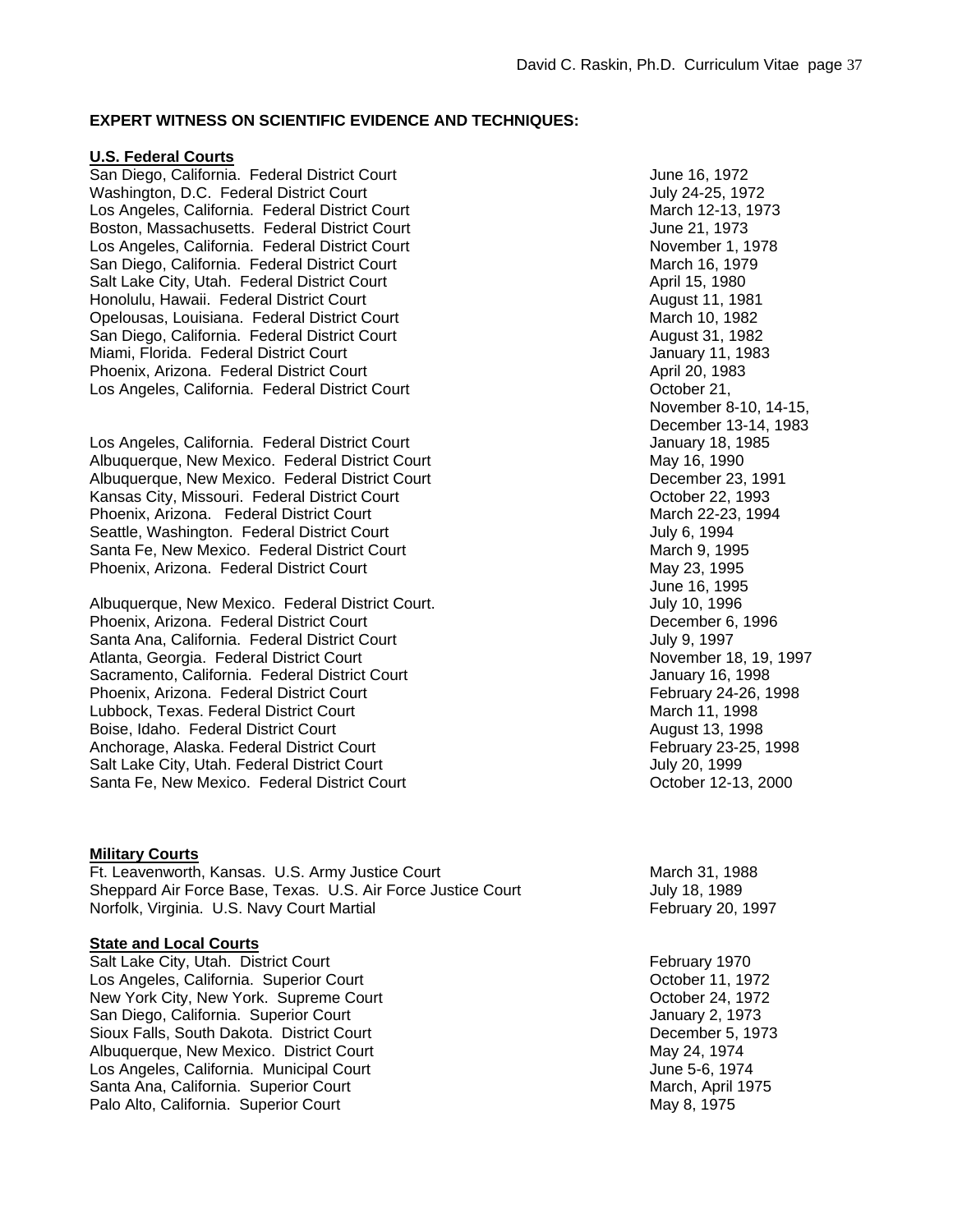Logan, Utah. District Court **April 27-29, 1976** Court April 27-29, 1976 Elko, Nevada. District Court August 25, 1976 Santa Fe, New Mexico. District Court Court Court Current Couplement 1, 1976 Lovelock, Nevada. District Court Court Court December 2-3, 1976 Lovelock, Nevada. District Court March 17, 1977 Santa Fe, New Mexico. District Court August 12, 1977 Milwaukee, Wisconsin. District Court April 28, 1978 Albuquerque, New Mexico. District Court March 29, 1979 Albuquerque, New Mexico. District Court **June 12, 1979** June 12, 1979 Ogden, Utah. District Court General Account 1979 July 20, 1979 Detroit, Michigan. Circuit Court November 13, 1979 Salt Lake City, Utah. District Court **December 7, 1979** Bartow, Florida. District Court June 12, 1980 Reno, Nevada. District Court **August 11-12, 1980** Cambridge, Massachusetts. Superior Court Court Cambridge, Massachusetts. Superior Court Salt Lake City, Utah. District Court November 17-18, 1980 Ogden, Utah. District Court January 20, 1981 Santa Ana, California. District Court **February 26, 1981** February 26, 1981 Lovington, New Mexico. District Court April 23, 1981 Raton, New Mexico. District Court (1992) 1981 May 1, 1981<br>
Green River, Wyoming. District Court (1992) 1989 May 8 & 13, 1981 Green River, Wyoming. District Court Santa Fe, New Mexico. District Court Court Court Cultum Court Court Cultum Cultum Cultum Cultum Cultum Cultum Cultum Cultum Cultum Cultum Cultum Cultum Cultum Cultum Cultum Cultum Cultum Cultum Cultum Cultum Cultum Cultum Silver City, New Mexico. District Court Court Court Court Court Court Court Court Court Court Court Court Court Torrance, California. Superior Court **Court Court County Couper** Court Court County Couper 16, 1981 Albuquerque, New Mexico. District Court November 12, 1981 Lovington, New Mexico. District Court November 18, 1981 Salt Lake City, Utah. District Court Court Court Court December 4 & 9, 1981 Albuquerque, New Mexico. District Court Court Court Court Court January 20, 1982 Philadelphia, Pennsylvania. Court of Common Pleas March 12 & 22, 1982 Albuquerque, New Mexico. District Court March 19, 1982 San Diego, California. Superior Court **August 19-20, 26, 1982** Cambridge, Massachusetts. Superior Court Court Cambridge, Massachusetts. Superior Court Albuquerque, New Mexico. District Court **February 24, 1983** Ipswich, Connecticut. District Court March 7, 1983 Carrizozo, New Mexico. District Court **March 23, 1983** San Bernardino, California. Superior Court **April 5, 1983** April 5, 1983 Westminster, California. Superior Court April 26, 1983 Lovington, New Mexico. District Court **Court Court Couple 13, 1983** Austin, Texas. District Court April 10, 1984 Los Angeles, California. Municipal Court May 3, 1984 Brigham City, Utah. District Court July 11, 1984 Farmington, Utah. District Court August 13, 1984 Albuquerque, New Mexico. District Court **September 4, 1984** September 4, 1984 Brigham City, Utah. Juvenile Court Court Court Court Court Court Court January 25, 1985 Salt Lake City, Utah. District Court March 5-6, 1985 Albuquerque, New Mexico. District Court March 13, 1985 Brigham City, Utah. District Court March 15, 1985 Prescott, Arizona. District Court April 25, 1985 Gallup, New Mexico. Magistrate Court **May 2, 1985** Gillette, Wyoming. Municipal Court May 17, 1985 Salt Lake City, Utah. District Court June 6 & 10, 1985 Albuquerque, New Mexico. District Court September 16, 1985 Seattle, Washington. Superior Court Court Court Court Court Court Court Court Court Court Court Court Court Court Farmington, Utah. District Court **November 1, 1985** Fort Myers, Florida. Circuit Court April 18, 1986 Elko, Nevada. District Court **February 27, 1987**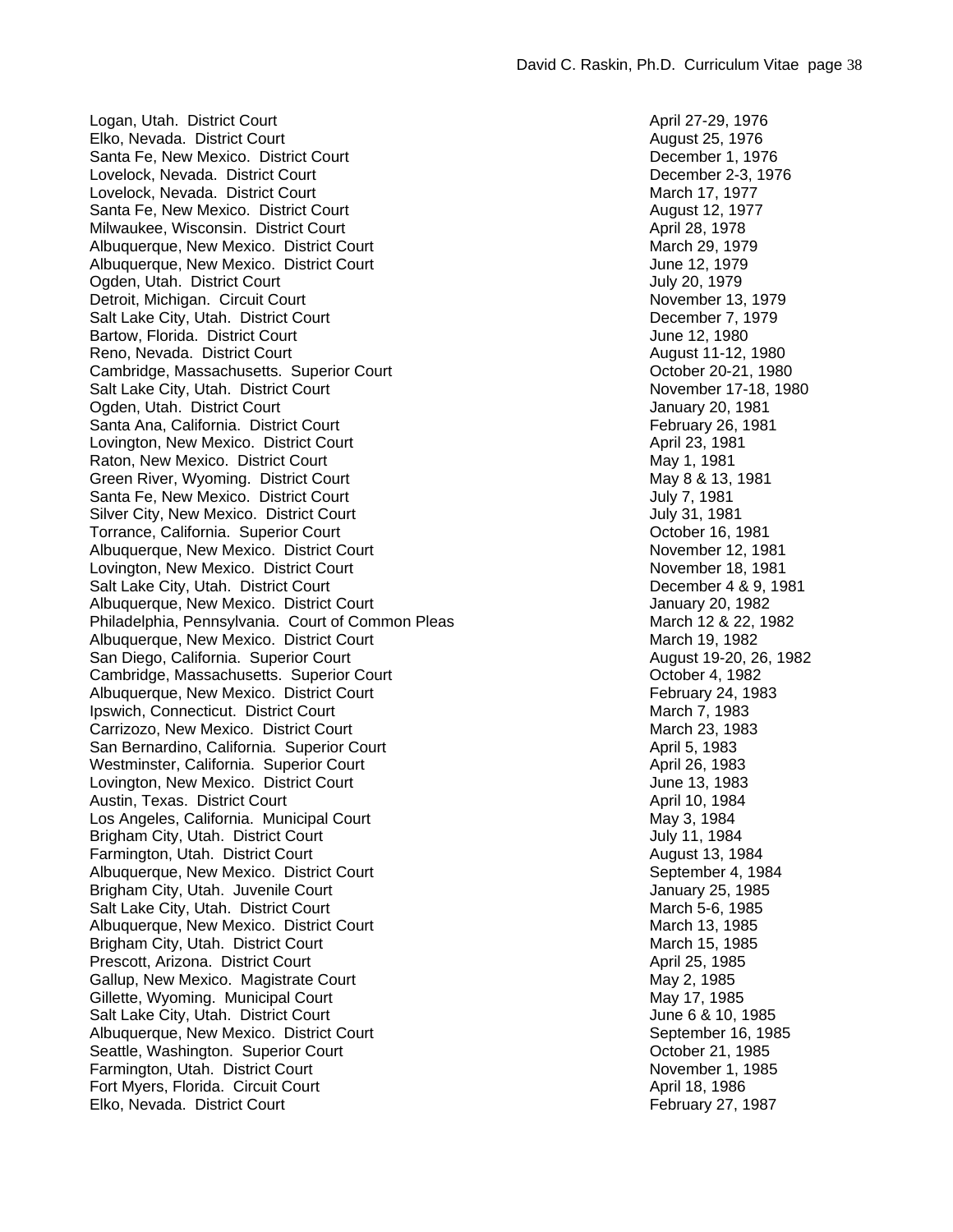Cambridge, Massachusetts. Superior Court September 2, September 2, September 2, Albuquerque, New Mexico. District Court April 4, 1988 Salt Lake City, Utah. Juvenile Court (Salt Lake City, Utah. Juvenile Court (Santa Ana, California. Superior Court (Santa Ana, California. Superior Court (Santa Ana, California. Superior Court (Santa Ana, California. Superi Santa Ana, California. Superior Court Colorado Springs, Colorado. District Court June 22, 1989 Brigham City, Utah. Juvenile Court **May 2, 1990** May 2, 1990 Ketchikan, Alaska. Superior Court May 14, 1990 Anchorage, Alaska. Superior Court **July 26 & August 1, 1990** Albuquerque, New Mexico. District Court **August 6, 1990** August 6, 1990 Miami Florida. District Court September 6, 1990 Salt Lake City, Utah. District Court November 8, 1990 Miami Florida. District Court **December 6, 18-19, 1990** Manti, Utah. District Court **December 11, 1990** Albuquerque, New Mexico. District Court **December 21, 1990** December 21, 1990 Baton Rouge, Louisiana. District Court January 23-25, 1991 Albuquerque, New Mexico. District Court **January 28, 1991** January 28, 1991 Moscow, Idaho. District Court January 30-31, 1991 Miami Florida. District Court **April 19, 22-23, 1991** April 19, 22-23, 1991 Salt Lake City, Utah. District Court September 3, 23, 1991 Salt Lake City, Utah. District Court **December 13, 1991** December 13, 1991 Farmville, North Carolina. Superior Court **Carolina** 23, 27-30, 1992 Tooele, Utah. Circuit Court **February 4, 1992** Alamogordo, New Mexico. District Court **February 12, 1992** Seattle, Washington. Superior Court **August 20, 1992 August 20, 1992** Price, Utah. District Court September 28-29, 1992 Ogden, Utah. District Court Court Court Court Court Court Court Court Court Court Court Court Court Court Court Farmington, Utah. District Court **December 9, 1992** Ketchikan, Alaska. District Court February 11, 1993 Brigham City, Utah. District Court **February 17, 1993** Albuquerque, New Mexico. District Court **March 3, 1993** Roswell, New Mexico. District Court **May 13, 1993** May 13, 1993 Albuquerque, New Mexico. District Court **August 18, 1993** August 18, 1993 Farmington, New Mexico. District Court Court Court Court Courses and Corober 7, 1993 Farmington, New Mexico. District Court Court Court Courses and Corober 7, 1993 Ketchikan, Alaska. District Court January 13, 1994 Farmington, Utah. Juvenile Court **Court Access 1994** January 27, 1994 Santa Fe, New Mexico. Grand Jury, District Court **February 24, 1994** Farmington, New Mexico. District Court **April 26, 1994** April 26, 1994 Moultrie, Georgia. District Court May 31, 1994 Taos, New Mexico. District Court **June 15, 1994** St. Louis, Missouri. District Court **July 1, 1994** Taos, New Mexico. District Court November 18, 1994 Gallup, New Mexico. District Court **December 8, 1994** Moultrie, Georgia. District Court January 5, 1995 Salt Lake City, Utah. District Court Court Court Court Court Court Court Court Court Court Court Court Court Court Kearney, Nebraska. District Court **February 13-14, 1995** February 13-14, 1995 Fillmore, Utah. District Court **April 3, 1995 April 3, 1995** Pocatello, Idaho. District Court April 28, 1995 Las Cruces, New Mexico. District Court May 24, 1995 Pocatello, Idaho. District Court **August 21, 1995 August 21, 1995** Albuquerque, New Mexico. District Court September 11, 1995 Albuquerque, New Mexico. District Court Court Court Court Court Court Court Court Court Court Court Court Court Cape May, New Jersey. District Court November 9, 1995 Providence, Rhode Island. District Court Court Court Court Couplement Court January 25, 1996

Farmington, New Mexico. District Court **August 28, 1987** August 28, 1987 December 3, 1987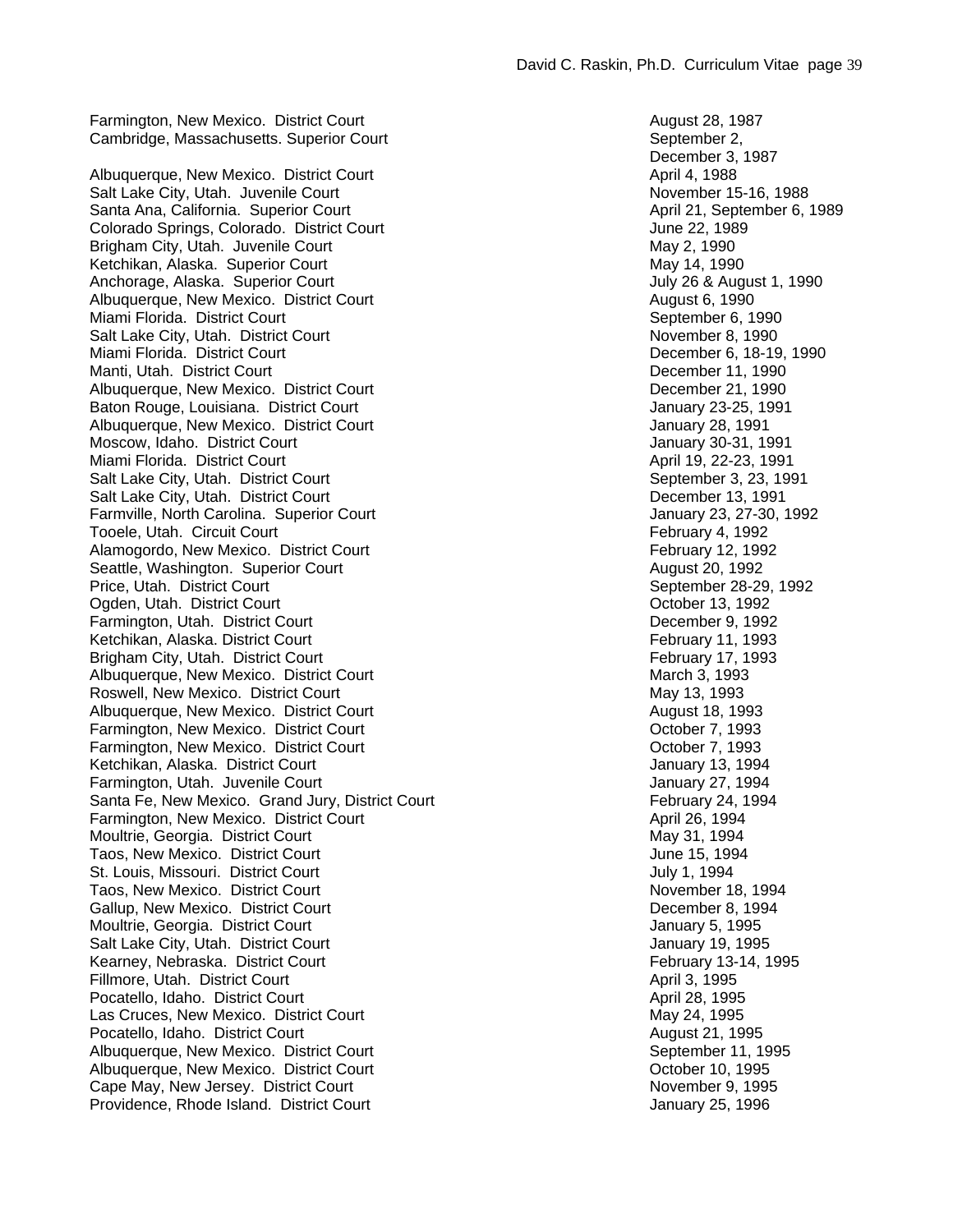Albuquerque, New Mexico. District Court **January 26, 1996** Seattle, Washington. District Court March 7, 1996 Phoenix, Arizona. District Court April 5 & 19, 1996 Ketchikan, Alaska. District Court May 2, 1996 Seattle, Washington. District Court August 7-8, 1996 Colorado Springs, Colorado. District Court August 27-28, 1996 Petersburg, Alaska. District Court November 1, 1996 Kenai, Alaska. District Court **December 4, 1996** Pittsfield, Massachusetts. Superior Court February 10, 1997 Madison, Wisconsin. District Court February 13, 1997 Anchorage, Alaska. District Court **February 21, 1997** 

Anchorage, Alaska. District Court March 5-6, 1997 Anchorage, Alaska. District Court April 4, 1997 Ketchikan, Alaska. District Court May 20, 1997 Boulder, Montana. District Court June 6, 1997 Cambridge, Massachusetts. Superior Court Court Court Cambridge, Massachusetts. Superior Court Cambridge, Massachusetts. Superior Court Court Cambridge, Massachusetts. Superior Court Anchorage, Alaska. District Court September 25, 30, September 25, 30, September 25, 30,

Ketchikan, Alaska. District Court Juneau, Alaska. District Court November 25, 1997 Albuquerque, New Mexico. District Court **February 16-17, 1997** Los Angeles, California. Superior Court **Access 1998** April 24, 1998 Bethel, Alaska. District Court Court Court Court Court Court Court Court Court Court Court Court Court Court Court Anchorage, Alaska. District Court September 29, 1998 Albuquerque, New Mexico. District Court April 28, 1999 Kenai, Alaska. District Court February 28, 2000 Brooklyn, New York. Supreme Court September 28, 2001 Medford, Oregon. Circuit Court **February 28, 2002** San Juan, Puerto Rico. Superior Court **March 20, 2002** March 20, 2002 Coeur d'Alene, Idaho. District Court **April 23, 2002** April 23, 2002 Hillsboro, Oregon, Circuit Court April 24, 2002 Albuquerque, New Mexico. District Court April 26, 2002 Anchorage, Alaska. District Court Court Court Course Court Course Course Course Course Course October 29, 2002 Ipswich, Massachusetts. Circuit Court November 18, 2002 Albuquerque, New Mexico. District Court **June 30-July 1, 2003** 

#### **Foreign Courts**

Vancouver, British Columbia. Supreme Court Court Constanting Correct Court Constanting October 5-8, 15, 18, 19, 1976 Special Committee of the Supreme Court of Israel June 15, 1978 Thunder Bay, Ontario, Canada. District Court General According to the Unit of State July 2, 1986 Saskatoon, Saskatchewan, Canada. Supreme Court **Figure 10 State 10 September 11, 1994** Calgary, Alberta, Canada. Queen's Bench Court September 21-22, 1994 Stockholm, Sweden. Court of Appeals May 12, 1997

#### **United States Congress**

United States Senate, Committee on the Judiciary New September 19, 1978 United States Senate, Committee on Armed Services (at the March 7, 1984 the request of the American Psychological Association) United States Senate, Committee on Labor and Human Resources **April 23, 1986** 

# **State and Local Legislative Bodies**

California State Senate, Judiciary Committee<br>
California State Assembly, Judiciary Committee March 27, 1973<br>
August 28, 1973 California State Assembly, Judiciary Committee California State Assembly, Judiciary Committee November 27, 1973

April 4, 1997 October 1, 1997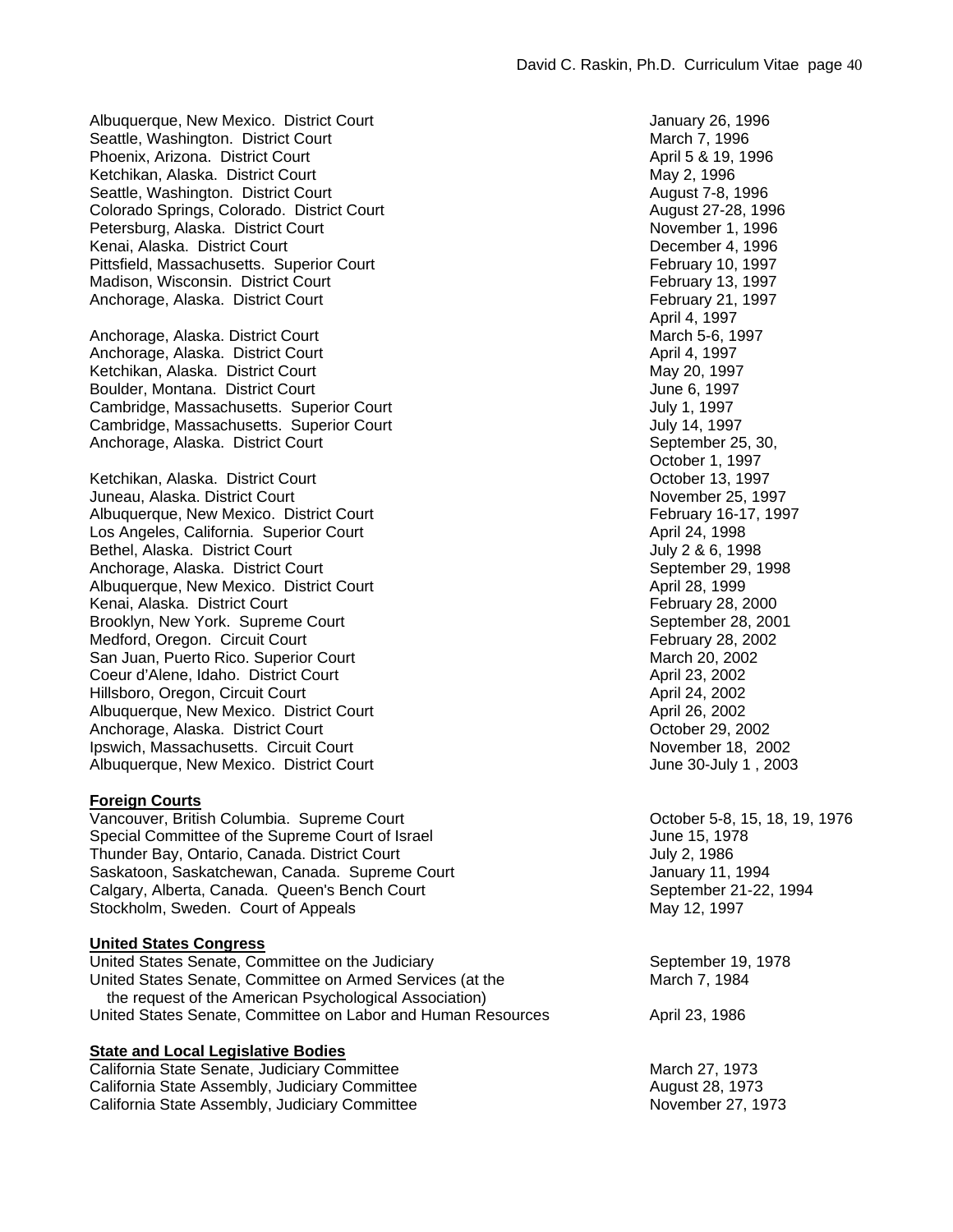| California State Assembly, Judiciary Committee     |
|----------------------------------------------------|
| Utah House of Representatives, Judiciary Committee |
| Utah State Senate, Full Senate                     |

#### **Foreign Legislative Bodies**

House of Commons of the United Kingdom, Employment Committee June 26, 1984 Knesset of Israel, Commerce Committee And According the Supervisor of the 4, 1992

#### **Administrative Bodies**

Civil Service Commission, Ventura County, California. February 15, 1974 State Board of Education, Alamogordo, New Mexico. August 19, 1983 Utah Medical Association, Salt Lake City, Utah April 4, 1985 Crown Employees Grievance Settlement Board, Toronto, Canada Corober 10 & 19, 1986 TWA Labor Arbitration, Las Vegas, Nevada November 7, 1989 U.S. Department of Energy, Administrative Hearing Theorem 10. S. Department of Energy, Administrative Hearing U.S. Department of Energy, Administrative Hearing **December 11, 1993** 

Homer, Alaska. Employment Arbitration Hearing New York 12, 1996 New Mexico Worker's Compensation Board. Albuquerque, New Mexico February 27, 1998 National Association of Securities Dealers, Arbitration Hearing, Seattle, July 17, 2003 Washington.

#### **CONSULTATIONS FOR PUBLIC AGENCIES:**

#### **U.S. Government**

Air Force Judiciary, Scott Air Force Base, Illinois Air Force Judiciary, Sheppard Air Force Base, Texas Army Intelligence, Fort Meade, Maryland Army Research and Development Command, Fort Belvoir, Virginia Bureau of Alcohol, Tobacco, and Firearms, Washington, D.C. Central Intelligence Agency, McLean, Virginia Customs Service, Washington, D.C. Department of Defense, Washington, D.C. Department of Energy, Washington, D.C. Department of Justice, Washington, D.C. Department of State, Muscat, Oman Department of State, Doha, Qatar Federal Bureau of Investigation, Utah and Washington, D.C. Federal Interagency Polygraph Group, Washington, D.C. Federal Reserve System, Washington, D.C. National Institute of Law Enforcement and Criminal Justice, Washington, D.C. Office of Technology Assessment, U.S. Congress, Washington, D.C. Secret Service, Washington, D.C. Senate Judiciary Committee, Washington, D.C. Senate Watergate Committee, Washington, D.C. Senate Foreign Relations Committee, Washington, D.C. Treasury Department, Washington, D.C. U.S. Attorney, Cheyenne, Wyoming U.S. Attorney, Salt Lake City, Utah U.S. Attorney, San Diego, California

#### **Foreign Governments and Courts**

Workers Compensation Board, British Columbia, Canada Royal Canadian Mounted Police, Ottawa, Canada Royal Canadian Mounted Police, Vancouver, British Columbia, Canada Royal Canadian Mounted Police, Halifax, Nova Scotia, Canada

November 9, 1977 February 1983 January 20, 1989

March 1, 1994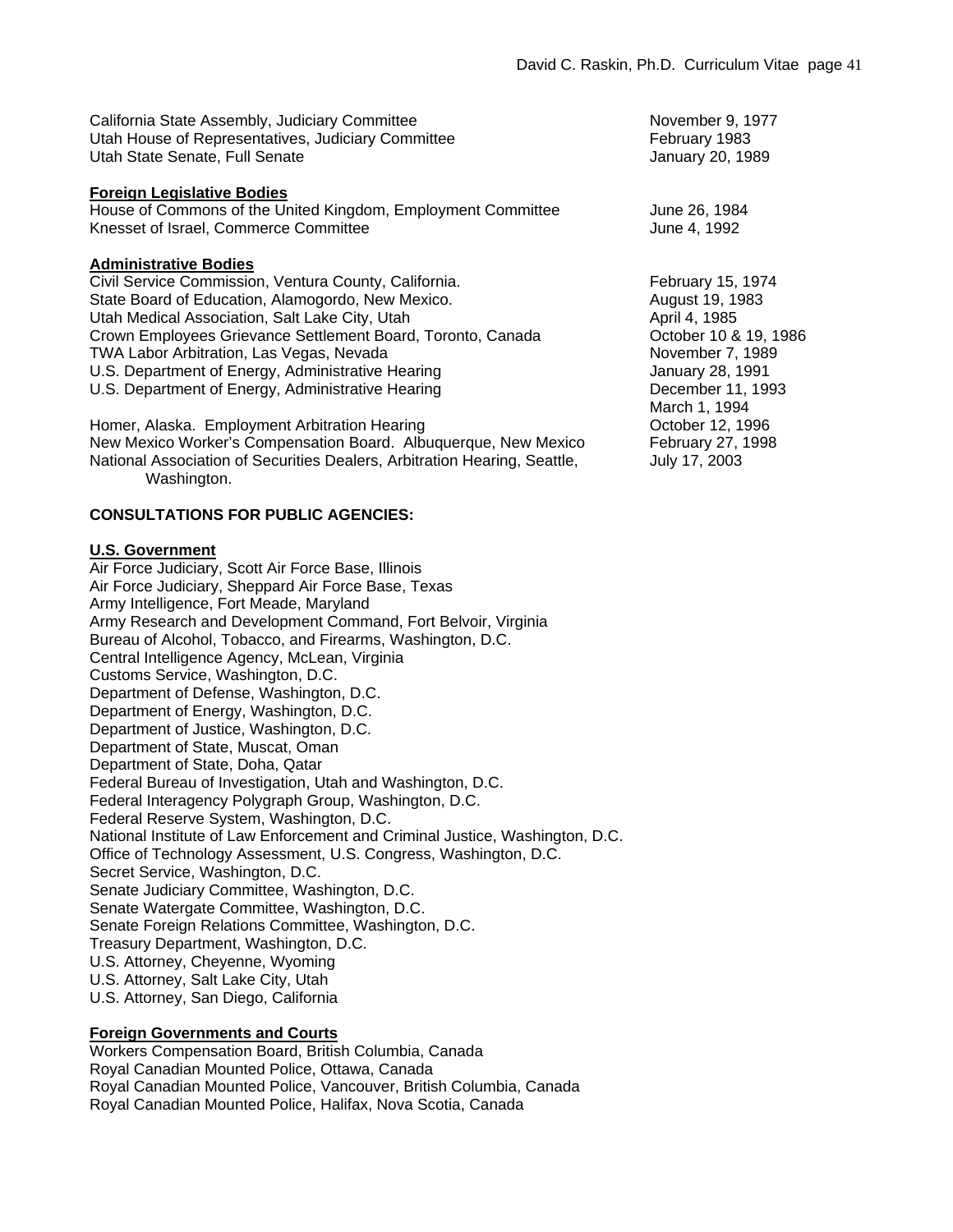Attorney General, Ontario, Canada Crown Counsel, Whitehorse, Yukon Territory, Canada Canadian Police College, Ottawa, Canada District Court, Thunder Bay, Ontario, Canada Chinese Academy of Sciences, Institute of Automation Indonesian Military Police Israel Attorney General Israel Military Intelligence Israel Police Israel Secret Service Israel Supreme Court Lower Mainland Regional Correction Centre, British Columbia, Canada

# **State and Local Agencies**

Adult Probation and Parole, State of Utah Bureau of Corrections, State of Georgia Civil Service Commission, Ventura, California Confederated Tribes of Warm Springs, Oregon Department of Public Safety, State of Arizona Division of Family Services, State of Utah Division of Social Services, State of Utah Human Services Department, Santa Fe, New Mexico

#### **State and Local Courts**

Supreme Court of New Mexico, Disciplinary Board Justice Court, Pershing County, Nevada Circuit Court, Lee County, Florida

#### **State and Local Law Enforcement**

Attorney General, State of New Mexico Attorney General, State of Texas Attorney General, State of Utah Attorney General, State of Washington City Attorney, Redwood City, California City Attorney, Salt Lake City, Utah City Attorney, South Salt Lake, Utah County Attorney, Cassia County, Idaho County Attorney, Twin Falls, Idaho County Attorney, Cache County, Utah County Attorney, Davis County, Utah County Attorney, Salt Lake County, Utah County Attorney, Summit County, Utah County Attorney, Tooele County, Utah County Attorney, Uintah County, Utah County Attorney, Washington County, Utah County Attorney, Weber County, Utah County Attorney, Carbon County, Wyoming County Attorney, Sweetwater County, Wyoming County Attorney, Teton County, Wyoming County Attorney, Uinta County, Wyoming District Attorney, Los Angeles County, California District Attorney, Cassia County, Idaho District Attorney, Johnson County, Indiana District Attorney, Butcher County, Massachusetts District Attorney, Middlesex County, Massachusetts District Attorney, Elko County, Nevada